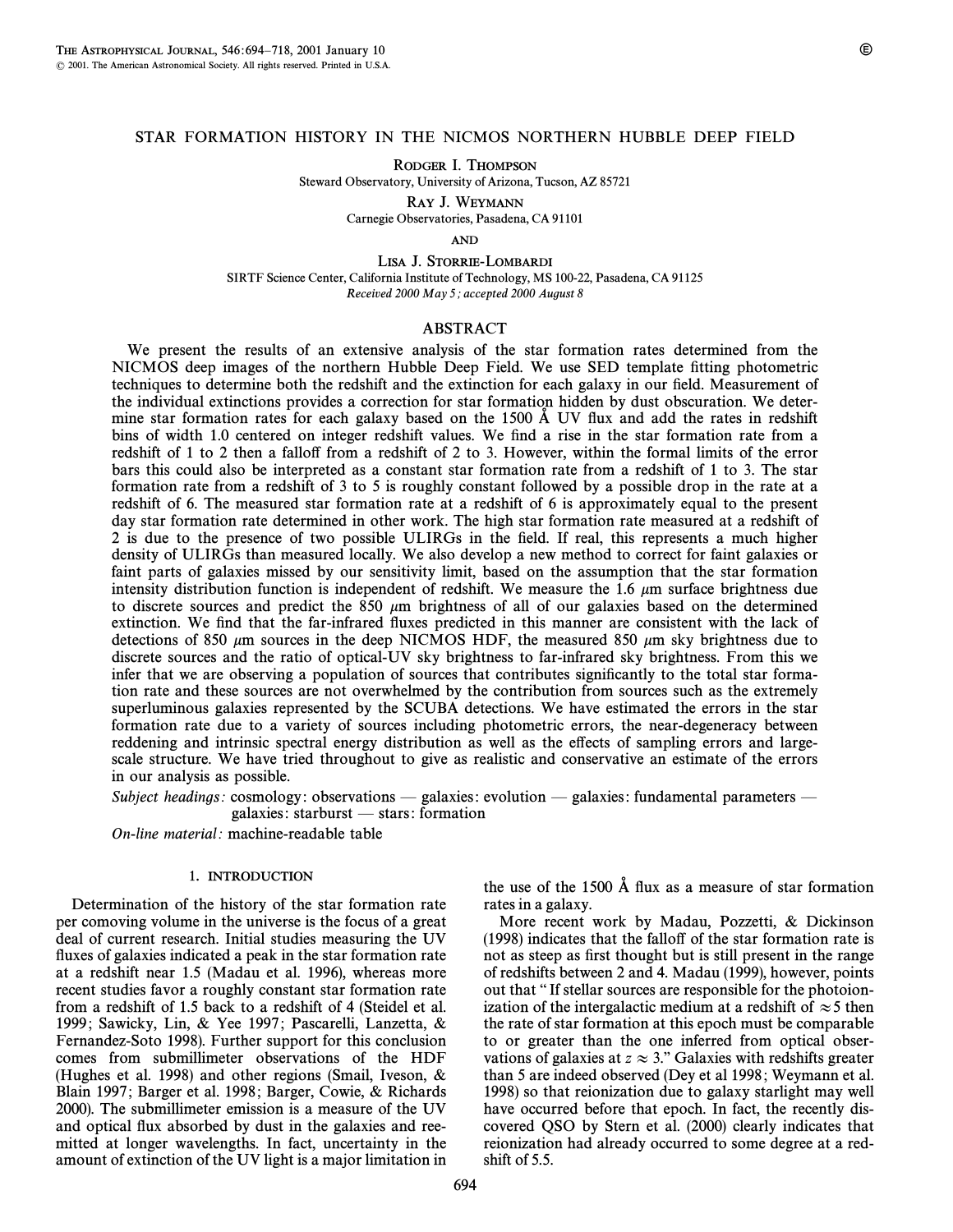A key to greater accuracy in measuring the star formation rate history is a determination of both the extinction and redshift of the galaxies used in the analysis. Madau (1999) uses a single correction for dust absorption of  $A_{1500} = 1.2$  mag for all of the galaxies in his sample except for the redshift 0.75 to redshift 1.75 galaxies, where the equivalent extinction at  $2800 \text{ Å}$  is used. Steidel et al. (1999) make corrections for dust absorption by assuming that any color deviations in their sample galaxies are solely due to dust absorption, based upon work of Meurer, Heckman, & Calzetti (1999). These authors derived an empirical relation between the slope of the observed UV spectrum and the far-infrared emission to correct their star formation rates. In this paper however, we measure the extinction of each galaxy in our sample without the assumption of a uniform UV spectral energy distribution for all star-forming galaxies.

This work focuses on the portion of the northern Hubble Deep Field (HDF) covered by deep observations with the Near-Infrared Camera and Multi-Object Spectrometer (Thompson et al. 1999b). These observations have the disadvantage of small areal coverage. However, this portion of the HDF has the significant advantage of deep photometric images in six wavelength bands, four from the original WFPC2 study (Williams et al. 1996) and two from NICMOS imaging. The presence of the two infrared bands facilitates the technique of photometric redshift determination and the extension of the wavelength range to more than a factor of 5 provides the opportunity for extinction measurement.

Our analysis of the star formation rate in the deep NICMOS HDF thus consists of two parts. The first is a traditional analysis of the star formation rates via photometric redshift measurements of the galaxies by matching numerically redshifted standard spectral energy distribution templates, but without any correction for internal dust extinction. This is similar to the approach used by Fernandez-Soto, Lanzetta, & Yahil (1999) and others. (A recent summary of various photometric redshift techniques may be found in Weymann et al. 1999.) The second part expands on this by including extinction as well as redshift in the templates in an attempt to reduce the uncertainty in the true UV Ñux of a galaxy caused by dust extinction.

The plan of the rest of the paper is as follows: In  $\S 2$  we describe the data set and its photometry. Section 3 contains the methodology we use to measure redshifts, extinction and stellar population types. Section 4 presents the results for the redshifts and extinction. In  $\S 5$  we show the resultant star formation rates measured from our template fitting. These fits are of course subject to both photometric errors and template errors. Section 6 addresses these issues, including the issue of near-degeneracy between extinction and template type. Section 7 presents particularly interesting or problematic galaxies. In addition to errors in our fits, the star formation rates at high redshifts must be corrected for incompleteness due to both star formation occurring in galaxies too faint to be detected and in portions of galaxies whose surface brightness is below our detection threshold. This is discussed in  $\S$  8 where we apply a correction both through standard luminosity function and aperture corrections, as well as by a new method using an empirical form of the "star formation rate surface density distribution function," recently discussed by Lanzetta et al. (1999). Our final numbers for the star formation history versus redshift are presented in this section. Section 9 presents a prediction of the far-infrared Ñuxes expected for the galaxies in our list. In  $\S$  10 we examine the errors due to large-scale structure and small number statistics. We discuss in  $\S 11$  the comparison between our findings and the results from optically based studies, the possible evolution of the surface brightness of galaxies and the consistency between our results and those from submillimeter and farinfrared measurements. Also we comment on the relation of our work to some recent models for star formation in the early universe. We end with a brief set of conclusions in  $\S 12$ .

We adopt throughout this paper an open Friedman cosmology with  $H_0 = 65$  and  $\Omega_0 = 0.3$ .

## 2. OBSERVATIONAL DATA

The data set for this work comes from the NICMOS and WFPC2 observations of the northern HDF. The NICMOS images used in this analysis are the IRAF-generated F110W and F160W images described in Thompson et al. (1999b).

#### 2.1. Object Selection and Photometry

Szalay, Connolly, & Szokoly (1999) describe a method for combining images from several wavebands which gives appropriate weights to the various images. We have followed the Szalay et al. (1999) procedure for selecting galaxies, a subset of which comprise the galaxies discussed in this paper.

The F160W and F110W images were trimmed from their original  $512 \times 512$  0.1 drizzled pixel sizes to  $481 \times 486$ , eliminating the outer regions of the frames where the dither pattern caused these regions to be much noisier than the inner regions. The four WFPC2 images were then transformed to the same pixel coordinate system as the NICMOS images by measuring a large number of compact objects and using the IRAF tasks GEOMAP and GEOTRAN. The transformation has an accuracy of about  $0\degree 02$ , with the uncertainties probably dominated by intrinsic differences in the centroids for the different bandpasses. Next, we convolved the transformed WFPC2 images with a Gaussian whose width was chosen such that the radial profile of the central star (WFPC 4-454, NICMOS 145.0) in the images closely matched the radial profile in the F160W image. While the agreement of these resultant radial profiles is not perfect, this procedure should be adequate for the fluxes used to carry out the template fitting described in this paper.

We next laid down a grid of points where we placed bright artificial point sources and then used the program SExtractor (Bertin & Arnouts 1996) to determine the background and local  $\sigma$  at these grid points. We then fitted these grids with two-dimensional Chebychev polynomials to define the background and  $\sigma$  at every point in the six  $frames.<sup>1</sup>$ 

Each of the six frames is then normalized to have zero background and unit variance. This must be done locally, especially for the NICMOS frames, since the S/N varies substantially across the image and there are also small residual background variations in the reduced images

<sup>&</sup>lt;sup>1</sup> Because the frames were drizzled and the WFPC2 frames were further transformed and convolved, there is some short scale correlation in the pixel-to-pixel noise : nevertheless, the distribution of the pixel values is very accurately Gaussian, and it is the variance of this distribution that we have measured.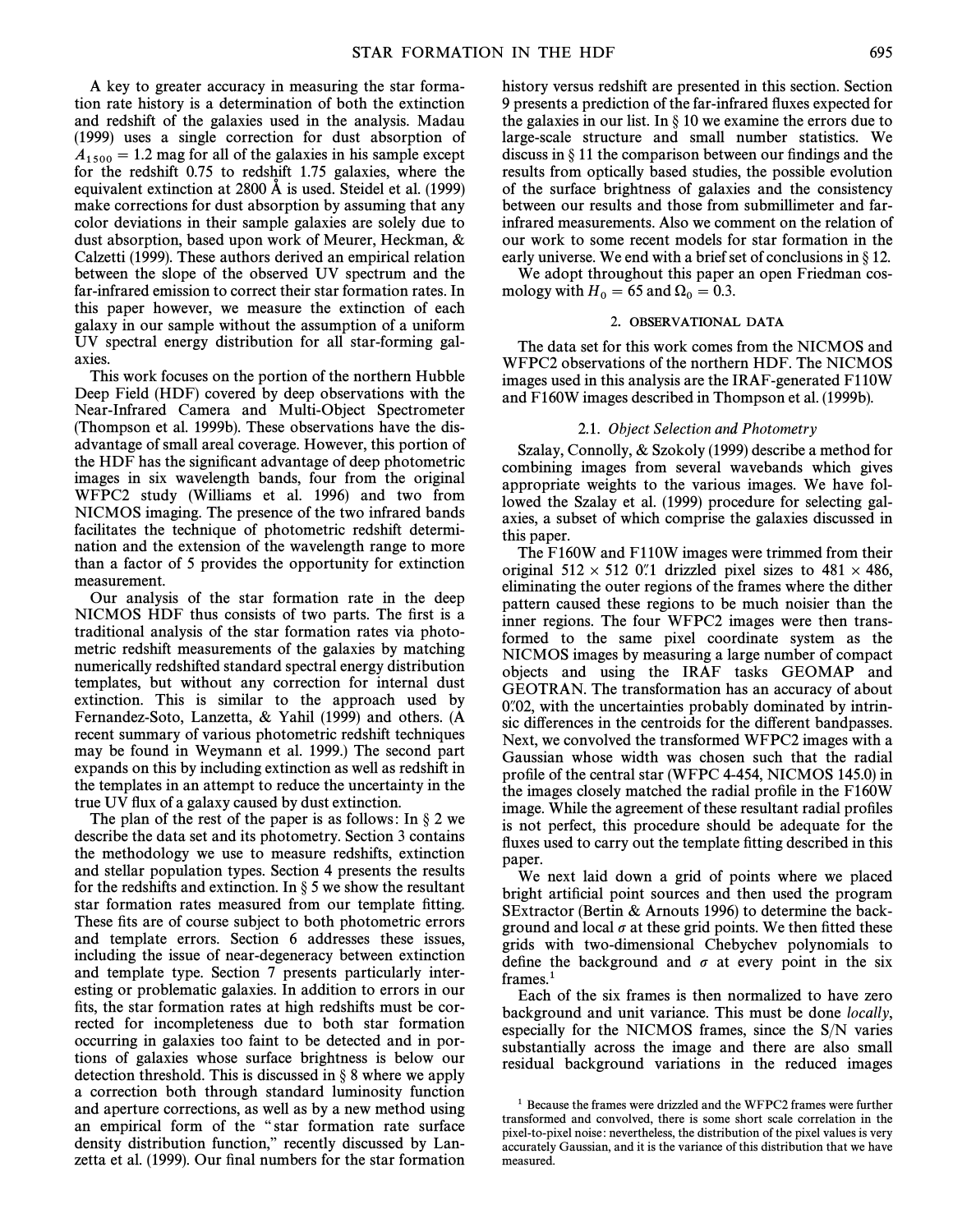described above. From these six frames we produced a single (weighted)  $\chi^2$  map and selected a threshold in  $\chi^2$  for identifying the pixels in the map that lie above that threshold. Since we are interested in extending our analysis to quite high redshifts, we gave the F300W and F450W images zero weight, since except for very blue low redshift objects these two bands contribute little to the final selection of objects and at high redshifts simply increase the noise. In fact, there is very little difference in the maps produced with weighting equally the F606W, F814W, F110W, and F160W images and assigning zero weight to the F606W image. In the following we use the maps formed from just the F814W, F110W, and F160W images.

We selected a threshold of the Szalay R parameter,  $R =$  $\sqrt{\chi^2}$  = 2.3, as the significance level for "real" pixels and required 3 contiguous pixels (i.e., for the SExtractor parameter DETECT MINAREA) for selecting a preliminary list of objects. With these parameters, SExtractor detected 365 objects.

We then measured fluxes with SExtractor in an 0.6 diameter aperture at the centroid found by SExtractor from the  $\chi^2$  image. Apertures larger than this admit too much sky for the faint objects and increase the risk of contamination from nearby galaxies. For apertures much smaller than this, registration and PSF matching become concerns. The determinations of the redshift and extinction for each galaxy described in  $\S$  3 utilize these fixed aperture fluxes. However, in order to estimate the total UV flux associated with each galaxy, aperture corrections must be applied. We perform the aperture corrections in two different ways. First using the aperture correction method described in Yan et al. (1998) and second with a new method that uses the distribution function of the star formation intensity.

For our template fitting algorithm, we also require an estimate of the  $\sigma$ 's associated with the 0.6 aperture fluxes. As noted, this does not scale simply with the square root of the number of pixels in the aperture. We have thus used an entirely empirical estimation by again laying down a grid (avoiding the "significant pixels") and determining empirically the  $\sigma$  found for blank sky regions by SExtractor through the  $0\rlap{.}^{\prime\prime}6$  aperture for many locations within each grid point, and again fitting this grid of  $\sigma$ 's with a twodimensional Chebychev polynomial.

Small remaining errors in the local background and/or  $\sigma$ , may still cause spurious objects to appear. We therefore imposed the following additional criteria to select a subset of these objects. We required that all selected galaxies have at least one band with an 0.6 aperture signal-to-noise value greater than or equal to 3.5. and at least two bands with signal-to-noise values greater than or equal to 2.5. As shown by Hogg & Turner (1998) objects noisier than this are subject to a systematic overestimate of their true flux. There will be a systematic bias in the measured flux when the number counts increase with increasing magnitude. These authors suggest that objects with signal-to-noise less than  $\sim$  4 are of little value. We have relaxed this to 3.5 since the actual slope of the log  $N - m$  relation is somewhat shallower than the shallowest considered by these authors. In addition, SExtractor provides warning Ñags for objects close to the edge of the image. There were 35 such cases and after careful visual inspection we accepted 10 of these as having aperture fluxes not compromised by the proximity of the edge. We also removed the known star (NICMOS 145.0) and two faint spurious objects which were associated

with the diffraction pattern from this star. These additional considerations reduced the preliminary list of 365 objects to 282 which form the basis of our analysis.

## 3. METHODOLOGY

The main output of our analysis is the most likely redshift, extinction and intrinsic spectral energy distribution (SED) for each of the galaxies that passed the selection criteria described in  $\S 2.1$ . We do this by taking a group of initial template SEDs and numerically altering them over a grid of redshift and extinction. We then use a minimum  $\chi^2$ technique to compare the observed Ñuxes with templates to find the best match. Section 6 discusses the robustness of the technique and the probable errors associated with it.

## 3.1. Redshift Determination

Our first task in the analysis is finding the redshift for each galaxy. The paucity of spectroscopic redshifts in the field dictates a photometric technique for the redshift determination. We chose a template fitting method which includes interpolation between six discrete template spectral energy distributions.

#### 3.1.1. Template versus Polynomial Fitting

Recently there has been relatively good success in the use of polynomial fitting to determine the photometric redshifts, e.g., Wang, Bahcall,  $&$  Turner (1998). This method fits a training set of known redshift object fluxes with a polynomial function of the color of the objects. Different polynomials are fitted for different color regimes. This technique has an advantage of being independent of any set of assumptions on the actual SEDs of the objects. For the data considered here we have chosen instead a template fitting technique because the number of galaxies with spectroscopic redshifts and photometry in these six bandpasses is too small at the higher redshifts to be used as a training set.

#### 3.1.2. Template Properties

We draw our templates from three sources. The first source is the four observed SEDs of Coleman, Wu, & Weedman (1980) utilized by several authors. The unreddened SED of the set of mean SEDs of Calzetti, Kinney, & Storchi-Bergman (1994) provides an additional observed template of an active star-forming galaxy (D. Calzetti 1999, private communication). A final and even hotter template is a 50 million year old continuous star formation SED calculated from the Bruzual & Charlot models (Bruzual & Charlot 1996) with a Salpeter IMF and solar metallicity. This theoretical SED does not have any emission lines, so we have added emission lines from H $\alpha$ , (O [III] + H $\beta$ ), and  $O \left[\pi\right]$  by scaling up those associated with the Calzetti SED by the ratio of the UV Ñuxes in the Calzetti and Bruzual-Charlot SEDs. Template 6 is substantially bluer than the most recent unreddened SED for local star burst galaxies (cf. Calzetti 1997). Calzetti (1997) shows that stellar synthesis models evolving older and redder populations must be added to a very young population to reproduce the star burst SED. However, we find instances where our 50 million year old template (without any internal reddening) gives a much better fit than the Calzetti template, and for this reason we have added this last template. It could well be that at higher redshifts we are seeing galaxies that are so young that they have not had a chance to produce an older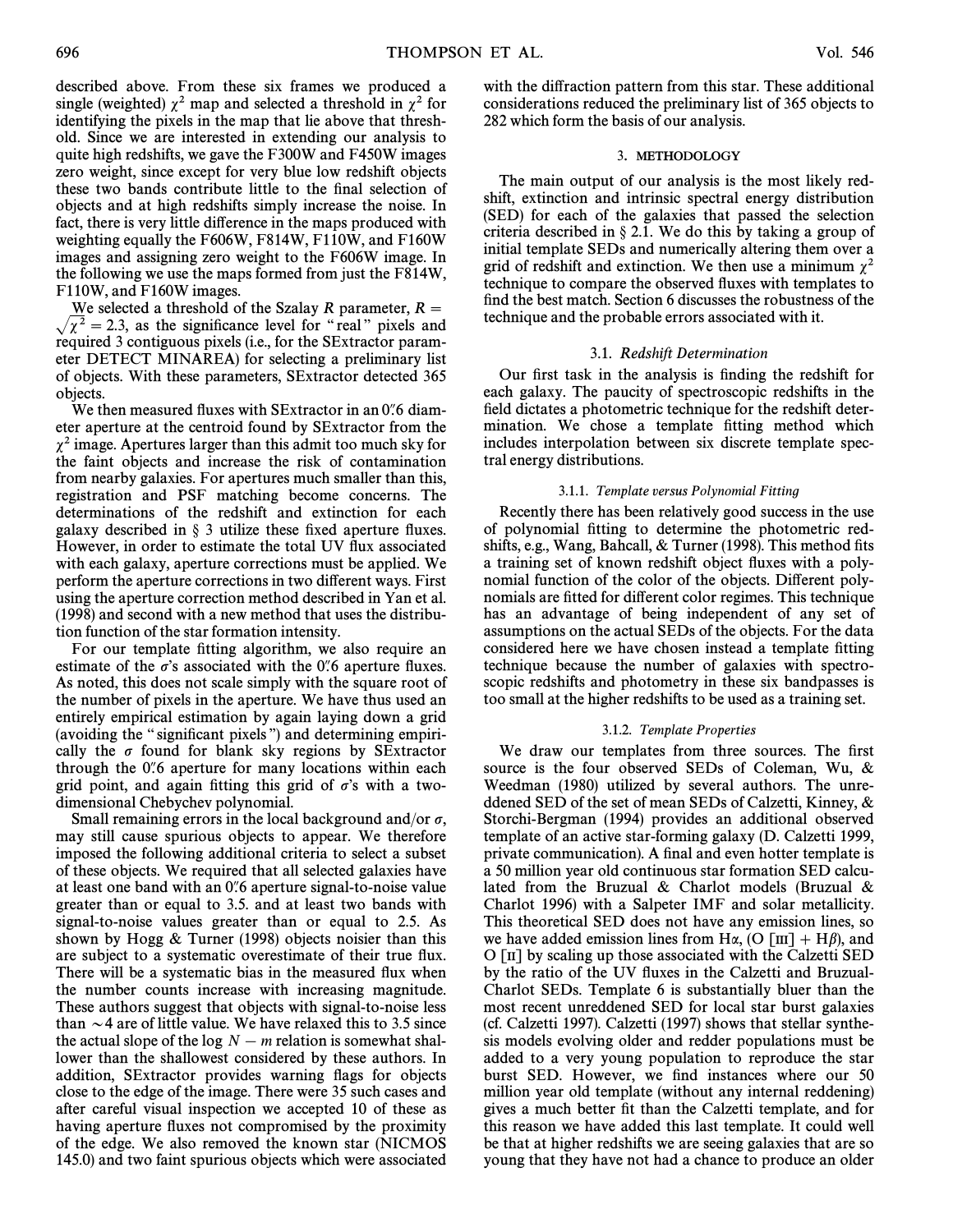population. An excellent example of this is NICMOS 184.0, (WFPC 4-473) with a spectroscopically measured redshift of 5.60 (Weymann et al. 1998). Template 6 with no extinction gives a good match to the observed Ñuxes and reproduces the blue  $F160W-F110W$  color of the object. Template 5 with no extinction provides a poor match and cannot reproduce the blue  $F160W-F110W$  color at the known redshift of the galaxy. We find many other objects for which an unreddened template 5.5 or hotter gives the best fit.

Figure 1 shows the spectral energy distributions of these six basic templates. The numbers run from the earliest (coolest) galaxy template (number 1) to the latest (hottest) template (number 6). We have assumed that no flux shortward of the Lyman limit escapes from any of the galaxies, and we have also neglected any flux in the  $Ly\alpha$  line. Trials with SEDs including  $Ly\alpha$  suggest that inclusion of  $Ly\alpha$ makes very little difference in the obtained fits. In addition to internal reddening from dust (described below) we also include the external attenuation from Lyman absorption, using the formulation of Madau et al. (1996).

#### 3.1.3. Template Interpolation

The observed galaxies will not be an exact fit to any one of the six templates. To mitigate this problem and to reduce the extinction error due to an effect described in  $\S$  6.3, we interpolate between templates. The interpolation process is carried out on the total fluxes calculated for the filters. Once the filter fluxes for each filter are calculated for all templates, redshifts and extinctions, nine intermediate fluxes are calculated between each template in a linear interpolation. This e†ectively increases the number of templates to 51. Since the average Ñux di†erence between adjacent templates is about a factor of 3 a linear interpolation should be adequate.

#### 3.2. Extinction Law

All extinctions used in this work are from the formulation of Calzetti et al. (1994). Since this extinction law derives from observations of the integrated Ñux of external galaxies it has an advantage of reasonably representing the actual mix of scattering and absorption present in real galaxy observations, as well as the very complex geometry of the distribution of the hot stars and dust. The derivation of the " obscuration law" of Calzetti et al. (1994) for the integrated flux from galaxies (and our application of this law) assumes an exponential relation between the fraction of the Ñux transmitted at any wavelength and the color excess. This implies that the geometry of the star and dust distribution more closely resembles a "clumpy screen" than a geometry in which the dust and stars are mixed uniformly together. In the uniformly mixed case the relation between the column density of dust and the fraction of stellar radiation escaping takes on a very different form (cf. their eq.  $[19]$ ). While it might seem naive to apply such a law to the integrated colors of an entire galaxy, more recent work (Calzetti et al. 1999) using ISO photometry shows that this formulation is able to predict reasonably well the average thermal emission (hence the UV extinction) based upon the integrated UV slope. As these authors note, however, this result would not apply to objects whose geometrical distribution of dust is very different, such as very luminous, dusty, compact objects where a large percentage of the hot stars are heavily embedded in the dust. For such objects (e.g., the "LIRGs" and "ULIRGs") application of the Calzetti formulation is likely to lead to a significant underestimate of the fraction of UV radiation absorbed and reradiated by the dust.

We use 15 different extinction values ranging from  $E(B-V) = 0$  to 1.0. The range between 0.0 and 0.1 is sampled in 0.02 increments and the range between 0.1 and



FIG. 1. Spectral energy distributions for the six discrete templates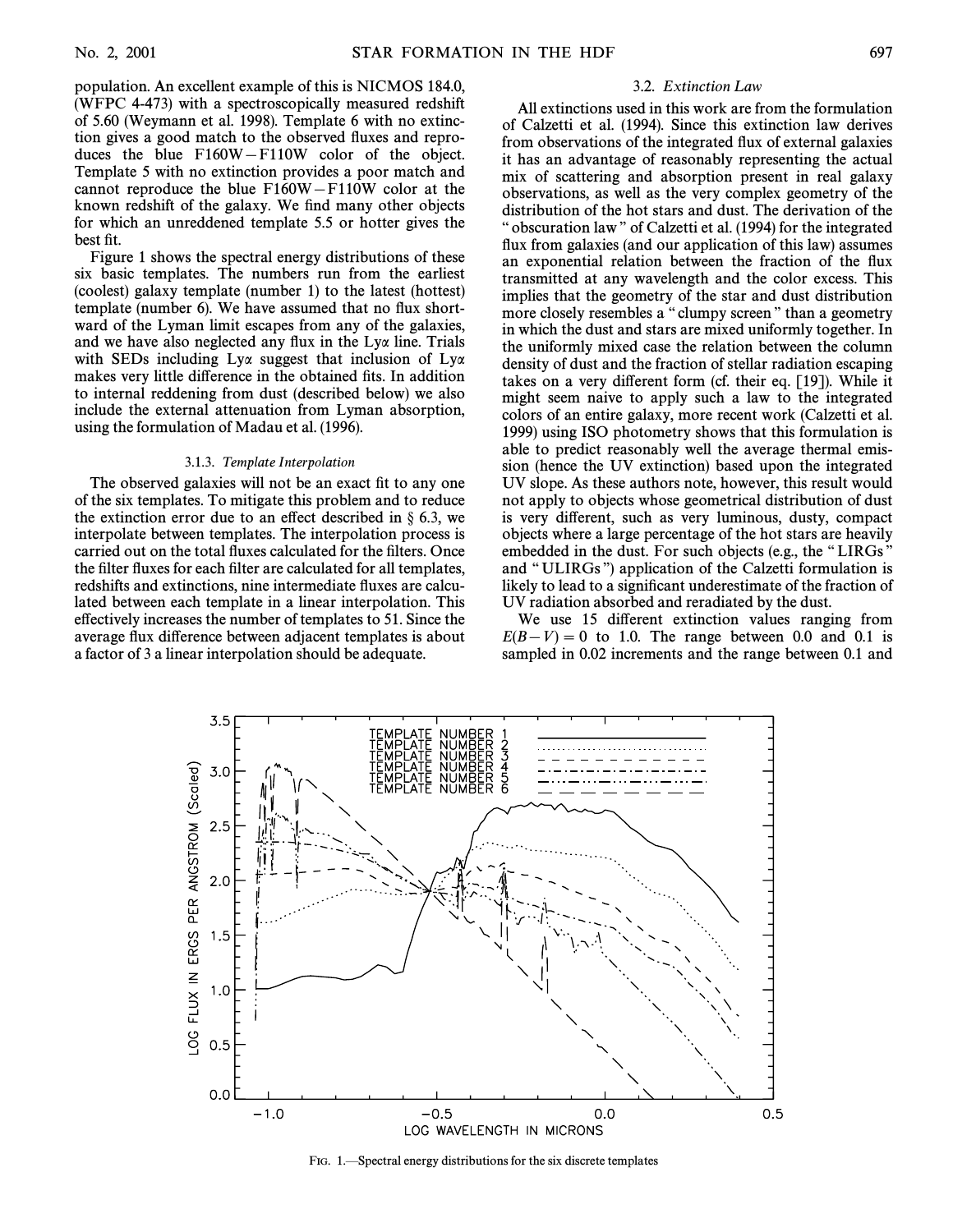1.0 in increments of 0.1. These extinctions are applied to each of the 51 filter fluxes of the SED templates to produce a total of 765 different effective templates at each of the 100 steps in redshift between 0 and 8. We choose to limit our redshift range to values less than or equal to 8 because at redshifts greater than this only the F160W band will have significant flux. Flux in only that band cannot discriminate between a high redshift galaxy and a galaxy with high extinction. Also our selection criteria for galaxies will exclude any galaxy with significant signal-to-noise in only the F160W band. This will exclude from our list any objects with redshifts significantly greater than 8 and very high redshift extremely reddened objects.

## 3.3. Modified  $\chi^2$  Analysis

The basic technique minimizes the  $\chi^2$  residuals between the observed fluxes and those predicted by the various templates which are numerically shifted over a grid of redshifts and subjected to internal extinction, measured by  $E(B-V)$ , and the intervening Lyman attenuation. Our technique varies from that of previous workers, (e.g., Fernandez-Soto et al. 1999) by altering the error term in the denominator to include a term proportional to the measured flux as well as the estimated error in the measurement of the flux. Our  $\chi^2$ residual is then given by

$$
\chi(z, E)^2 = \sum_{i=1}^6 \left\{ \frac{[f_i - A \cdot f \mod (z, E)_i]}{\sqrt{\sigma_i^2 + (0.1f_i)^2}} \right\}^2.
$$
 (1)

In equation  $(1)$  the index *i* refers to the six fluxes used in this work,  $f_i$  is the measured flux and f mod (z, E) is the flux predicted by a template at a redshift of z and with an extinction value,  $E(B-V)$ , equal to E. Note that this is not a formal  $\chi^2$  calculation so the usual quantitative probabilities associated with formal  $\chi^2$  values are not valid. The normalization constant  $A$ , is chosen to minimize the value of  $\chi(z, E)^2$  and is given by

$$
A = \sum_{i=1}^{6} \frac{f_i \cdot f \mod (z, E)_i}{\sigma_i^2 + (0.1f_i)^2} / \sum_{i=1}^{6} \frac{[f \mod (z, E)_i]^2}{\sigma_i^2 + (0.1f_i)^2} . \tag{2}
$$

In equations  $(1)$  and  $(2)$ , when the measured fluxes were negative, they were replaced by 0.0. In this form the limit of the expression at very low flux levels is the standard form with the formal background  $\sigma$  dominating the denominator and at high flux levels it is the flux difference between the observations and the model divided by 10% of the flux instead of the  $\sigma$ . The rationale for this formulation is that at high flux levels the errors in the fit will be proportional to flux since the error will be dominated by systematic errors in the flux.

The actual accuracy of the NICMOS flux levels is higher than this and is estimated to be on the order of  $1\% - 2\%$ . These higher than usual accuracies are due to the nature of the observations. The deep NICMOS HDF observations are very highly dithered and are of generally extended objects. This greatly mitigates the interpixel effects described in Lauer (1999). More generally, it is our belief that in the case of relatively bright objects, the percentage error in the flux differences should be weighted equally, since all six bands contain important information. In any case, our results do not appear to strongly depend on the precise coefficient of the flux in the denominator of equation (1).

## 3.4. Zero Extinction Redshifts

The star formation rate results for zero extinction correction plotted in Figure 6 use redshifts that are calculated from a set of templates that are restricted to zero extinction. This is a suite of 51 effective templates. In some cases the redshifts can differ from those calculated with extinction for reasons presented in  $\S$  6.3.1.

## 4. RESULTS

In this section we present the results of the  $\chi^2$  analysis for the redshift and the extinction. Table 1 contains a list of the results of our analysis on all of the objects, ordered by right ascension. Column (1) of the table gives the NICMOS identification numbers. Objects with ID numbers less than 1000 are objects that are identified with sources in the original KFOCAS catalog of Thompson et al. (1999b) and are listed by their original catalog numbers from the extended electronic version. Objects with catalog numbers greater than or equal to 1000 are SExtractor objects that did not match in position with an original catalog entry to within  $0\rlap{.}^{\prime\prime}3$ . There are several reasons for this. One reason is different morphology in the bands used to determine the position. The original catalog took the F160W band centroid as the position of the object. The current work establishes a position using the weighted sum of the F814W, F110W, and F160W bands which can shift the location of the centroid. If the positional differences are greater than  $0\rlap{.}^{\prime\prime}3$  then it is declared a mismatch. A second reason involves the difference in the way that the two programs determine parent and daughter objects. There is generally a mismatch in these cases. Finally, our current object selection procedure di†ers slightly from that used in Thompson et al. (1999b) so that some faint objects may appear in Thompson et al. (1999b) which do not appear here and vice versa.

Column (2) gives the WFPC2 identification number of the galaxy from Williams et al. (1996). Again there must be a positional coincidence within  $0\overset{''}{.}3$  for a match to be valid. Columns (3) and (4) give the determined values for the redshift and extinction. Column (5) contains the star formation rate (SFR) in solar masses per year as determined in  $\S$ 5.

The bolometric luminosity of the galaxy is in column (6). The flux of a galaxy is obtained by integrating over the unextincted selected template scaled by the factor A from equation (2). The bolometric luminosity then follows from the redshift and our adopted cosmology. The fraction of the luminosity that is extincted and therefore goes into farinfrared flux is given in column (7) followed by the calculated 850  $\mu$ m flux (mJy) in column (8) (cf. § 9).

Columns (9) and (10) give the template number  $T$  of the best fit, and the modified  $\chi^2$  value of the fit from equation  $(1)$ . It should be noted that the distribution of the modified  $\chi^2$  values will not rigorously follow a true  $\chi^2$  distribution. The values are provided to give a qualitative indication of the relative goodness of fit for the best-fit values of redshift, template type, and  $E(B-V)$  from object to object.

Column (11) gives the total F160W AB magnitude (Tot. mag) derived from the aperture correction method described in Yan et al. (1998) followed by the 0.6 aperture F160W magnitude (Ap. mag) in column (12). If no F160W magnitude is listed the object had a zero or negative measured F160W flux. Columns (13) and (14) are the right ascension and declination positions of the object. The R.A. listing contains only seconds and the declination listing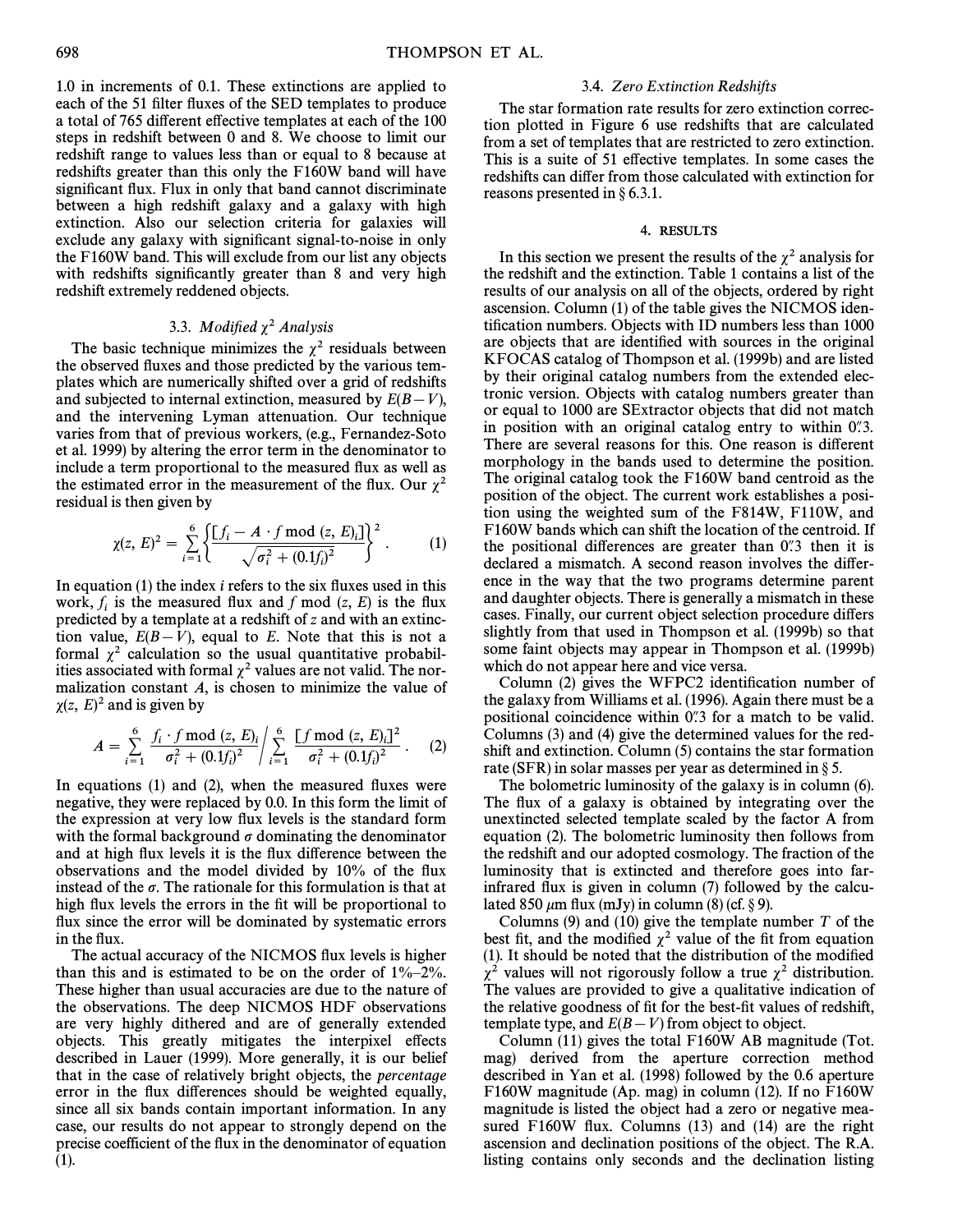TABLE 1 LISTING OF MEASURED QUANTITIES

|                        |                    |                  |              |                               |                              |                    | <b>SCUBA</b>       |                  |            |                   |                  |                         |                    |
|------------------------|--------------------|------------------|--------------|-------------------------------|------------------------------|--------------------|--------------------|------------------|------------|-------------------|------------------|-------------------------|--------------------|
|                        |                    |                  |              | <b>SFR</b>                    | Lum.                         |                    | $850 \ \mu m$ Flux |                  |            | Tot. <sup>c</sup> | Ap. <sup>d</sup> | R.A.                    | Decl.              |
| <b>NICMOS ID</b>       | <b>WFPC ID</b>     | $\boldsymbol{Z}$ | $E(B-V)$     | $(M_{\odot} \text{ yr}^{-1})$ | $(L_{\odot})$                | Frac. <sup>a</sup> | (mJy)              | $T^{\mathsf{b}}$ | $\chi^2$   | (mag)             | (mag)            | $(12^{\rm h}36^{\rm m}$ | $+62^{\circ}$      |
| (1)                    | (2)                | (3)              | (4)          | (5)                           | (6)                          | (7)                | (8)                | (9)              | (10)       | (11)              | (12)             | (13)                    | (14)               |
| $1.00000$              | $\ldots$           | 1.52             | 0.00         | 0.356                         | $7.06E + 08$                 | 0.00               | 0.00               | 5.6              | 1.0        | 27.1              | 27.8             | 40.81                   | 12:9.60            |
| $2.00000$              | 4-830.0            | 3.84             | 0.10         | 2.710                         | $7.53E + 09$                 | 0.46               | $3.96E - 03$       | 5.5              | 2.0        | 27.0              | 27.2             | 40.96                   | 12:10.8            |
| $502.000$              | 4-807.0            | 3.84             | 0.00         | 1.146                         | $3.21E + 09$                 | 0.00               | 0.00               | 5.6              | 1.7        | 27.6              | 27.8             | 41.13                   | 12:12.2            |
| $5.00000$              | 4-822.0            | 0.16             | 0.70         | 0.615                         | $1.28E + 09$                 | 0.95               | $2.82E - 02$       | 6.0              | 2.6        | 24.7              | 25.2             | 41.14                   | 12:10.6            |
| $10.0000$              | 4-813.2            | 3.60             | 0.00         | 0.897                         | $4.68E + 09$                 | 0.00               | 0.00               | 4.8              | 0.6        | 26.8              | 26.9             | 41.42                   | 12:6.80            |
| $11.0000$              | 4-790.0            | 3.60             | 0.00         | 1.137                         | $2.71E + 09$                 | 0.00               | 0.00               | 6.0              | 0.2        | 27.7              | 27.9             | 41.43                   | 12:11.4            |
| $14.0000 \ldots$       | 4-767.0            | 0.72             | 0.02         | 0.019                         | $8.48E + 09$                 | 0.02               | $6.26E - 04$       | 1.1              | 0.8        | 21.7              | 22.0             | 41.48                   | 12:15.0            |
| $15.0000$              | 4-813.0            | 3.36             | 0.00         | 2.917                         | $8.97E + 09$                 | 0.00               | 0.00               | 5.3              | 1.2        | 25.9              | 26.2             | 41.53                   | 12:6.80            |
| $16.0000$              | 4-794.0            | 0.80             | 0.10         | 0.432                         | $1.15E + 09$                 | 0.47               | $1.74E - 03$       | 5.6              | 0.4        | 26.1              | 26.5             | 41.55                   | 12:8.10            |
| $1085.00$              | $\cdots$           | 0.48             | 0.20         | $-0.00$                       | $1.51E + 08$                 | 0.60               | $\ldots$           | 6.0              | 6.8        | $\ldots$          | $\ldots$         | 41.60                   | 12:6.20            |
| $18.0000$              | $\ldots$           | 0.64             | 0.50         | 0.464                         | $1.30E + 09$                 | 0.92               | $2.60E - 03$       | 6.0              | 0.9        | 27.5              | 27.7             | 41.62                   | 12:12.8            |
| $21.0000$              | 4-739.0            | 0.32             | 0.50         | 0.243                         | $5.42E + 08$                 | 0.92               | $2.73E - 03$       | 6.0              | 0.3        | 26.9              | 27.3             | 41.64                   | 12:16.1            |
| $1084.00$              | $\ldots$           | 3.36             | 0.00         | 3.595                         | $1.34E + 09$                 | 0.00               | 0.00               | 6.0              | 11.        | 28.4              | 30.7             | 41.66                   | 12:6.40            |
| 26.1200                | 4-795.11           | 0.48             | 0.30         | 1.443                         | $2.92E + 09$                 | 0.77               | $1.24E - 02$       | 5.9              | 1.7        | 25.1              | 25.6             | 41.86                   | 12:7.00            |
| 26.1000                | 4-795.0            | 0.40             | 0.10         | 0.460                         | $7.12E + 09$                 | 0.23               | $9.91E - 03$       | 3.0              | 2.5        | 20.8              | 21.4             | 41.94                   | 12:5.40            |
| $1081.00 \ldots$       | 4-748.0            | 4.64             | 0.02         | 0.782                         | $2.44E + 09$                 | 0.12               | $3.42E - 04$       | 5.5              | 0.5        | 28.3              | 28.4             | 41.96                   | 12:9.10            |
| $1086.00$              | $\ldots$           | 0.48             | 0.20         | 0.107                         | $1.68E + 08$                 | 0.56               | $6.98E - 04$       | 5.8              | 1.9        | 27.4              | 28.3             | 42.05                   | 12:3.10            |
| $514.000$              | 4-711.2            | 0.96             | 0.40         | 0.522                         | $1.57E + 09$                 | 0.88               | $2.34E - 03$       | 6.0              | 0.8        | 28.1              | 28.1             | 42.07                   | 12:14.8            |
| $515.000$              | 4-709.2            | 2.48             | 0.00         | 0.246                         | $6.87E + 08$                 | 0.00               | 0.00               | 5.5              | 2.5        | 27.9              | 28.2             | 42.15                   | 12:13.8            |
| $27.0000$              | 4-665.0            | 1.44             | 0.20         | 3.602                         | $9.16E + 09$                 | 0.60               | $8.95E - 03$       | 6.0              | 1.2        | 25.9              | 26.1             | 42.17                   | 12:23.0            |
| $29.0000$              | 4-769.0            | 0.96             | 0.20         | 1.362                         | $3.07E + 09$                 | 0.55               | $4.19E - 03$       | 5.7              | 1.7        | 25.7              | 26.2             | 42.29                   | 12:1.40            |
| $31.0000$              | 4-671.0            | 0.96             | 0.30         | 1.556                         | $3.85E + 09$                 | 0.75               | $6.34E - 03$       | 5.8              | 0.9        | 26.0              | 26.4             | 42.36                   | 12:19.0            |
| $32.0000$              | 4-690.0            | 1.12             | 0.40         | 2.459                         | $5.39E + 09$                 | 0.88               | $8.05E - 03$       | 6.0              | 1.5        | 26.5              | 26.9             | 42.37                   | 12:13.9            |
| $33.0000$              | 4-743.0            | 0.48             | 0.10         | 0.044                         | $1.71E + 08$                 | 0.50               | $2.58E - 04$       | 5.8              | 5.6        | 28.2              | 28.1             | 42.47                   | 12:1.20            |
| $34.0000$              | 4-715.0            | 4.00             | 0.08         | 1.626                         | $4.44E + 09$                 | 0.35               | $2.06E - 03$       | 5.2              | 0.3        | 27.4              | 27.8             | 42.54                   | 12:5.60            |
| $35.0000$              | 4-687.0            | 0.08             | 0.50         | 0.018                         | $4.88E + 07$                 | 0.92               | $3.23E - 03$       | 6.0              | 8.3        | 26.9              | 27.1             | 42.58                   | 12:11.4            |
| $36.0000$              | 4-619.0            | 2.96             | 0.10         | 1.219                         | $4.44E + 09$                 | 0.42               | $2.07E - 03$       | 5.3              | 0.4        | 26.9              | 27.0             | 42.61                   | 12:25.3            |
| $1067.00$              | $\ldots$           | 3.92             | 0.00         | 1.417                         | $1.68E + 09$                 | 0.00               | 0.00               | 5.5              | 0.7        | 27.5              | 28.6             | 42.61                   | 12:17.0            |
| $37.0000$              | 4-725.0            | 1.84             | 0.00         | 0.661                         | $2.16E + 09$                 | 0.00               | 0.00               | 4.9              | 0.9        | 25.4              | 26.1             | 42.64                   | 12:4.10            |
| $38.0000$              | 4-636.0            | 0.64             | 0.40         | 1.675                         | $4.15E + 09$                 | 0.88               | $8.92E - 03$       | 6.0              | 1.5        | 25.9              | 26.2             | 42.65                   | 12:20.9            |
| $43.0000$              | 4-707.0            | 0.80             | 0.08         | 0.404                         | $8.07E + 08$                 | 0.43               | $1.38E - 03$       | 5.8              | 2.3        | 26.7              | 27.3             | 42.77                   | 12:3.90            |
| $528.000$              | 4-616.0            | 3.76             | 0.10         | 1.825                         | $3.16E + 09$                 | 0.47               | $2.74E - 03$       | 5.6              | 2.6        | 27.3              | 28.0             | 42.79                   | 12:22.7            |
| $1071.00$              | 4-655.0            | 2.72             | 0.00         | 0.422                         | $9.99E + 08$                 | 0.00               | 0.00               | 6.0              | 4.8        | 29.1              | 29.3             | 42.86                   | 12:13.6            |
| $47.1000$              | 4-581.0            | 1.92             | 0.10         | 6.356                         | $1.51E + 10$                 | 0.50               | $1.33E - 02$       | 5.8              | 2.3        | 25.0              | 25.3             | 42.87                   | 12:27.8            |
| $45.0000$              | 4-716.0            | 1.60             | 0.00         | 0.075                         | $3.65E + 08$                 | 0.00               | 0.00               | 5.4              | 0.6        | 28.6              | 28.4             | 42.88                   | 12:0.00            |
| $46.0000$              | 4-697.0            | 2.48             | 0.02         | 1.818                         | $5.39E + 09$                 | 0.12               | $1.16E - 03$       | 5.4              | 4.1        | 25.8              | 26.0             | 42.90                   | 12:3.50            |
| $48.0000$              | 4-606.0            | 2.80             | 0.20         | 2.997                         | $5.49E + 09$                 | 0.60               | $5.85E - 03$       | 6.0              | 0.1        | 27.2              | 27.7             | 42.91                   | 12:22.8            |
| $49.0000$              | 4-656.0            | 0.56             | 0.50         | 67.57                         | $1.50E + 11$                 | 0.91               | $4.99E - 01$       | 5.9              | 2.4        | 21.0              | 21.8             | 42.91                   | 12:16.3            |
| 47.2000                | 4-581.2            | 1.84             | 0.02         | 1.502                         | $4.31E + 09$                 | 0.11               | $1.00E - 03$       | 5.3              | 1.8        | 25.4              | 25.8             | 42.96                   | 12:26.6            |
| $51.0000$              | 4-660.0            | 2.32             | 0.02         | 3.257                         | $7.65E + 09$                 | 0.13               | $1.28E - 03$       | 5.6              | 3.5        | 25.3              | 25.7             | 42.97                   | 12:11.5            |
| $1073.00\dots\dots$    | 4-649.0            | 1.12             | 0.02         | 0.094                         | $2.29E + 08$                 | 0.14               | $5.23E - 05$       | 5.9              | 2.9        | 28.7              | 29.1             | 43.09                   | 12:11.2            |
| $54.0000$<br>$56.0000$ | 4-664.0<br>4-537.0 | 1.84<br>2.40     | 0.00<br>0.00 | 0.365<br>0.258                | $8.80E + 08$<br>$7.49E + 08$ | 0.00<br>0.00       | 0.00<br>0.00       | 5.5<br>5.2       | 3.6<br>8.4 | 27.1<br>27.2      | 27.6<br>27.7     | 43.11<br>43.12          | 12:7.20<br>12:31.0 |
| $57.0000$              | 4-554.0            | 0.48             | 0.20         | 1.049                         | $2.92E + 09$                 | 0.53               | $6.92E - 03$       | 5.6              | 3.0        | 24.4              | 24.7             | 43.13                   | 12:28.1            |
| $59.0000$              | 4-599.0            | 2.80             | 0.00         | 2.622                         | $7.78E + 09$                 | 0.00               | 0.00               | 5.4              | 3.6        | 25.7              | 25.9             | 43.19                   | 12:19.2            |
| $1062.00 \ldots$       | 4-600.0            | 4.48             | 0.00         | 1.725                         | $2.46E + 09$                 | 0.00               | 0.00               | 6.0              | 7.6        | 27.3              | 28.0             | 43.25                   | 12:17.7            |
| $61.0000$              | 4-590.0            | 2.08             | 0.30         | 21.32                         | $4.89E + 10$                 | 0.79               | $5.58E - 02$       | 6.0              | 1.1        | 24.8              | 25.1             | 43.30                   | 12:18.3            |
| $1064.00\dots$         | 4-591.0            | 0.56             | 0.30         | 0.151                         | $3.09E + 08$                 | 0.77               | $9.51E - 04$       | 5.9              | 1.2        | 27.7              | 28.2             | 43.34                   | 12:17.2            |
| $63.0000$              | 4-605.0            | 2.80             | 0.00         | 0.629                         | $2.41E + 09$                 | 0.00               | 0.00               | 5.7              | 1.6        | 27.7              | 27.5             | 43.35                   | 12:15.9            |
| $64.0000$              | 4-677.0            | 0.32             | 0.20         | 0.080                         | $1.69E + 08$                 | 0.58               | $5.85E - 04$       | 5.9              | 2.5        | 27.2              | 27.8             | 43.40                   | 12:1.00            |
| $1063.00\dots$         | 4-583.0            | 0.48             | 0.30         | 0.155                         | $2.60E + 08$                 | 0.79               | $1.32E - 03$       | 6.0              | 1.9        | 28.5              | 29.2             | 43.46                   | 12:17.0            |
| $68.0000$              | 4-565.0            | 0.56             | 0.40         | 21.52                         | $4.71E + 10$                 | 0.86               | $1.51E - 01$       | 5.9              | 1.4        | 22.5              | 23.0             | 43.62                   | 12:18.3            |
| $70.0000$              | 4-669.0            | 0.48             | 0.30         | 0.116                         | $3.74E + 08$                 | 0.79               | $9.97E - 04$       | 6.0              | 0.9        | 28.3              | 28.4             | 43.69                   | 11:57.0            |
| $71.0000$              | 4-572.0            | 0.48             | 0.30         | 1.051                         | $1.97E + 09$                 | 0.75               | $9.08E - 03$       | 5.8              | 1.1        | 25.1              | 25.8             | 43.70                   | 12:15.6            |
| $72.0000$              | 4-598.0            | 0.56             | 0.30         | 0.268                         | $6.46E + 08$                 | 0.75               | $1.70E - 03$       | 5.8              | 2.0        | 26.7              | 27.1             | 43.71                   | 12:11.0            |
| $74.0000$              | 4-513.0            | 1.04             | 0.20         | 0.266                         | $6.82E + 08$                 | 0.55               | $6.98E - 04$       | 5.7              | 1.3        | 27.7              | 28.0             | 43.75                   | 12:25.2            |
| $554.000 \ldots$       | 4-492.0            | 4.16             | 0.02         | 0.362                         | $2.24E + 09$                 | 0.15               | $1.21E - 04$       | 6.0              | 0.3        | 29.4              | 28.6             | 43.79                   | 12:29.1            |
| $75.0000$              | 4-479.0            | 1.12             | 0.06         | 1.512                         | $3.70E + 09$                 | 0.35               | $2.12E - 03$       | 5.8              | 0.4        | 25.7              | 26.1             | 43.79                   | 12:32.1            |
| $76.0000$              | 4-525.0            | 0.56             | 0.10         | 0.141                         | $6.85E + 08$                 | 0.54               | $6.02E - 04$       | 6.0              | 1.9        | 28.0              | 27.6             | 43.81                   | 12:22.4            |
| $77.0000$              | 4-486.0            | 0.48             | 0.50         | 0.232                         | $6.32E + 08$                 | 0.92               | $2.32E - 03$       | 6.0              | 0.5        | 27.8              | 28.0             | 43.83                   | 12:29.7            |
| $1072.00$              | 4-595.0            | 2.40             | 0.06         | 0.426                         | $7.14E + 08$                 | 0.33               | $7.27E - 04$       | 5.6              | 1.6        | 27.8              | 28.6             | 43.86                   | 12:8.00            |
| $562.000$              | 4-663.0            | 4.88             | 0.06         | 0.925                         | $2.27E + 09$                 | 0.37               | $9.16E - 04$       | 6.0              | 3.1        | 28.8              | 28.9             | 43.91                   | 11:54.4            |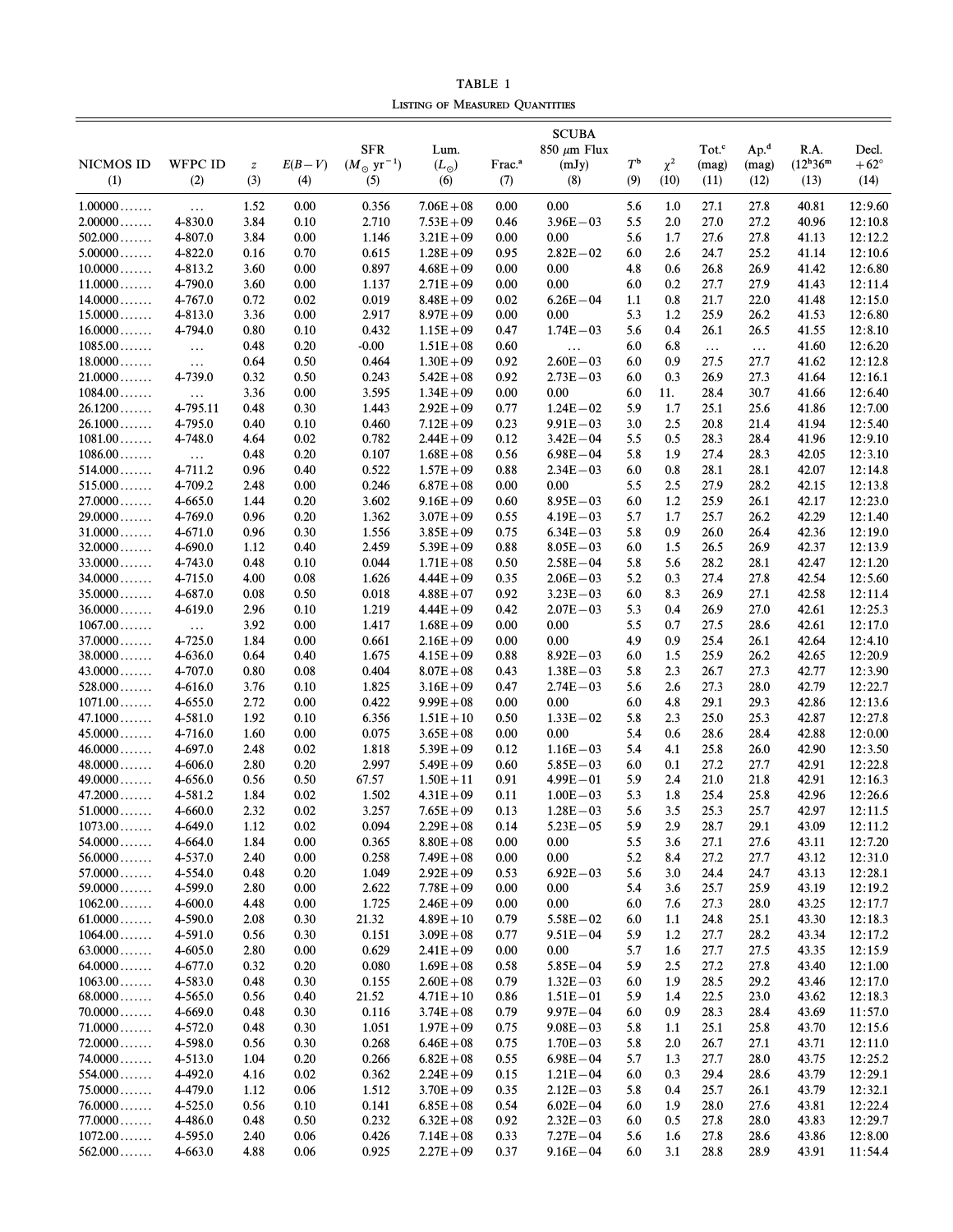TABLE 1-Continued

|                                    |                     |                  |              |                               |                              |                    | <b>SCUBA</b>                 |                  |            |                   |                  |                         |                    |
|------------------------------------|---------------------|------------------|--------------|-------------------------------|------------------------------|--------------------|------------------------------|------------------|------------|-------------------|------------------|-------------------------|--------------------|
|                                    |                     |                  |              | <b>SFR</b>                    | Lum.                         |                    | $850 \ \mu m$ Flux           |                  |            | Tot. <sup>c</sup> | Ap. <sup>d</sup> | R.A.                    | Decl.              |
| <b>NICMOS ID</b>                   | <b>WFPC ID</b>      | $\boldsymbol{Z}$ | $E(B-V)$     | $(M_{\odot} \text{ yr}^{-1})$ | $(L_{\odot})$                | Frac. <sup>a</sup> | (mJy)                        | $T^{\mathsf{b}}$ | $\chi^2$   | (mag)             | (mag)            | $(12^{\rm h}36^{\rm m}$ | $+62^{\circ}$      |
| (1)                                | (2)                 | (3)              | (4)          | (5)                           | (6)                          | (7)                | (8)                          | (9)              | (10)       | (11)              | (12)             | (13)                    | (14)               |
| $79.0000$                          | 4-626.0             | 1.84             | 0.00         | 0.423                         | $9.26E + 08$                 | 0.00               | 0.00                         | 5.8              | 0.6        | 27.6              | 28.0             | 43.91                   | 12:2.20            |
| 81.1000                            | 4-576.0             | 3.36             | 0.00         | 5.878                         | $1.39E + 10$                 | 0.00               | 0.00                         | 5.5              | 1.1        | 25.4              | 25.8             | 44.02                   | 12:9.50            |
| $80.0000$                          | 4-444.0             | 0.72             | 0.00         | 0.015                         | $9.59E + 07$                 | 0.00               | 0.00                         | 4.2              | 0.8        | 27.1              | 27.5             | 44.02                   | 12:36.5            |
| $1080.00 \ldots$                   | 4-612.0             | 0.00             | 0.00         | 0.000                         | $1.47E + 02$                 | 0.00               | 0.00                         | 4.4              | 0.4        | 27.8              | 28.4             | 44.03                   | 12:3.00            |
| $83.0000$                          | $\ldots$            | 1.12             | 0.00         | 0.074                         | $2.84E + 08$                 | 0.00               | 0.00                         | 5.4              | 2.3        | 27.8              | 27.9             | 44.05                   | 12:23.1            |
| $81.2000$                          | 4-576.2             | 1.52             | 0.20         | 2.869                         | $6.61E + 09$                 | 0.58               | $6.38E - 03$                 | 5.9              | 0.5        | 26.0              | 26.3             | 44.07                   | 12:9.20            |
| 86.0000                            | 4-500.0             | 1.28             | 0.00         | 0.055                         | $2.90E + 08$                 | 0.00               | 0.00                         | 5.2              | 1.4        | 27.9              | 27.8             | 44.08                   | 12:23.4            |
| $87.0000$                          | 4-653.0             | 2.48             | 0.00         | 0.553                         | $1.30E + 09$                 | 0.00               | 0.00                         | 5.6              | 4.4        | 27.2              | 27.6             | 44.10                   | 11:53.3            |
| $1044.00 \ldots$<br>88.0000        | 4-500.0<br>4-430.0  | 2.32<br>0.72     | 0.02<br>0.06 | 0.723<br>0.870                | $2.09E + 09$<br>$2.58E + 09$ | 0.15<br>0.26       | $2.85E - 04$<br>$3.81E - 03$ | 6.0<br>5.0       | 3.6<br>3.5 | 27.6<br>23.5      | 27.6<br>24.3     | 44.12<br>44.19          | 12:23.1<br>12:40.4 |
| $1041.00 \ldots$                   | 4-485.0             | 0.48             | 0.02         | $-0.00$                       | $8.56E + 07$                 | 0.15               |                              | 6.0              | 1.3        | $\ldots$          |                  | 44.23                   | 12:23.1            |
| $568.000$                          | 4-577.0             | 3.92             | 0.10         | 1.160                         | $2.93E + 09$                 | 0.46               | $\ldots$<br>$1.62E - 03$     | 5.5              | 0.3        | 28.1              | $\ldots$<br>28.4 | 44.26                   | 12:4.60            |
| $1079.00\dots\dots$                | 4-589.0             | 0.16             | 0.40         | 0.022                         | $3.89E + 07$                 | 0.88               | $9.39E - 04$                 | 6.0              | 1.7        | 28.1              | 28.8             | 44.31                   | 12:1.90            |
| $90.0000$                          | 4-580.0             | 1.04             | 0.30         | 0.603                         | $1.26E + 09$                 | 0.75               | $2.09E - 03$                 | 5.8              | 0.7        | 27.2              | 27.7             | 44.33                   | 12:3.20            |
| $91.0000$                          | 4-524.0             | 1.84             | 0.30         | 2.455                         | $4.27E + 09$                 | 0.79               | $8.27E - 03$                 | 6.0              | 0.4        | 26.9              | 27.6             | 44.35                   | 12:14.0            |
| $92.0000 \ldots$                   | 4-499.0             | 4.88             | 0.20         | 5.781                         | $1.37E + 10$                 | 0.53               | $9.26E - 03$                 | 5.6              | 7.9        | 27.4              | 27.7             | 44.44                   | 12:17.2            |
| $571.000$                          | 4-534.0             | 0.96             | 0.40         | 0.658                         | $1.29E + 09$                 | 0.88               | $2.94E - 03$                 | 6.0              | 2.5        | 27.9              | 28.5             | 44.46                   | 12:9.80            |
| $94.0000$                          | 4-627.0             | 0.16             | 0.60         | 0.170                         | $3.50E + 08$                 | 0.95               | $7.82E - 03$                 | 6.0              | 1.2        | 26.1              | 26.7             | 44.47                   | 11:53.3            |
| $95.0000$                          | 4-438.0             | 1.12             | 0.06         | 0.327                         | $9.53E + 08$                 | 0.28               | $5.10E - 04$                 | 5.2              | 0.0        | 26.0              | 26.5             | 44.49                   | 12:30.5            |
| $96.0000$<br>$97.0000$             | $\ldots$            | 4.88             | 0.20         | 6.143                         | $1.15E + 10$                 | 0.55               | $9.74E - 03$                 | 5.7<br>5.5       | 1.7        | 27.4              | 27.9             | 44.54                   | 12:36.1            |
| $98.0000$                          | $\ldots$<br>4-527.0 | 1.28<br>0.40     | 0.60<br>0.50 | 18.83<br>0.560                | $3.57E + 10$<br>$1.43E + 09$ | 0.87<br>0.92       | $1.05E - 01$<br>$8.03E - 03$ | 6.0              | 3.2<br>2.5 | 23.6<br>26.5      | 24.3<br>26.8     | 44.56<br>44.57          | 12:15.4<br>12:9.60 |
| $100.000 \ldots$                   | 4-472.0             | 2.96             | 0.00         | 0.875                         | $2.60E + 09$                 | 0.00               | 0.00                         | 5.2              | 1.2        | 26.7              | 27.1             | 44.59                   | 12:20.4            |
| $579.000$                          | 4-546.0             | 1.28             | 0.20         | 0.447                         | $1.03E + 09$                 | 0.60               | $1.41E - 03$                 | 6.0              | $0.0\,$    | 28.0              | 28.4             | 44.62                   | 12:4.20            |
| $101.000 \ldots$                   | 4-632.0             | 0.24             | 0.06         | 0.000                         | $8.47E + 06$                 | 0.27               | 0.00                         | 5.1              | 0.5        | $\ldots$          | 29.0             | 44.62                   | 11:48.8            |
| $1059.00$                          | $\ldots$            | 1.68             | 0.30         | 1.232                         | $1.91E + 09$                 | 0.77               | $2.96E - 03$                 | 5.9              | 2.7        | 27.5              | 28.3             | 44.63                   | 12:14.0            |
| $102.000 \ldots$                   | 4-445.0             | 1.84             | 0.30         | 80.45                         | $1.74E + 11$                 | 0.75               | $2.74E - 01$                 | 5.8              | 3.6        | 22.8              | 23.3             | 44.64                   | 12:27.4            |
| $103.000$                          | 4-625.0             | 4.48             | 0.10         | 21.19                         | $5.47E + 10$                 | 0.39               | $4.28E - 02$                 | 5.1              | 0.5        | 24.8              | 25.4             | 44.66                   | 11:50.5            |
| $1046.00\dots\dots$                | 4-472.2             | 0.00             | 0.50         | 0.000                         | $2.55E + 03$                 | 0.91               | 0.00                         | 5.9              | 0.7        | 27.4              | 28.2             | 44.67                   | 12:20.4            |
| $584.000$                          | $\ldots$            | 0.32             | 0.40         | 0.009                         | $3.12E + 07$                 | 0.69               | $1.42E - 04$                 | 5.0              | 1.8        | 27.5              | 28.1             | 44.68                   | 12:14.2            |
| $586.000\dots\dots$                | $\ldots$            | 5.68             | 0.06         | 2.998                         | $5.02E + 09$                 | 0.37               | $2.18E - 03$                 | 6.0              | 0.0        | 27.5              | 28.0             | 44.71                   | 12:20.0            |
| $107.000$                          | $\ldots$            | 5.92             | 0.00         | 2.391                         | $5.29E + 09$                 | 0.00               | 0.00                         | 5.2              | 0.0        | 27.1              | 27.7             | 44.72                   | 12:18.8            |
| $109.000$<br>$110.000$             | 4-579.0<br>4-603.0  | 0.48<br>2.56     | 0.20<br>0.02 | 1.103<br>2.072                | $3.00E + 09$<br>$4.88E + 09$ | 0.56<br>0.12       | $7.15E - 03$<br>$1.24E - 03$ | 5.8<br>5.4       | 0.8<br>1.9 | 24.9<br>25.7      | 25.2<br>26.2     | 44.74<br>44.74          | 11:57.1<br>11:54.4 |
| $1031.00\dots\dots$                | 4-422.0             | 1.92             | 0.00         | 0.117                         | $3.85E + 08$                 | 0.00               | 0.00                         | 5.4              | 2.0        | 28.1              | 28.3             | 44.77                   | 12:29.3            |
| $588.000$                          | 4-483.0             | 0.96             | 0.08         | 0.102                         | $2.84E + 08$                 | 0.36               | $2.62E - 04$                 | 5.3              | 0.2        | 27.3              | 27.8             | 44.79                   | 12:14.5            |
| $114.000$                          | 4-558.0             | 0.48             | 0.40         | 5.404                         | $1.01E + 10$                 | 0.84               | $5.23E - 02$                 | 5.8              | 4.3        | 23.3              | 24.0             | 44.83                   | 12:0.20            |
| $116.000 \ldots$                   | 4-509.0             | 1.12             | 0.00         | 0.020                         | $3.52E + 08$                 | 0.00               | 0.00                         | 2.9              | 2.1        | 26.5              | 26.7             | 44.84                   | 12:7.60            |
| $901.000$                          | $\ldots$            | 1.20             | 0.30         | 4.297                         | $1.10E + 10$                 | 0.79               | $2.05E - 02$                 | 6.0              | 1.8        | 25.7              | 25.9             | 44.89                   | 12:40.1            |
| $118.000$                          | 4-601.0             | 6.56             | 0.00         | 2.201                         | $4.85E + 09$                 | 0.00               | 0.00                         | 6.0              | 1.3        | 27.5              | 27.7             | 44.90                   | 11:50.3            |
| $117.000\dots$                     | 4-455.0             | 1.76             | 0.10         | 1.379                         | $3.56E + 09$                 | 0.49               | $3.48E - 03$                 | 5.7              | 1.6        | 26.5              | 26.8             | 44.90                   | 12:19.3            |
| $119.000$                          | 4-351.0             | 2.48             | 0.02         | 0.626                         | $2.09E + 09$                 | 0.11               | $4.26E - 04$                 | 5.2              | 2.1        | 26.6              | 26.9             | 44.93                   | 12:42.7            |
| $120.000\ldots\ldots$<br>$592.000$ | 4-423.0<br>4-458.0  | 1.76             | 0.40         | 9.998                         | $2.11E + 10$                 | 0.84               | $4.18E - 02$                 | 5.8              | 2.4        | 25.4              | 25.9             | 44.95                   | 12:26.6<br>12:17.7 |
| $123.000$                          | 4-607.0             | 4.00<br>1.04     | 0.10<br>0.50 | 3.114<br>0.618                | $5.40E + 09$<br>$1.67E + 09$ | 0.49<br>0.92       | $4.09E - 03$<br>$2.47E - 03$ | 5.7<br>6.0       | 1.4<br>0.1 | 27.3<br>28.1      | 28.0<br>28.3     | 44.95<br>44.96          | 11:48.8            |
| $124.000 \ldots$                   | $\ldots$            | 1.12             | 0.02         | 0.499                         | $2.62E + 09$                 | 0.07               | $4.55E - 04$                 | 3.8              | 0.5        | 24.0              | 24.8             | 44.99                   | 12:39.7            |
| $125.000$                          | 4-596.0             | 0.48             | 0.04         | 0.126                         | $3.41E + 08$                 | 0.23               | $3.76E - 04$                 | 5.6              | 2.2        | 26.5              | 26.9             | 45.03                   | 11:49.4            |
| $126.000$                          | 4-515.0             | 3.44             | 0.10         | 0.994                         | $2.78E + 09$                 | 0.50               | $1.77E - 03$                 | 5.8              | 1.1        | 28.1              | 28.2             | 45.04                   | 12:3.00            |
| $127.000\ldots\ldots$              | 4-543.0             | 1.28             | 0.20         | 5.356                         | $1.07E + 10$                 | 0.60               | $1.69E - 02$                 | 6.0              | 2.4        | 25.2              | 25.7             | 45.05                   | 11:58.1            |
| 141.120                            | 4-571.0             | 0.72             | 0.08         | 0.503                         | $1.59E + 09$                 | 0.32               | $2.75E - 03$                 | 5.0              | 3.2        | 24.1              | 24.8             | 45.06                   | 11:54.2            |
| $128.000$                          | 4-431.2             | 2.88             | 0.00         | 0.211                         | $1.23E + 09$                 | $0.00\,$           | 0.00                         | 4.2              | 1.6        | 27.3              | 27.7             | 45.08                   | 12:22.1            |
| $1075.00 \ldots$                   | 4-526.0             | 4.72             | 0.02         | 0.750                         | $1.82E + 09$                 | 0.14               | $3.13E - 04$                 | 5.9              | 1.7        | 28.6              | 28.8             | 45.11                   | 12:0.40            |
| $130.000$                          | 4-573.0             | 2.88             | 0.00         | 0.300                         | $2.42E + 09$                 | 0.00               | $0.00\,$                     | 3.8              | 3.3        | 26.7              | 26.9             | 45.14                   | 11:50.3            |
| $1022.00 \ldots$<br>$131.000$      | $\ldots$<br>4-530.0 | 1.12             | 0.10<br>0.00 | 0.603<br>1.700                | $1.49E + 09$                 | 0.47               | $1.23E - 03$<br>0.00         | 5.6<br>6.0       | 1.2<br>3.0 | 26.4              | 26.8             | 45.14<br>45.15          | 12:39.4            |
| $132.000$                          |                     | 4.56<br>2.00     | 0.10         | 7.019                         | $3.66E + 09$<br>$1.23E + 10$ | 0.00<br>0.50       | $1.35E - 02$                 | 5.8              | 3.1        | 27.5<br>24.9      | 27.8<br>25.6     | 45.15                   | 11:59.7<br>12:5.50 |
| $133.000$                          | $\ldots$<br>4-329.0 | 2.88             | 0.00         | 1.660                         | $5.41E + 09$                 | 0.00               | 0.00                         | 5.3              | 2.1        | 26.1              | 26.3             | 45.17                   | 12:44.5            |
| $1055.00$                          | $\ldots$            | 2.72             | 0.00         | 0.373                         | $9.18E + 08$                 | 0.00               | 0.00                         | 6.0              | 1.6        | 28.8              | 29.0             | 45.22                   | 12:12.5            |
| $135.000$                          | 4-407.0             | 0.56             | 0.40         | 2.548                         | $5.26E + 09$                 | 0.88               | $1.77E - 02$                 | 6.0              | 1.4        | 25.2              | 25.7             | 45.27                   | 12:25.7            |
| $136.000$                          | $\ldots$            | 0.40             | 0.50         | 0.781                         | $1.93E + 09$                 | 0.92               | $1.12E - 02$                 | 6.0              | 2.1        | 26.1              | 26.5             | 45.27                   | 11:45.4            |
| 141.112                            | 4-555.11            | 2.96             | 0.10         | 30.17                         | $6.34E + 10$                 | 0.46               | $4.86E - 02$                 | 5.5              | 3.3        | 23.7              | 24.3             | 45.28                   | 11:52.2            |
| $137.000$                          | 4-342.0             | 0.56             | 0.08         | 0.196                         | $6.16E + 08$                 | 0.45               | $7.21E - 04$                 | 5.9              | 3.2        | 27.3              | 27.4             | 45.31                   | 12:38.6            |
| $138.000\ldots\ldots$              | 4-498.0             | 1.92             | 0.10         | 1.694                         | $4.99E + 09$                 | 0.46               | $3.66E - 03$                 | 5.5              | 1.7        | 25.9              | 26.2             | 45.32                   | 12:3.50            |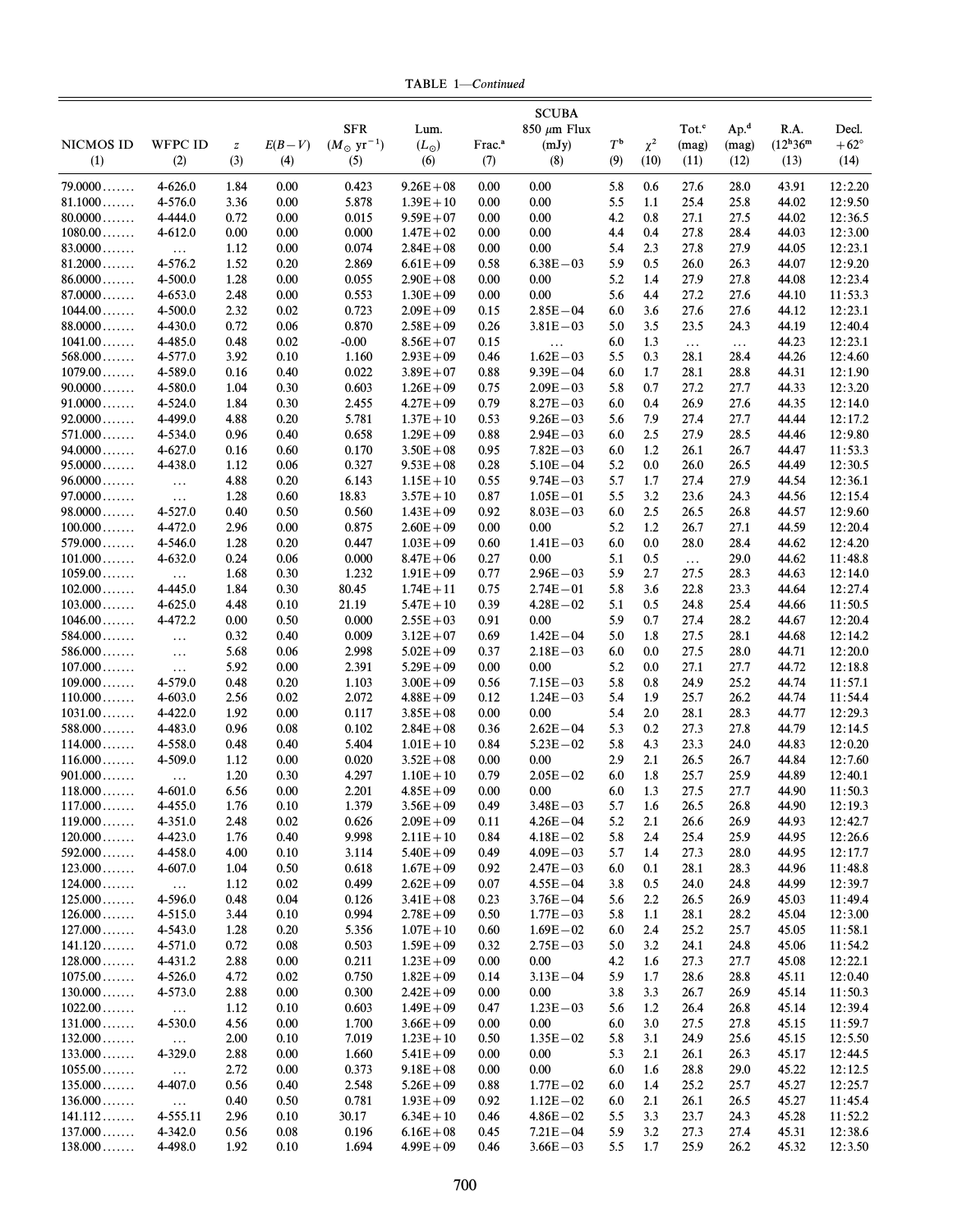TABLE 1-Continued

|                        |                     |                  |              |                               |                              |                    | <b>SCUBA</b>                 |                  |            |                   |                  |                         |                    |
|------------------------|---------------------|------------------|--------------|-------------------------------|------------------------------|--------------------|------------------------------|------------------|------------|-------------------|------------------|-------------------------|--------------------|
|                        |                     |                  |              | <b>SFR</b>                    | Lum.                         |                    | $850 \mu m$ Flux             |                  |            | Tot. <sup>c</sup> | Ap. <sup>d</sup> | R.A.                    | Decl.              |
| <b>NICMOS ID</b>       | <b>WFPC ID</b>      | $\boldsymbol{Z}$ | $E(B-V)$     | $(M_{\odot} \text{ yr}^{-1})$ | $(L_{\odot})$                | Frac. <sup>a</sup> | (mJy)                        | $T^{\mathsf{b}}$ | $\chi^2$   | (mag)             | (mag)            | $(12^{\rm h}36^{\rm m}$ | $+62^{\circ}$      |
| (1)                    | (2)                 | (3)              | (4)          | (5)                           | (6)                          | (7)                | (8)                          | (9)              | (10)       | (11)              | (12)             | (13)                    | (14)               |
| 141.111                | 4-555.0             | 0.80             | 0.00         | 0.040                         | $1.06E + 10$                 | 0.00               | 0.00                         | 1.2              | 0.7        | 21.6              | 22.0             | 45.33                   | 11:54.5            |
| $139.000 \ldots$       | 4-395.0             | 0.72             | 0.20         | 1.285                         | $2.99E + 09$                 | 0.60               | $7.01E - 03$                 | 6.0              | 3.8        | 26.3              | 26.7             | 45.35                   | 12:26.8            |
| $140.000$              | 4-368.0             | 1.92             | 0.30         | 17.11                         | $3.69E + 10$                 | 0.73               | $5.40E - 02$                 | 5.7              | 0.4        | 24.4              | 24.9             | 45.36                   | 12:33.7            |
| $142.000 \ldots$       | 4-379.0             | 4.32             | 0.00         | 1.277                         | $2.18E + 09$                 | 0.00               | 0.00                         | 6.0              | 1.9        | 28.4              | 29.0             | 45.37                   | 12:31.0            |
| $604.000$              | 4-559.2             | 2.64             | 0.00         | 0.535                         | $1.03E + 09$                 | 0.00               | 0.00                         | 5.9              | 0.0        | 28.0              | 28.5             | 45.39                   | 11:47.7            |
| 141.112                | 4-555.1             | 3.12             | 0.00         | 15.28                         | $5.85E + 10$                 | 0.00               | 0.00                         | 4.8              | 3.8        | 23.2              | 23.7             | 45.41                   | 11:53.2            |
| $146.000 \ldots$       | 4-467.0             | 3.20             | 0.04         | 0.530                         | $1.56E + 09$                 | 0.24               | $3.59E - 04$                 | 5.7              | 2.8        | 28.2              | 28.3             | 45.42                   | 12:7.80            |
| $148.000$              | 4-557.0             | 2.16             | 0.00         | 1.365                         | $8.43E + 09$                 | 0.00               | 0.00                         | 4.2              | 0.4        | 24.6              | 24.9             | 45.42                   | 11:49.0            |
| $150.000$              | $\ldots$            | 4.80             | 0.20         | 10.22                         | $1.70E + 10$                 | 0.60               | $1.66E - 02$                 | 6.0              | 2.1        | 26.9              | 27.5             | 45.42                   | 12:2.20            |
| $147.000$              | 4-384.2             | 1.68             | 0.00         | 0.158                         | $4.55E + 08$                 | 0.00               | 0.00                         | 5.2              | 0.4        | 27.4              | 27.9             | 45.43                   | 12:28.3            |
| $149.000$              | 4-330.0             | 0.96             | 0.10         | 0.304                         | $6.29E + 08$                 | 0.50               | $8.35E - 04$                 | 5.8              | 2.0        | 27.4              | 28.0             | 45.44                   | 12:39.6            |
| $1077.00$              | 4-507.0             | 3.68             | 0.00         | 0.000                         | $6.55E + 08$                 | 0.00               | 0.00                         | 6.0              | 4.1        | $\ldots$          | 29.9             | 45.48                   | 11:57.3            |
| $607.000$              | 4-397.0             | 3.20             | 0.30         | 4.452                         | $8.46E + 09$                 | 0.77               | $8.76E - 03$                 | 5.9              | 1.1        | 27.4              | 27.8             | 45.49                   | 12:23.6            |
| $153.000$              | 4-424.0             | 0.56             | 0.50         | 0.161                         | $4.57E + 08$                 | 0.91               | $1.19E - 03$                 | 5.9              | 0.7        | 27.9              | 28.1             | 45.50                   | 12:16.5            |
| $154.000$              | 4-487.0             | 1.92             | 0.02         | 0.663                         | $1.74E + 09$                 | 0.15               | $3.86E - 04$                 | 6.0              | 3.9        | 27.5              | 27.6             | 45.50                   | 12:2.10            |
| $155.000$              | 4-344.0             | 1.20             | 0.20         | 1.659                         | $3.63E + 09$                 | 0.58               | $5.99E - 03$                 | 5.9              | 1.1        | 26.3              | 26.7             | 45.51                   | 12:34.6            |
| $159.000$              | 4-345.0             | 1.36             | 0.20         | 1.870                         | $4.84E + 09$                 | 0.56               | $5.24E - 03$                 | 5.8              | 2.3        | 26.1              | 26.4             | 45.57                   | 12:33.6            |
| $163.000$              | 4-389.0             | 2.72             | 0.08         | 4.874                         | $1.04E + 10$<br>$2.28E + 10$ | 0.42               | $7.86E - 03$                 | 5.7              | 0.4        | 25.8              | 26.3             | 45.62                   | 12:25.0            |
| $165.000$<br>$167.000$ | 4-563.0             | 4.40             | 0.06         | 2.847                         |                              | 0.17               | $6.89E - 03$                 | 3.4              | 0.0        | 26.0              | 26.4             | 45.64                   | 11:43.1            |
| $166.000$              | 4-551.0<br>4-307.0  | 4.00<br>1.60     | 0.00<br>1.00 | 1.435<br>534.7                | $2.68E + 09$<br>$1.21E + 12$ | 0.00<br>0.97       | 0.00<br>$1.78E + 00$         | 6.0<br>5.9       | 2.8<br>0.6 | 27.8<br>22.5      | 28.3<br>22.9     | 45.65<br>45.66          | 11:45.8<br>12:42.0 |
| 141.200                | 4-516.0             | 1.04             | 0.10         | 1.329                         | $8.95E + 09$                 | 0.31               | $5.10E - 03$                 | 4.1              | 0.8        | 23.2              | 23.6             | 45.66                   | 11:54.0            |
| $170.000$              |                     | 0.32             | 0.50         | 0.028                         | $6.78E + 07$                 | 0.81               | $3.84E - 04$                 | 5.3              | 0.1        | 27.1              | 27.8             | 45.73                   | 12:27.1            |
| $171.000$              | $\ldots$<br>4-323.0 | 2.80             | 0.00         | 0.295                         | $1.04E + 09$                 | 0.00               | 0.00                         | 5.6              | 3.1        | 28.3              | 28.2             | 45.73                   | 12:35.9            |
| $172.000$              | 4-497.0             | 2.88             | 0.00         | 4.303                         | $1.16E + 10$                 | 0.00               | 0.00                         | 5.4              | 2.3        | 25.2              | 25.6             | 45.74                   | 11:57.3            |
| $174.000 \ldots$       | 4-478.0             | 2.64             | 0.10         | 0.487                         | $1.74E + 09$                 | 0.47               | $9.80E - 04$                 | 5.6              | 0.1        | 28.2              | 28.1             | 45.77                   | 11:59.1            |
| $177.000$              | 4-520.0             | 0.00             | 0.00         | 0.000                         | $2.15E + 03$                 | 0.00               | 0.00                         | 4.4              | 1.3        | 25.1              | 25.4             | 45.79                   | 11:50.6            |
| $175.000$              | 4-419.0             | 1.92             | 0.20         | 1.719                         | $3.65E + 09$                 | 0.60               | $4.02E - 03$                 | 6.0              | 2.8        | 27.0              | 27.4             | 45.79                   | 12:13.7            |
| $176.000\dots\dots$    | 4-387.0             | 0.56             | 0.30         | 0.374                         | $8.69E + 08$                 | 0.77               | $2.36E - 03$                 | 5.9              | 2.0        | 26.7              | 27.2             | 45.80                   | 12:22.5            |
| $1066.00$              | 4-464.0             | 0.56             | 0.02         | 0.040                         | $1.24E + 08$                 | 0.14               | $4.74E - 05$                 | 5.8              | 1.9        | 28.4              | 28.5             | 45.84                   | 12:1.10            |
| $184.000$              | 4-473.0             | 5.52             | 0.00         | 4.507                         | $9.08E + 09$                 | 0.00               | 0.00                         | 6.0              | 0.4        | 26.6              | 26.9             | 45.88                   | 11:58.2            |
| $625.000\dots\dots$    | 4-441.0             | 3.20             | 0.20         | 1.227                         | $3.14E + 09$                 | 0.58               | $1.82E - 03$                 | 5.9              | 1.1        | 28.3              | 28.4             | 45.91                   | 12:5.60            |
| $1049.00$              | 4-414.0             | 0.16             | 0.10         | 0.009                         | $1.73E + 07$                 | 0.54               | $2.47E - 04$                 | 6.0              | 1.4        | 29.4              | 30.1             | 45.92                   | 12:12.7            |
| $1029.00 \ldots$       | 4-343.0             | 0.48             | 0.50         | 0.382                         | $4.15E + 08$                 | 0.92               | $3.81E - 03$                 | 6.0              | 0.8        | 27.4              | 28.6             | 45.92                   | 12:27.9            |
| $188.000$              | 4-514.0             | 1.20             | 0.08         | 1.490                         | $3.71E + 09$                 | 0.43               | $4.16E - 03$                 | 5.8              | 1.2        | 25.8              | 26.2             | 45.94                   | 11:49.5            |
| $187.000$              | 4-326.0             | 1.92             | 0.10         | 1.005                         | $2.93E + 09$                 | 0.50               | $2.11E - 03$                 | 5.8              | 1.3        | 26.9              | 27.0             | 45.95                   | 12:31.5            |
| $186.000$<br>$189.000$ | 4-305.0             | 0.96             | 0.40<br>0.40 | 4.937<br>7.682                | $1.03E + 10$                 | 0.88               | $2.21E - 02$<br>$5.39E - 02$ | 6.0<br>5.9       | 5.4<br>1.5 | 25.4<br>23.6      | 25.9             | 45.95<br>45.96          | 12:38.3<br>12:1.40 |
| $190.000$              | 4-460.0<br>4-391.0  | 0.56<br>0.08     | 0.08         | 0.000                         | $1.54E + 10$<br>$5.79E + 06$ | 0.86<br>0.45       | 0.00                         | 5.9              | 2.8        |                   | 24.2<br>28.7     | 46.01                   | 12:17.7            |
| $191.000$              | 4-353.0             | 2.64             | 0.06         | 1.700                         | $3.58E + 09$                 | 0.35               | $2.36E - 03$                 | 5.8              | 0.2        | $\ldots$<br>26.9  | 27.4             | 46.04                   | 12:23.8            |
| $193.000\dots\dots$    | $\ldots$            | 1.68             | 0.02         | 0.077                         | $4.04E + 08$                 | 0.07               | $5.42E - 05$                 | 4.0              | 5.8        | 27.3              | 27.9             | 46.09                   | 12:26.7            |
| $628.000\dots\dots$    | 4-293.0             | 0.96             | 0.40         | 1.173                         | $1.76E + 09$                 | 0.88               | $5.25E - 03$                 | 6.0              | 0.1        | 27.1              | 28.0             | 46.10                   | 12:36.6            |
| $195.000$              | 4-331.0             | 3.36             | 0.02         | 1.433                         | $2.71E + 09$                 | 0.12               | $7.60E - 04$                 | 5.4              | 0.6        | 26.9              | 27.6             | 46.14                   | 12:27.4            |
| 198.200                | 4-522.0             | 1.12             | 0.30         | 7.191                         | $1.54E + 10$                 | 0.79               | $2.12E - 02$                 | 6.0              | 2.6        | 25.0              | 25.5             | 46.15                   | 11:45.0            |
| $197.000$              | 4-299.0             | 4.24             | 0.02         | 1.400                         | $3.67E + 09$                 | 0.11               | $4.72E - 04$                 | 5.3              | 1.9        | 27.3              | 27.7             | 46.16                   | 12:34.6            |
| $196.000$              | 4-285.0             | 2.16             | 0.20         | 0.877                         | $2.52E + 09$                 | 0.48               | $1.76E - 03$                 | 5.3              | 1.1        | 26.8              | 27.2             | 46.17                   | 12:36.8            |
| $632.000$              | 4-396.2             | 3.20             | 0.20         | 1.538                         | $3.02E + 09$                 | 0.58               | $2.28E - 03$                 | 5.9              | 1.9        | 28.0              | 28.4             | 46.17                   | 12:12.4            |
| 198.100                | $\ldots$            | 1.04             | 0.08         | 1.250                         | $2.40E + 10$                 | 0.17               | $7.67E - 03$                 | 2.7              | 1.4        | 21.2              | 21.9             | 46.18                   | 11:42.1            |
| $633.000$              | $4 - 362.0$         | 0.48             | 0.30         | 0.199                         | $4.34E + 08$                 | 0.79               | $1.71E - 03$                 | 6.0              | 1.9        | 27.9              | 28.3             | 46.19                   | 12:20.3            |
| $200.000$              | 4-465.0             | 0.48             | 0.50         | 0.158                         | $3.94E + 08$                 | 0.92               | $1.57E - 03$                 | 6.0              | 1.1        | 28.3              | 28.6             | 46.20                   | 11:55.2            |
| $199.000$              | 4-294.0             | 3.76             | 0.08         | 1.979                         | $4.31E + 09$                 | 0.38               | $2.65E - 03$                 | 5.4              | 1.9        | 27.1              | 27.6             | 46.21                   | 12:35.2            |
| $201.100$              | $4 - 322.0$         | 1.68             | 0.30         | 23.32                         | $5.57E + 10$                 | 0.75               | $5.64E - 02$                 | 5.8              | 3.1        | 24.0              | 24.3             | 46.21                   | 12:28.4            |
| $201.000$              | $\ldots$            | 0.00             | 0.00         | 0.000                         | $2.69E + 03$                 | 0.00               | 0.00                         | 4.1              | 2.9        | 24.3              | 24.9             | 46.23                   | 12:29.1            |
| $204.000$<br>$203.000$ | 4-448.0             | 0.48             | 0.50         | 3.561                         | $6.00E + 09$                 | 0.92               | $3.55E - 02$<br>$2.52E - 03$ | 6.0              | 4.4        | 24.7              | 25.4             | 46.27                   | 11:59.8            |
| $202.000$              | 4-341.0<br>4-300.0  | 3.36<br>0.56     | 0.08<br>0.30 | 1.558<br>1.424                | $4.24E + 09$<br>$3.60E + 09$ | 0.42<br>0.73       | $9.14E - 03$                 | 5.7<br>5.7       | 0.3<br>3.3 | 27.4<br>24.7      | 27.6<br>25.1     | 46.27<br>46.27          | 12:22.8<br>12:33.5 |
| $207.000$              | 4-327.0             | 1.84             | 0.30         | 9.414                         | $2.03E + 10$                 | 0.79               | $3.17E - 02$                 | 6.0              | 0.5        | 25.5              | 25.9             | 46.36                   | 12:24.8            |
| $640.000$              | 4-390.0             | 1.76             | 0.20         | 0.907                         | $1.55E + 09$                 | 0.60               | $2.54E - 03$                 | 6.0              | 0.7        | 27.9              | 28.5             | 46.37                   | 12:11.6            |
| $208.000$              | 4-372.0             | 0.48             | 0.50         | 0.987                         | $2.20E + 09$                 | 0.92               | $9.83E - 03$                 | 6.0              | 2.1        | 26.2              | 26.6             | 46.39                   | 12:15.8            |
| $209.000$              | $\cdots$            | 0.88             | 0.02         | 0.548                         | $1.17E + 09$                 | 0.11               | $5.41E - 04$                 | 5.2              | 0.2        | 24.9              | 25.8             | 46.41                   | 12:4.60            |
| $210.000$              | 4-489.0             | 1.84             | 0.08         | 0.564                         | $1.53E + 09$                 | 0.41               | $1.13E - 03$                 | 5.6              | 1.6        | 27.1              | 27.4             | 46.42                   | 11:46.5            |
| $647.000$              | 4-443.0             | 1.76             | 0.10         | 0.329                         | $7.42E + 08$                 | 0.46               | $8.52E - 04$                 | 5.5              | 1.4        | 27.6              | 28.2             | 46.45                   | 11:56.3            |
| $645.000$              | 4-262.2             | 5.52             | 0.00         | 1.483                         | $3.61E + 09$                 | 0.00               | 0.00                         | 6.0              | 2.7        | 28.1              | 28.2             | 46.45                   | 12:37.5            |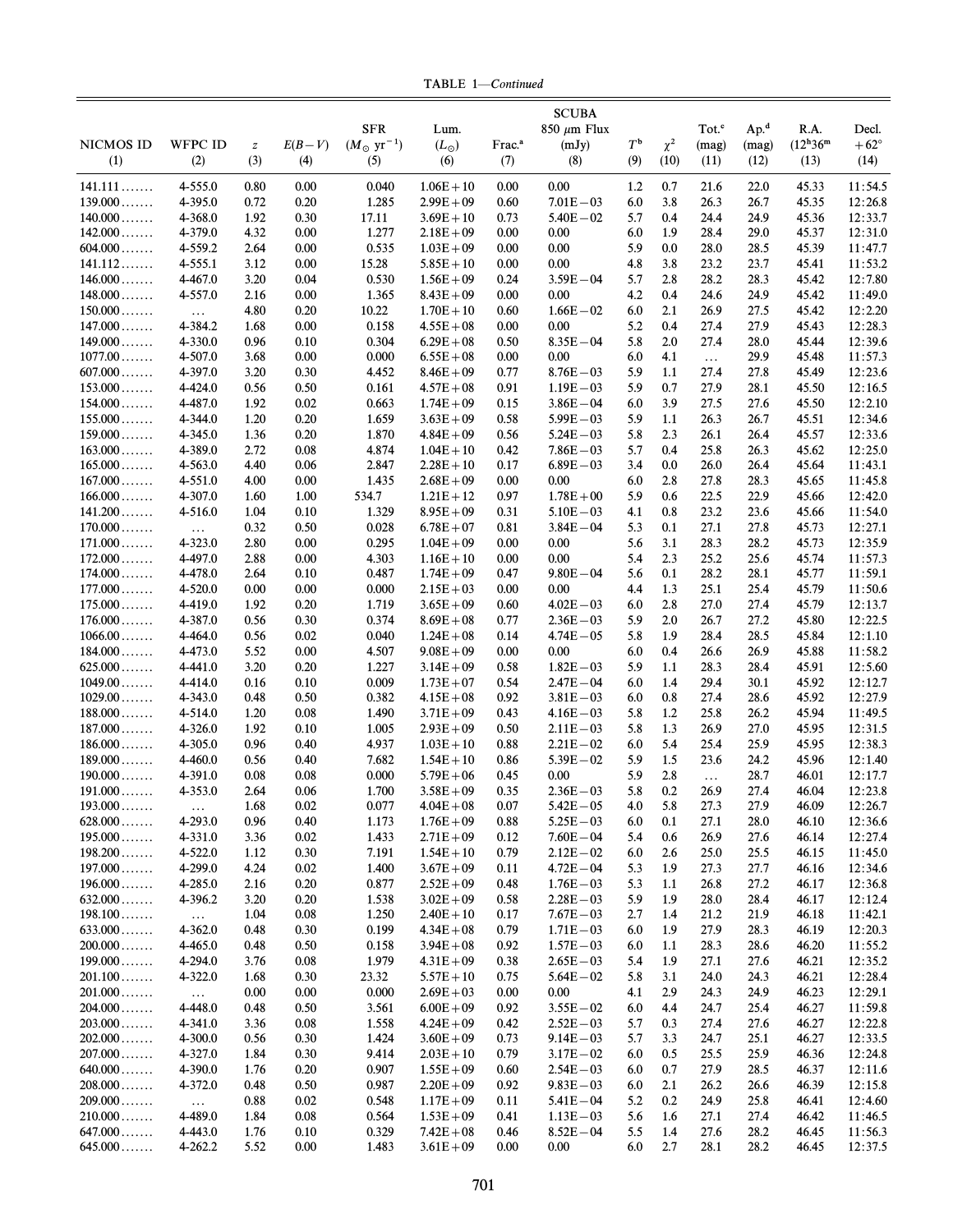TABLE 1-Continued

|                               |                     |                  |              |                                             |                              |                    | <b>SCUBA</b>                 |                  |            |                            |                           |                                 |                        |
|-------------------------------|---------------------|------------------|--------------|---------------------------------------------|------------------------------|--------------------|------------------------------|------------------|------------|----------------------------|---------------------------|---------------------------------|------------------------|
| <b>NICMOS ID</b>              | <b>WFPC ID</b>      | $\boldsymbol{Z}$ | $E(B-V)$     | <b>SFR</b><br>$(M_{\odot} \text{ yr}^{-1})$ | Lum.<br>$(L_{\odot})$        | Frac. <sup>a</sup> | 850 $\mu$ m Flux<br>(mJy)    | $T^{\mathsf{b}}$ | $\chi^2$   | Tot. <sup>c</sup><br>(mag) | Ap. <sup>d</sup><br>(mag) | R.A.<br>$(12^{\rm h}36^{\rm m}$ | Decl.<br>$+62^{\circ}$ |
| (1)                           | (2)                 | (3)              | (4)          | (5)                                         | (6)                          | (7)                | (8)                          | (9)              | (10)       | (11)                       | (12)                      | (13)                            | (14)                   |
|                               |                     |                  |              |                                             |                              |                    |                              |                  |            |                            |                           |                                 |                        |
| $211.000$<br>$212.000$        | 4-303.0             | 1.92             | 0.30         | 1.606                                       | $4.02E + 09$                 | 0.69               | $5.26E - 03$<br>0.00         | 5.5              | 2.4<br>6.5 | 26.6                       | 27.0                      | 46.49                           | 12:27.9                |
| $213.000$                     | 4-471.0<br>4-488.0  | 0.32<br>2.48     | 0.00<br>0.02 | 0.009<br>3.169                              | $2.74E + 09$<br>$7.48E + 09$ | 0.00<br>0.14       | $1.97E - 03$                 | 1.2<br>5.9       | 5.1        | 21.2<br>25.8               | 21.5<br>26.1              | 46.51<br>46.53                  | 11:51.4<br>11:45.6     |
| $1054.00\dots\dots$           | $\ldots$            | 0.48             | 0.40         | 0.065                                       | $1.88E + 08$                 | 0.86               | $6.29E - 04$                 | 5.9              | 0.7        | 28.5                       | 28.6                      | 46.54                           | 12:6.10                |
| $214.000$                     | 4-416.0             | 0.48             | 0.30         | 3.081                                       | $7.30E + 09$                 | 0.77               | $2.64E - 02$                 | 5.9              | 1.7        | 24.2                       | 24.6                      | 46.55                           | 12:3.10                |
| $216.000$                     | 4-434.0             | 0.16             | 0.40         | 0.227                                       | $5.36E + 08$                 | 0.88               | $9.67E - 03$                 | 6.0              | 3.1        | 25.5                       | 25.9                      | 46.58                           | 11:57.2                |
| $215.000$                     | 4-350.0             | 1.20             | 0.00         | 0.079                                       | $6.38E + 08$                 | 0.00               | 0.00                         | 3.8              | 1.2        | 26.2                       | 26.5                      | 46.59                           | 12:15.5                |
| $218.000$                     | 4-412.0             | 3.20             | 0.06         | 0.946                                       | $2.18E + 09$                 | 0.32               | $9.02E - 04$                 | 5.5              | 2.6        | 27.5                       | 27.9                      | 46.60                           | 12:1.90                |
| $220.000$                     | 4-475.0             | 3.68             | 0.02         | 3.183                                       | $8.01E + 09$                 | 0.12               | $1.40E - 03$                 | 5.4              | 4.4        | 26.2                       | 26.6                      | 46.65                           | 11:46.3                |
| $219.000$                     | 4-280.0             | 3.84             | 0.02         | 2.027                                       | $5.61E + 09$                 | 0.15               | $7.98E - 04$                 | 6.0              | 8.3        | 27.2                       | 27.2                      | 46.67                           | 12:30.1                |
| $221.000$                     | 4-411.0             | 0.16             | 0.02         | 0.004                                       | $2.99E + 07$                 | 0.14               | $3.35E - 05$                 | 5.8              | 1.4        | 28.8                       | 28.2                      | 46.67                           | 12:0.80                |
| $222.000$<br>$652.000$        | 4-442.0<br>4-388.0  | 0.64<br>2.88     | 0.10<br>0.02 | 0.232<br>0.760                              | $9.41E + 08$<br>$1.61E + 09$ | 0.38<br>0.13       | $9.93E - 04$<br>$3.47E - 04$ | 5.0<br>5.7       | 0.6<br>1.3 | 24.8<br>27.5               | 25.2<br>28.0              | 46.67<br>46.69                  | 11:54.0<br>12:7.10     |
| $225.000$                     | 4-336.0             | 2.32             | 0.02         | 0.786                                       | $2.40E + 09$                 | 0.11               | $3.37E - 04$                 | 5.2              | 3.1        | 26.2                       | 26.6                      | 46.73                           | 12:16.1                |
| $226.000$                     | 4-334.0             | 0.48             | 0.50         | 0.709                                       | $1.82E + 09$                 | 0.92               | $7.07E - 03$                 | 6.0              | 5.2        | 26.6                       | 26.9                      | 46.73                           | 12:17.6                |
| $228.000$                     | 4-388.2             | 2.96             | 0.04         | 0.472                                       | $1.48E + 09$                 | 0.19               | $4.36E - 04$                 | 5.1              | 0.0        | 27.4                       | 27.8                      | 46.77                           | 12:6.80                |
| $230.000$                     | 4-432.0             | 0.48             | 0.30         | 0.183                                       | $4.27E + 08$                 | 0.75               | $1.58E - 03$                 | 5.8              | 1.3        | 26.9                       | 27.3                      | 46.80                           | 11:53.7                |
| $1018.00\dots\dots$           | $\ldots$            | 0.32             | 0.40         | 0.015                                       | $3.83E + 07$                 | 0.71               | $2.13E - 04$                 | 5.1              | 3.3        | 27.2                       | 28.1                      | 46.80                           | 12:34.8                |
| $231.000$                     | 4-382.2             | 2.88             | 0.04         | 0.924                                       | $2.42E + 09$                 | 0.22               | $8.02E - 04$                 | 5.4              | 1.3        | 27.1                       | 27.4                      | 46.81                           | 12:5.80                |
| $232.000$                     | 4-360.0             | 0.00             | 0.00         | 0.000                                       | $2.50E + 02$                 | 0.00               | 0.00                         | 4.7              | 0.8        | 28.0                       | 28.1                      | 46.82                           | 12:9.40                |
| $235.000$                     | 4-289.0             | 2.88             | 0.00         | 6.719                                       | $1.53E + 10$                 | 0.00               | 0.00                         | 5.7              | 1.6        | 25.1                       | 25.5                      | 46.93                           | 12:26.1                |
| $236.000$                     | 4-295.0             | 1.12             | 0.30         | 1.636                                       | $3.94E + 09$                 | 0.79               | $4.82E - 03$                 | 6.0              | 6.6        | 26.7                       | 27.0                      | 46.94                           | 12:23.1                |
| $237.000$<br>$1027.00 \ldots$ | 4-382.0<br>4-295.2  | 0.08<br>0.96     | 0.60<br>0.30 | 0.269<br>0.778                              | $5.45E + 08$<br>$1.62E + 09$ | 0.95<br>0.79       | $4.91E - 02$<br>$3.14E - 03$ | 6.0<br>6.0       | 5.5<br>1.1 | 24.2<br>27.3               | 24.8<br>27.8              | 46.95<br>46.96                  | 12:5.40<br>12:23.4     |
| $238.000$                     | 4-415.0             | 0.48             | 0.20         | 0.460                                       | $1.08E + 09$                 | 0.56               | $2.99E - 03$                 | 5.8              | 2.9        | 25.8                       | 26.3                      | 47.00                           | 11:56.3                |
| $1026.00\dots\dots$           | 4-266.0             | 0.48             | 0.20         | 0.130                                       | $2.62E + 08$                 | 0.60               | $8.44E - 04$                 | 6.0              | 2.3        | 28.1                       | 28.6                      | 47.02                           | 12:26.8                |
| $240.000$                     | 4-332.0             | 0.48             | 0.20         | 1.440                                       | $3.34E + 09$                 | 0.58               | $9.31E - 03$                 | 5.9              | 0.9        | 25.0                       | 25.4                      | 47.08                           | 12:12.5                |
| $662.000$                     | $\ldots$            | 0.24             | 0.70         | 0.005                                       | $1.96E + 07$                 | 0.80               | $1.68E - 04$                 | 5.0              | 0.1        | 27.7                       | 28.2                      | 47.14                           | 12:0.60                |
| $663.000$                     | $4 - 216.2$         | 3.92             | 0.00         | 1.496                                       | $2.38E + 09$                 | 0.00               | 0.00                         | 6.0              | 3.2        | 27.8                       | 28.4                      | 47.18                           | 12:33.1                |
| $241.000$                     | 4-335.0             | 0.56             | 0.20         | 0.371                                       | $7.86E + 08$                 | 0.60               | $1.76E - 03$                 | 6.0              | 1.4        | 27.1                       | 27.6                      | 47.22                           | 12:8.60                |
| $242.000\dots\dots$           | 4-332.2             | 0.56             | 0.10         | 0.546                                       | $1.52E + 09$                 | 0.52               | $2.32E - 03$                 | 5.9              | 1.5        | 26.2                       | 26.4                      | 47.23                           | 12:12.6                |
| $243.000$                     | 4-385.0             | 0.16             | 0.40         | 0.167                                       | $3.86E + 08$                 | 0.88               | $7.12E - 03$                 | 6.0              | 2.7        | 25.9                       | 26.3                      | 47.23                           | 11:59.0                |
| $1050.00$                     | $\ldots$            | 1.84             | 0.02         | 0.106                                       | $2.99E + 08$                 | 0.11               | $7.36E - 05$                 | 5.2              | 4.1        | 28.0                       | 28.5                      | 47.23                           | 12:5.10                |
| $244.000 \ldots$<br>244.200   | 4-232.0<br>4-232.2  | 0.40<br>0.48     | 0.40<br>0.30 | 7.773<br>0.395                              | $1.54E + 10$<br>$9.33E + 08$ | 0.86<br>0.75       | $1.07E - 01$<br>$3.41E - 03$ | 5.9<br>5.8       | 3.5<br>2.9 | 23.0<br>26.1               | 23.6<br>26.6              | 47.29<br>47.33                  | 12:30.7<br>12:29.0     |
| $245.000$                     | 4-298.0             | 2.64             | 0.04         | 1.804                                       | $4.24E + 09$                 | 0.27               | $1.82E - 03$                 | 6.0              | 6.9        | 27.1                       | 27.3                      | 47.34                           | 12:15.8                |
| $246.000\dots$                | 4-356.0             | 1.12             | 0.06         | 0.274                                       | $8.01E + 08$                 | 0.32               | $3.93E - 04$                 | 5.5              | 0.3        | 26.9                       | 27.2                      | 47.41                           | 12:0.60                |
| $247.000$                     | 4-319.0             | 0.72             | 0.40         | 1.988                                       | $4.32E + 09$                 | 0.88               | $1.59E - 02$                 | 6.0              | 3.2        | 26.0                       | 26.4                      | 47.46                           | 12:8.40                |
| $248.000$                     | $\ldots$            | 5.76             | 0.00         | 2.331                                       | $5.37E + 09$                 | 0.00               | 0.00                         | 5.3              | 0.3        | 27.2                       | 27.7                      | 47.46                           | 11:59.9                |
| $249.000\dots$                | 4-315.0             | 1.76             | 0.00         | 1.824                                       | $5.11E + 09$                 | 0.00               | 0.00                         | 5.2              | 1.9        | 24.9                       | 25.4                      | 47.48                           | 12:11.2                |
| $250.000$                     | 4-291.0             | 0.96             | 0.60         | 1.686                                       | $4.51E + 09$                 | 0.95               | $8.12E - 03$                 | 6.0              | 1.9        | 27.0                       | 27.2                      | 47.51                           | 12:14.1                |
| $251.000$                     | 4-346.0             | 0.72             | 0.04         | 0.396                                       | $1.39E + 09$                 | 0.18               | $1.24E - 03$                 | 5.0              | 8.3        | 24.3                       | 24.9                      | 47.51                           | 12:2.60                |
| $1092.00 \ldots$<br>$255.000$ | $\cdots$<br>4-301.2 | 0.48             | 0.50<br>0.00 | 0.132                                       | $4.13E + 08$<br>$4.67E + 08$ | 0.92               | $1.32E - 03$<br>0.00         | 6.0              | 1.4        | 28.4                       | 28.4<br>28.1              | 47.64                           | 12:31.6                |
| $256.000$                     | 4-283.0             | 1.36<br>2.88     | 0.00         | 0.255<br>0.717                              | $2.38E + 09$                 | 0.00<br>0.00       | 0.00                         | 5.6<br>5.6       | 1.2<br>6.1 | 27.4<br>27.3               | 27.3                      | 47.66<br>47.67                  | 12:8.90<br>12:12.5     |
| $257.000$                     | 4-231.0             | 0.64             | 0.10         | 0.076                                       | $2.19E + 08$                 | 0.44               | $2.62E - 04$                 | 5.4              | 0.6        | 27.0                       | 27.4                      | 47.67                           | 12:22.1                |
| $258.000$                     | 4-308.0             | 2.16             | 0.00         | 0.642                                       | $1.69E + 09$                 | 0.00               | 0.00                         | 5.5              | 3.4        | 26.7                       | 27.1                      | 47.67                           | 12:8.20                |
| $259.000$                     | 4-247.0             | 0.40             | 0.00         | 0.019                                       | $6.83E + 07$                 | 0.00               | 0.00                         | 5.5              | 2.5        | 28.1                       | 28.2                      | 47.69                           | 12:19.3                |
| $260.000$                     | $\ldots$            | 0.08             | 1.00         | 0.000                                       | $3.51E + 06$                 | 0.88               | $1.74E - 04$                 | 5.0              | 0.6        | 28.1                       | 28.1                      | 47.81                           | 12:11.0                |
| $261.000$                     | 4-212.0             | 1.12             | 0.06         | 0.963                                       | $2.38E + 09$                 | 0.33               | $1.36E - 03$                 | 5.6              | 0.2        | 25.7                       | 26.2                      | 47.82                           | 12:24.2                |
| $1040.00 \ldots$              | $\ldots$            | 5.44             | 0.00         | 1.374                                       | $2.16E + 09$                 | 0.00               | 0.00                         | 6.0              | 0.7        | 28.1                       | 28.7                      | 47.83                           | 12:4.50                |
| $264.000$                     | 4-304.0             | 0.72             | 0.50         | 1.385                                       | $3.68E + 09$                 | 0.91               | $1.18E - 02$                 | 5.9              | 1.1        | 26.1                       | 26.3                      | 47.86                           | 12:5.40                |
| $265.000$                     | 4-174.0             | 0.00             | 0.20         | 0.000                                       | $7.24E + 02$                 | 0.43               | 0.00                         | 5.0              | 0.3        | 27.4                       | 27.5                      | 47.89                           | 12:29.5                |
| $680.000$<br>$267.000$        | $\dots$<br>4-314.0  | 0.00<br>4.80     | 0.00<br>0.00 | 0.000<br>2.280                              | $3.18E + 02$<br>$4.97E + 09$ | 0.00<br>0.00       | 0.00<br>0.00                 | 5.4<br>6.0       | 0.9<br>0.7 | 29.2<br>27.3               | 29.0<br>27.5              | 47.91<br>48.00                  | 12:18.5<br>12:0.80     |
| $1025.00\dots\dots$           | 4-198.0             | 0.96             | 0.04         | 0.000                                       | $2.53E + 08$                 | 0.27               | 0.00                         | 6.0              | 2.7        | $\ddots$                   | 30.8                      | 48.06                           | 12:22.5                |
| 277.120                       | 4-260.0             | 0.56             | 0.30         | 3.895                                       | $8.90E + 09$                 | 0.77               | $2.45E - 02$                 | 5.9              | 2.7        | 24.2                       | 24.6                      | 48.12                           | 12:14.9                |
| $269.000$                     | 4-265.0             | 0.00             | 0.40         | 0.000                                       | $9.87E + 02$                 | 0.82               | 0.00                         | 5.7              | 1.0        | 28.3                       | 28.6                      | 48.15                           | 12:8.40                |
| 277.100                       | 4-260.11            | 0.88             | 0.00         | 0.392                                       | $2.90E + 09$                 | 0.00               | 0.00                         | 3.2              | 0.4        | 23.1                       | 23.9                      | 48.25                           | 12:13.9                |
| $273.000$                     | 4-170.0             | 0.48             | 0.30         | 0.114                                       | $3.17E + 08$                 | 0.77               | $9.85E - 04$                 | 5.9              | 2.1        | 27.7                       | 27.9                      | 48.31                           | 12:22.8                |
| $685.000$                     | 4-158.0             | 3.52             | 0.06         | 0.798                                       | $1.86E + 09$                 | 0.35               | $9.48E - 04$                 | 5.8              | 4.0        | 28.1                       | 28.3                      | 48.35                           | 12:23.9                |
| $274.000\dots$                | $4 - 200.0$         | 4.72             | 0.04         | 5.725                                       | $1.50E + 10$                 | 0.20               | $4.83E - 03$                 | 5.2              | 9.7        | 26.0                       | 26.5                      | 48.37                           | 12:17.3                |
| $275.000$                     | 4-237.0             | 0.96             | 0.20         | 0.401                                       | $1.02E + 09$                 | 0.58               | $1.22E - 03$                 | 5.9              | 1.9        | 27.5                       | 27.8                      | 48.41                           | 12:9.00                |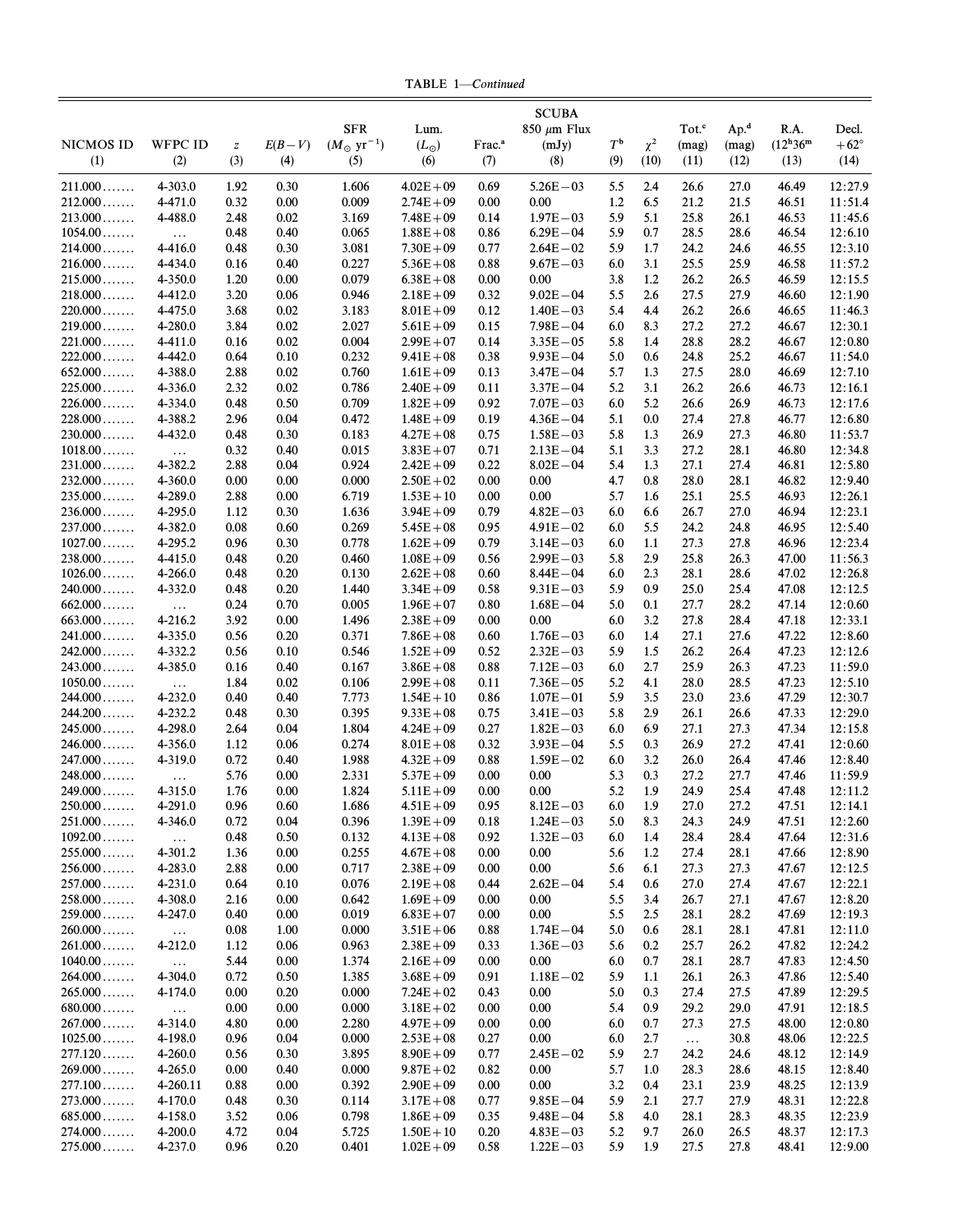## STAR FORMATION IN THE HDF 703

TABLE 1-Continued

| <b>NICMOS ID</b><br>(1) | <b>WFPC ID</b><br>(2) | $\boldsymbol{z}$<br>(3) | $E(B-V)$<br>(4) | <b>SFR</b><br>$(M_{\odot} \text{ yr}^{-1})$<br>(5) | Lum.<br>$(L_{\odot})$<br>(6) | Frac. <sup>a</sup><br>(7) | <b>SCUBA</b><br>850 $\mu$ m Flux<br>(mJy)<br>(8) | $T^{\mathsf{b}}$<br>(9) | $\chi^2$<br>(10) | Tot. <sup>c</sup><br>(mag)<br>(11) | Ap. <sup>d</sup><br>(mag)<br>(12) | R.A.<br>$(12^{\rm h}36^{\rm m}$<br>(13) | Decl.<br>$+62^{\circ}$<br>(14) |
|-------------------------|-----------------------|-------------------------|-----------------|----------------------------------------------------|------------------------------|---------------------------|--------------------------------------------------|-------------------------|------------------|------------------------------------|-----------------------------------|-----------------------------------------|--------------------------------|
| $276.000$               | 4-135.0               | 0.08                    | 0.70            | 0.016                                              | $4.68E + 07$                 | 0.95                      | $2.93E - 03$                                     | 6.0                     | 0.6              | 27.4                               | 27.5                              | 48.43                                   | 12:27.0                        |
| $278.000$               | 4-228.0               | 1.68                    | 0.10            | 0.253                                              | $7.02E + 08$                 | 0.49                      | $4.14E - 04$                                     | 5.7                     | 1.3              | 28.2                               | 28.4                              | 48.50                                   | 12:8.40                        |
| $279.000$               | $\cdots$              | 1.36                    | 0.20            | 1.910                                              | $3.98E + 09$                 | 0.58                      | $5.33E - 03$                                     | 5.9                     | 3.3              | 26.3                               | 26.8                              | 48.57                                   | 12:27.0                        |
| $280.000$               | 4-257.0               | 0.56                    | 0.20            | 0.701                                              | $1.98E + 09$                 | 0.53                      | $3.40E - 03$                                     | 5.6                     | 3.8              | 25.0                               | 25.4                              | 48.58                                   | 12:3.90                        |
| 281.000                 | 4-229.0               | 0.80                    | 0.20            | 1.190                                              | $3.29E + 09$                 | 0.55                      | $5.30E - 03$                                     | 5.7                     | 2.0              | 25.4                               | 25.7                              | 48.62                                   | 12:7.80                        |
| 277.211                 | 4-186.0               | 1.84                    | 0.70            | 375.2                                              | $1.07E + 12$                 | 0.95                      | $1.51E + 00$                                     | 6.0                     | 2.8              | 22.4                               | 22.9                              | 48.62                                   | 12:15.8                        |
| 277.220                 | 4-260.2               | 0.48                    | 0.20            | 0.746                                              | $1.62E + 09$                 | 0.51                      | $5.00E - 03$                                     | 5.5                     | 1.7              | 24.5                               | 25.1                              | 48.65                                   | 12:14.2                        |
| 282.000                 | 4-111.0               | 0.00                    | 0.20            | 0.000                                              | $7.02E + 02$                 | 0.49                      | 0.00                                             | 5.4                     | 10.              | 28.8                               | 28.7                              | 48.67                                   | 12:26.3                        |
| 277.212                 | 4-169.0               | 5.04                    | 0.08            | 16.84                                              | $1.19E + 11$                 | 0.22                      | $3.74E - 02$                                     | 3.5                     | 0.0              | 24.6                               | 25.1                              | 48.71                                   | 12:16.7                        |
| $1023.00\dots\dots$     | 4-143.0               | 2.64                    | 0.00            | $-0.00$                                            | $4.74E + 08$                 | 0.00                      | $\cdots$                                         | 6.0                     | 3.8              | $\cdots$                           | $\ldots$                          | 48.74                                   | 12:20.5                        |
| $283.000$               | 4-154.0               | 0.48                    | 0.40            | 0.815                                              | $1.91E + 09$                 | 0.84                      | $7.88E - 03$                                     | 5.8                     | 6.8              | 25.4                               | 25.8                              | 48.75                                   | 12:19.1                        |
| $690.000$               | 4-203.2               | 1.52                    | 0.10            | 0.590                                              | $1.08E + 09$                 | 0.52                      | $1.18E - 03$                                     | 5.9                     | 1.6              | 27.6                               | 28.2                              | 48.82                                   | 12:8.40                        |
| 284.000                 | 4-183.0               | 0.32                    | 0.30            | 0.003                                              | $2.18E + 07$                 | 0.55                      | $5.49E - 05$                                     | 4.6                     | 0.2              | 27.8                               | 28.0                              | 48.84                                   | 12:12.0                        |
| $693.000$               | $\cdots$              | 4.88                    | 0.00            | 1.045                                              | $2.04E + 09$                 | 0.00                      | 0.00                                             | 6.0                     | 0.2              | 28.2                               | 28.6                              | 48.86                                   | 12:16.8                        |
| $285.000$               | 4-128.0               | 1.92                    | 0.10            | 1.019                                              | $1.91E + 09$                 | 0.54                      | $2.14E - 03$                                     | 6.0                     | 3.5              | 27.2                               | 27.7                              | 48.88                                   | 12:20.2                        |
| $286.000$               | 4-199.0               | 0.00                    | 0.08            | 0.000                                              | $3.08E + 02$                 | 0.25                      | 0.00                                             | 4.0                     | 0.7              | 26.9                               | 27.4                              | 48.89                                   | 12:8.70                        |
| 288.100                 | 4-203.0               | 0.48                    | 0.50            | 2.006                                              | $4.64E + 09$                 | 0.92                      | $2.00E - 02$                                     | 6.0                     | 1.5              | 25.4                               | 25.7                              | 48.91                                   | 12:8.00                        |
| $287.000$               | 4-148.0               | 4.64                    | 0.00            | 1.558                                              | $2.31E + 09$                 | 0.00                      | 0.00                                             | 6.0                     | 1.5              | 27.9                               | 28.6                              | 48.92                                   | 12:16.7                        |
| $1019.00 \ldots$        | 4-105.0               | 2.16                    | 0.00            | 0.279                                              | $5.38E + 08$                 | 0.00                      | 0.00                                             | 5.9                     | 0.2              | 28.3                               | 28.8                              | 48.97                                   | 12:23.2                        |
| 288.200                 | 4-203.12              | 2.80                    | 0.02            | 0.790                                              | $2.88E + 09$                 | 0.10                      | $4.41E - 04$                                     | 5.1                     | 3.7              | 26.5                               | 26.8                              | 49.01                                   | 12:8.20                        |
| $289.000$               | $\ldots$              | 0.72                    | 0.08            | 1.699                                              | $7.07E + 09$                 | 0.32                      | $9.29E - 03$                                     | 5.0                     | 2.0              | 22.4                               | 23.2                              | 49.06                                   | 12:21.3                        |
| 696.000                 | 4-124.0               | 0.32                    | 0.00            | 0.003                                              | $1.47E + 07$                 | 0.00                      | 0.00                                             | 5.0                     | 2.9              | 28.5                               | 28.9                              | 49.18                                   | 12:16.1                        |
| $290.000$               | 4-99.0                | 0.56                    | 0.08            | 0.111                                              | $2.76E + 08$                 | 0.43                      | $4.11E - 04$                                     | 5.8                     | 4.4              | 27.5                               | 27.8                              | 49.28                                   | 12:20.0                        |
| 292.000                 | 4-131.0               | 0.72                    | 0.30            | 3.471                                              | $7.08E + 09$                 | 0.77                      | $2.51E - 02$                                     | 5.9                     | 2.1              | 24.8                               | 25.3                              | 49.33                                   | 12:14.5                        |
| $293.000$               | $\ldots$              | 2.64                    | 0.10            | 2.307                                              | $4.71E + 09$                 | 0.47                      | $4.64E - 03$                                     | 5.6                     | 3.0              | 26.5                               | 27.1                              | 49.47                                   | 12:22.5                        |
| $294.000$               | 4-119.0               | 0.80                    | 0.00            | 0.129                                              | $3.46E + 08$                 | 0.00                      | 0.00                                             | 5.6                     | 3.4              | 27.0                               | 27.4                              | 49.51                                   | 12:12.1                        |
| 295.100                 | 4-85.0                | 0.96                    | 0.30            | 10.28                                              | $2.19E + 10$                 | 0.77                      | $4.16E - 02$                                     | 5.9                     | 3.1              | 24.1                               | 24.6                              | 49.52                                   | 12:20.1                        |
| $296.000$               | 4-109.0               | 1.92                    | 0.20            | 18.18                                              | $4.11E + 10$                 | 0.60                      | $4.25E - 02$                                     | 6.0                     | 4.1              | 24.3                               | 24.7                              | 49.59                                   | 12:12.7                        |
| $298.000$               | 4-95.0                | 2.08                    | 0.00            | 0.162                                              | $9.74E + 08$                 | 0.00                      | 0.00                                             | 4.3                     | 2.1              | 26.9                               | 27.2                              | 49.60                                   | 12:15.3                        |
| 295.200                 | $4 - 85.2$            | 2.72                    | 0.00            | 5.961                                              | $1.65E + 10$                 | 0.00                      | 0.00                                             | 5.3                     | 1.3              | 24.6                               | 25.0                              | 49.68                                   | 12:19.7                        |
| $301.000$               | $\cdots$              | 0.80                    | 0.00            | 0.081                                              | $6.13E + 09$                 | 0.00                      | 0.00                                             | 1.7                     | 2.4              | 22.0                               | 22.6                              | 50.14                                   | 12:17.4                        |

NOTE.—This table is available in machine-readable form in the electronic edition of The Astrophysical Journal.

a This is the fraction of the luminosity removed by extinction and reemitted in the mid- and far-infrared.

<sup>b</sup> The selected template number between 1.0 (early-cold) and 6.0 (late-hot).

 $c$  The total AB magnitude in the F160W filter.

 $d$  The F160W magnitude in an 0.6 diameter aperture.

only minutes and seconds.  $12^{h}36^{m}$  should be added to the R.A. and  $62^{\circ}$  to the declination. If a source has a slightly different R.A. in this analysis than in the original, it may not appear in the same order as in the original catalog.

#### 4.1. Redshifts

Figure 2 shows the distribution of photometric redshifts from our analysis. A check on the accuracy of our methodology and set of templates is a comparison with the known spectroscopic redshifts in the deep NICMOS region of the Hubble Deep Field (Cohen et al. 2000). Figure 3 shows that comparison. Although the number of objects with spectroscopic redshifts in the deep NICMOS region is small, the agreement is comparable to that typically achieved by the technique of photometric redshifts. (Weymann et al. 1999).

Another check on the reasonableness of our redshift determinations is the magnitude-redshift plot shown in Figure 4. As expected, the brightest magnitude at any redshift dims with increasing redshift. The plot also shows the  $0\%$  aperture magnitude tracks of both an early-type (cool) and a late-type (hot) template  $L^*$  galaxy in the F160W magnitude versus redshift plane. These are templates 1 and 5 shown in Figure 1. We take the bolometric luminosity of an  $L^*$  galaxy to be  $3.4 \times 10^{10} L_{\odot}$  and assume an exponential profile with a characteristic radius of 3.5 kpc. The dash tial profile with a characteristic radius of 3.5 kpc. The dashdotted line in Figure 4 is for an extincted late-type (template 5) galaxy with  $E(B-V)$  equal to 0.2.

#### 4.2. Extinction

Figure 5 shows the histogram of extinctions. The extinction range is from  $E(B-V) = 0$  to 1. The histograms show



FIG. 2. Histogram of the number of galaxies vs. photometric redshift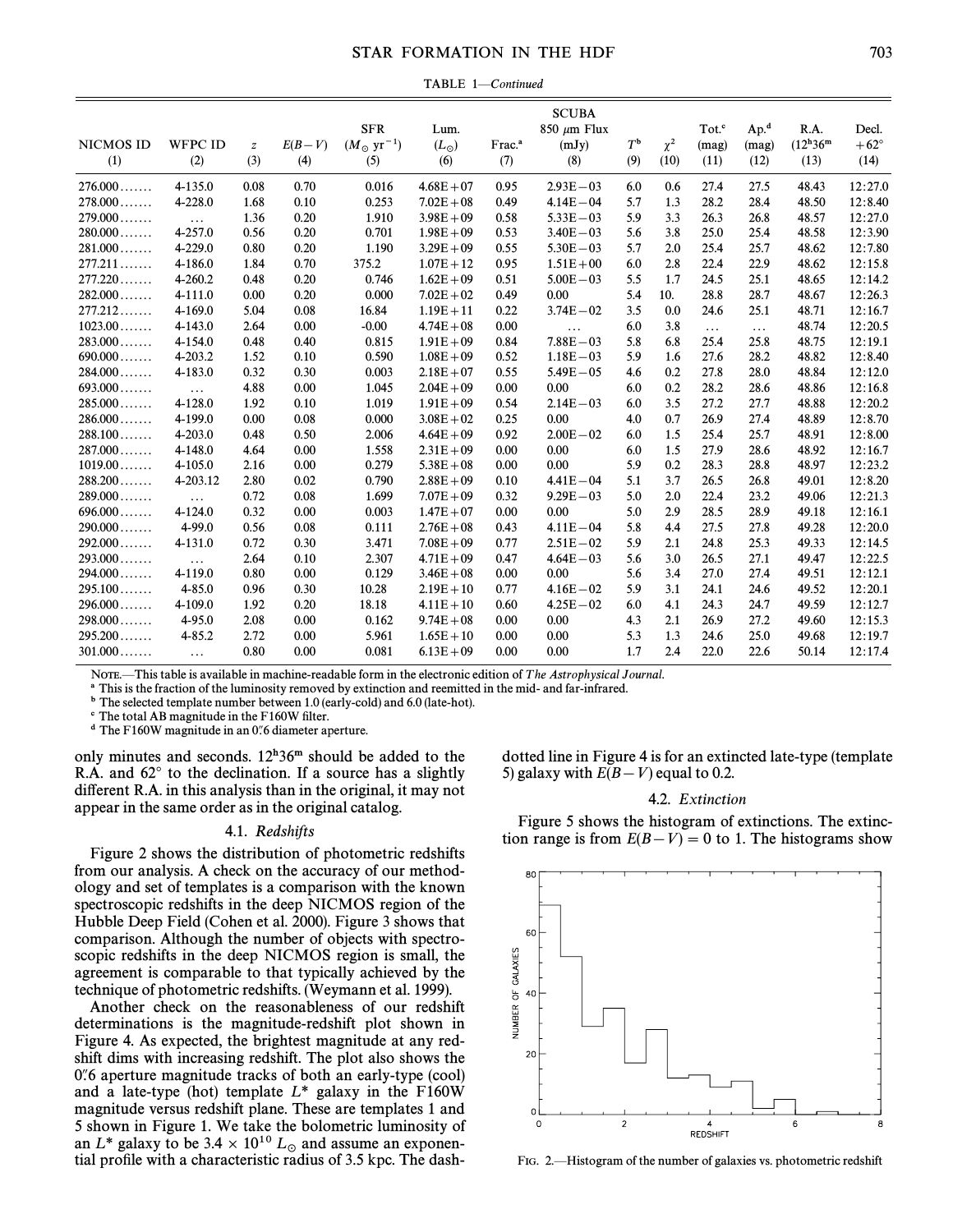

FIG. 3.—Comparison of the photometric and known spectroscopic redshifts for the deep NICMOS HDF.



FIG. 4. 
Distribution of F160W AB 0.6 diameter aperture magnitudes vs. photometric redshift. The solid and dashed lines indicate the F160W aperture magnitude of an early and late-type  $L^*$  galaxy of fixed luminosity. The dash-dotted line shows the track of a late-type  $L^*$  galaxy with an extinction of  $E(B-V)$  equal to 0.2. The relevance of these plots is discussed further in  $\S 8.1$ .



FIG. 5.—Histogram of the photometrically determined  $E(B-V)$  values

significantly more extinction for galaxies in the redshift range 0 to 2.0, than for galaxies at higher redshift values. This is not a real effect. Surface brightness dimming at the higher redshifts makes the galaxies so faint that high extinction galaxies fall below our detection limit. The existence of highly extincted galaxies at high redshift have been confirmed by SCUBA observations discussed in  $\S$  11.2.2. The distribution of extinctions in Figure 5 differs from the distributions of extinction shown in Figure 10 of Adelberger & Steidel (2000). In Adelberger & Steidel (2000) the extinction distribution is based on the value of the observed UV slope  $\beta$  relative to a nominal slope. Galaxies bluer than the nominal  $\beta$  are assigned negative extinction values and the distribution is roughly symmetric about 0. In our analysis we determine the best value of the intrinsic UV slope in our template choice and then only allow positive extinction values to produce the observed UV slope.

The 0.0–0.1 bin in Figure 5 contains the five  $E(B-V)$ values of 0.0, 0.02, 0.04, 0.06, and 0.08, while the  $0.1–1.0$  $E(B-V)$  values are spaced in intervals of 0.1. There is an overdensity of objects with calculated  $E(B-V)$  values of 0.0. This may be due to galaxies which are bluer than our hottest template. Even if the galaxy does have some reddening the best template match will be our hottest template with no reddening. We have also assigned the Coleman, Wu, & Weedman (1980) galaxies zero extinction, although they must suffer some extinction. Real galaxies with similar SEDs but less extinction will then also be assigned zero extinction in our procedure.

## 5. MEASURED STAR FORMATION RATE HISTORY

We determine the observed 1500  $\AA$  rest frame flux via the methods described below. This flux then determines the observed star formation rate for the galaxies in this sample. The rates so determined must be corrected for incompleteness, as described in  $\S$ 8.

## 5.1. Relation between Star Formation Rates and the Ultraviolet Flux

This work utilizes the relationship between the star formation rate and the UV flux at  $1500 \text{ Å}$  given by Madau et al. (1998) :

## $UV_{1500} = 8.0 \times 10^{27} \cdot SFR(M_{\odot} \text{ yr}^{-1}) \text{ ergs s}^{-1} \text{ Hz}^{-1}$  . (3)

The 1500 Å UV flux is determined from the redshift, the extinction, and UV flux of the best fitting template and the scale factor A determined from the measured flux of the galaxy (eq.  $[2]$ ). The UV flux of the template is used as a measure of the UV flux of the actual galaxy. We use this flux rather than the measured flux since for low redshifts the 1500 Å flux is not directly measured and at higher redshifts the F300W and F450W Ñuxes often have relatively high errors. Also, since the correction for extinction is a primary goal of this work, we must use the template Ñux to measure the intrinsic UV Ñux in the absence of extinction. Finally, since the Madau UV flux to star formation rate is a narrowband relation we must use the template values to relate the flux in the wide photometric band to the narrowband UV flux at 1500 Å.

The relationship in equation (3) is dependent on the initial mass function  $(IMF)$  and therefore may be different at earlier times than at present. In particular the IMF may be weighted toward higher mass stars at high redshift when the metal content of the star forming material may be less.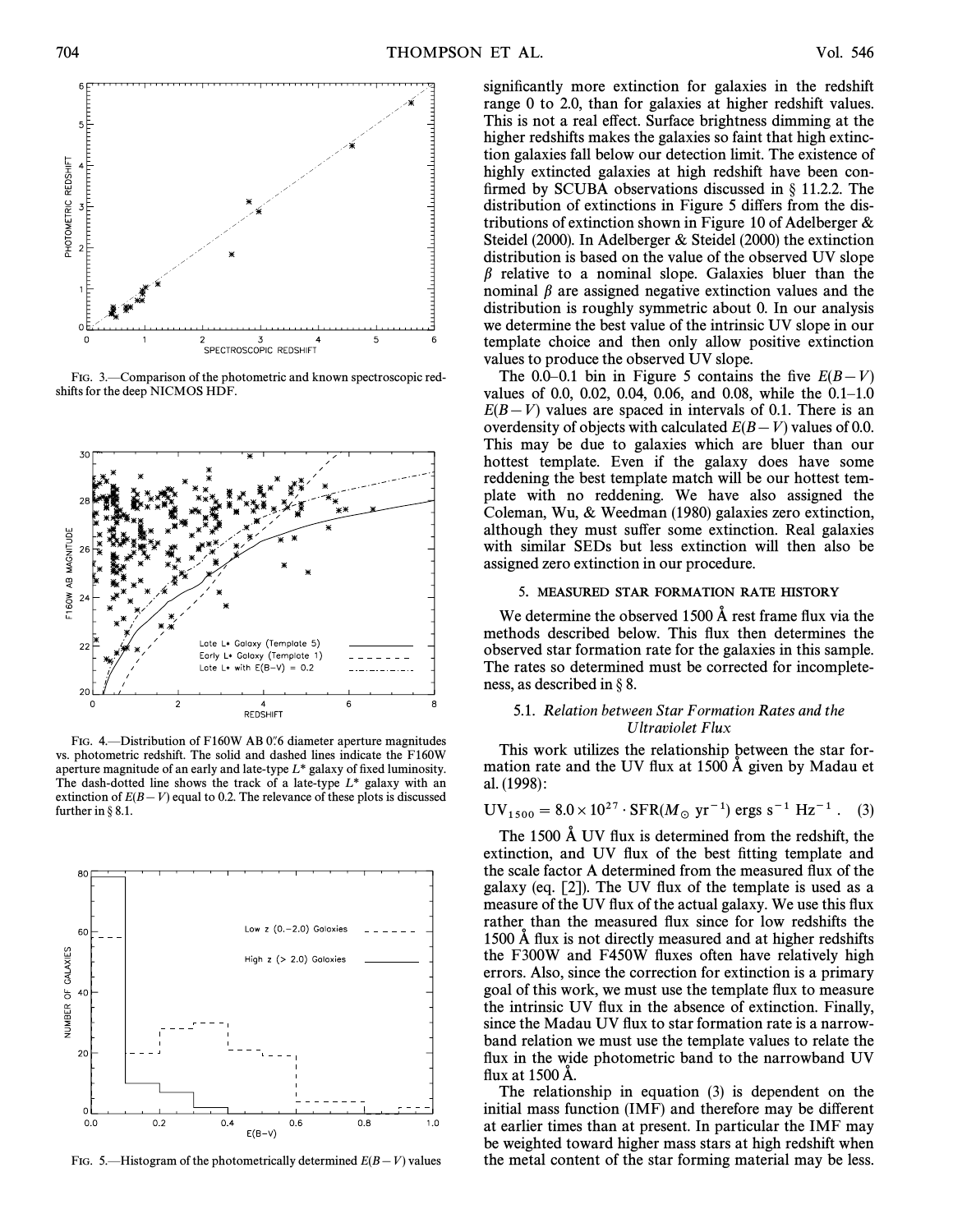

FIG. 6.—Star formation rate per comoving volume with and without correction for the extinction as a function of redshift. The star formation rates have not been corrected for missing luminosity and the error bars reflect only those errors caused by errors in photometry. Fig. 16 shows the luminosity-corrected star formation rates and full error bars.

This effect would produce a higher UV flux for a given star formation rate leading to an over estimation of the rate. This would work in the opposite sense from the likely underestimate of the star formation rate for the very dusty luminous objects mentioned in  $\S 3.2$ .

Figure 6 shows the combination of all of the analyses from above. Galaxies with redshifts less than 0.5 are not included in Figure 6. Large area surveys of local galaxies are much more accurate in determining that result than the small area surveyed here. The star formation values shown in Figure 6 must still be corrected for luminosity missed due to surface brightness dimming  $(\S$  8). The error bars in Figure 6 reflect only those errors caused by errors in photometry as discussed in  $\S 6$ . Other error sources are discussed in several following sections and are included in the final results shown in Figure 16.

There are several interesting features in Figure 6. It is evident that our measured star formation rate in the 0.5 to 1.5 redshift bin, without the extinction correction, is very much lower than the uncorrected rate found by Madau (1999), as shown by the triangles. This may be in part due to our selection criteria for the deep NICMOS field. In order to provide the best field for slitless grism spectroscopy we deliberately chose a field that was the least dense in large, bright and therefore relatively nearby objects. As we will discuss below most of the star formation rate is usually

|                     |         |         | The 10 Largest Contributors to the Star Formation Rate in Each Redshift Bin |         |                    |          |          |          |          |          |
|---------------------|---------|---------|-----------------------------------------------------------------------------|---------|--------------------|----------|----------|----------|----------|----------|
|                     |         |         |                                                                             |         | <b>OBJECT RANK</b> |          |          |          |          |          |
| <b>REDSHIFT BIN</b> | 1       | 2       | 3                                                                           | 4       | 5                  | 6        | 7        | 8        | 9        | 10       |
| $0.5-1.5$           | 32.4    | 10.3    | 9.04                                                                        | 4.93    | 3.68               | 3.45     | 2.57     | 2.36     | 2.06     | 1.86     |
| $ID$                | 49.0000 | 68.0000 | 97.0000                                                                     | 295.100 | 189.000            | 198.200  | 127.000  | 186.000  | 901.000  | 277.120  |
| $1.5 - 2.5$         | 46.8    | 32.8    | 7.04                                                                        | 2.04    | 1.86               | 1.59     | 1.49     | 0.87     | 0.82     | 0.61     |
| $ID$                | 166.0   | 277.211 | 102.000                                                                     | 201.10  | 61.0               | 296.0    | 140.0    | 120.0    | 207.0    | 132.0    |
| $2.5 - 3.5$         | 25.8    | 13.1    | 5.76                                                                        | 5.11    | 5.04               | 4.18     | 3.81     | 3.69     | 3.08     | 2.57     |
| $ID$                | 141.112 | 141.112 | 235.0                                                                       | 295.20  | 81.10              | 163.0    | 607.0    | 172.0    | 1084.0   | 48.0     |
| $3.5 - 4.5$         | 38.7    | 5.81    | 5.68                                                                        | 5.19    | 4.94               | 3.70     | 3.61     | 3.33     | 3.14     | 2.96     |
| $ID$                | 103.0   | 220.0   | 592.0                                                                       | 165.0   | 2.0                | 219.0    | 199.0    | 528.0    | 1062.0   | 34.0     |
| $4.5 - 5.5$         | 30.5    | 18.5    | 11.1                                                                        | 10.4    | 10.3               | 4.13     | 3.08     | 2.82     | 2.49     | 1.89     |
| $ID$                | 277.212 | 150.0   | 96.0                                                                        | 92.0    | 274.0              | 267.0    | 131.0    | 287.0    | 1040.0   | 693.0    |
| $5.5 - 6.5$         | 32.8    | 21.8    | 17.4                                                                        | 17.0    | 10.8               | $\cdots$ | $\cdots$ | $\cdots$ | $\cdots$ | $\cdots$ |
| $ID$                | 184.0   | 586.0   | 107.0                                                                       | 248.0   | 645.0              | $\cdots$ | $\cdots$ | $\cdots$ | $\cdots$ | $\cdots$ |

TABLE 2 THE 10 LARGEST CONTRIBUTORS TO THE STAR FORMATION RATE IN EACH REDSHIFT BIN

NOTE.—The percentage of the total star formation rate for the bin is listed.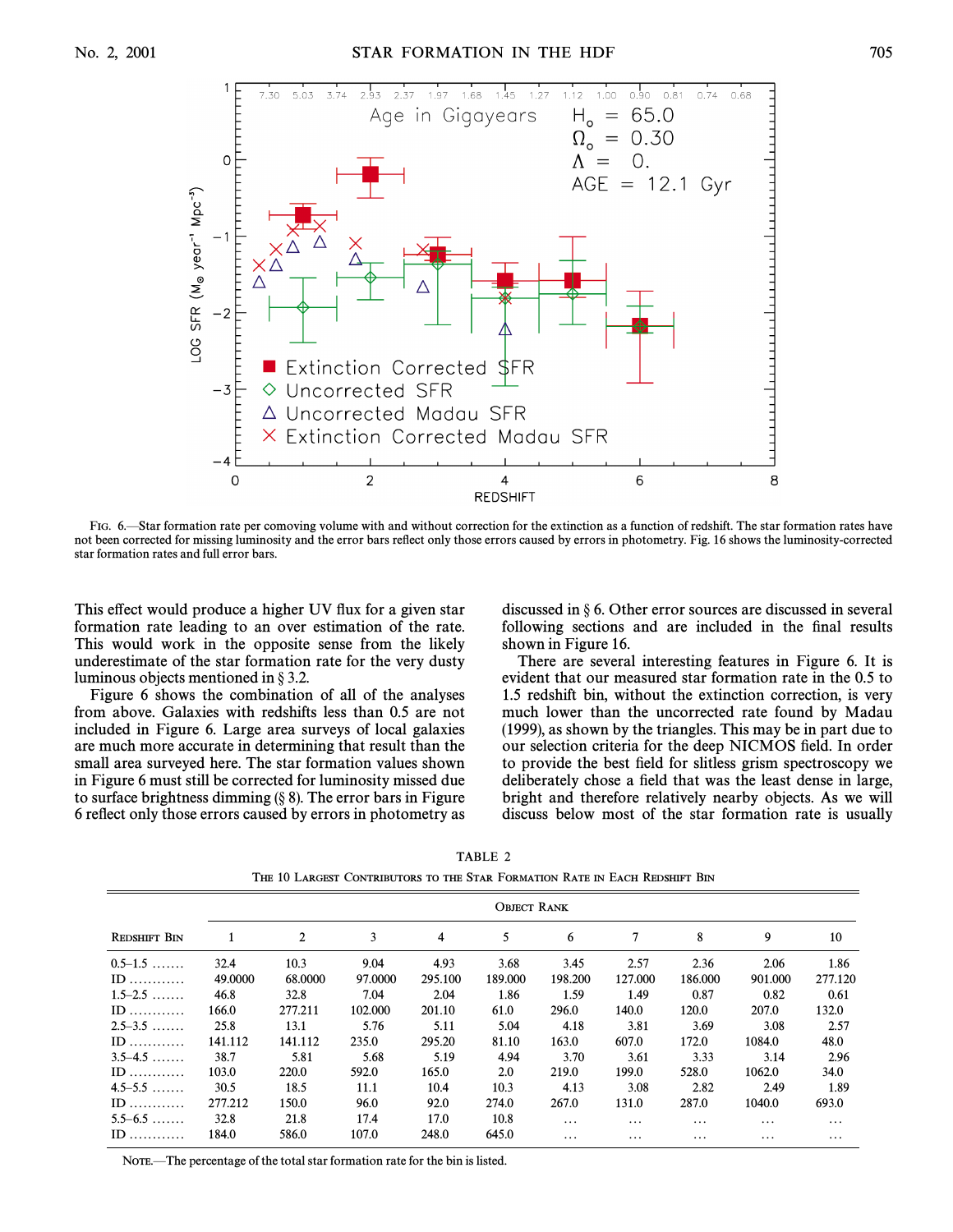contributed by a relatively small number of highly luminous objects. Our field selection was biased against precisely such objects.

A second feature is the large correction for extinction present in the lowest two redshift bins. This qualitatively follows the trend seen in Figure 5 where the extinction is significantly higher for low redshift objects than higher. Note that our field selection was performed on the WFPC2 image so we are not biased against nearby faint, highly extincted but intrinsically bright galaxies. Table 2 shows the 10 highest contributors to the star formation rates in each redshift bin along with their identification numbers from Table 1. If we look at the primary contributors to the increased star formation rate in the lowest redshift bin  $(z = 0.5-1.5)$  we find that approximately one-third of the rate is provided by one galaxy  $(ID = 49.0)$  which has an  $E(B-V)$  value of 0.5. 29 galaxies out of the 81 in the bin contribute fluxes that make up 90% of the total star formation rate, however, the three brightest galaxies contribute more than 50% of the flux. For consistency we note that the spectroscopic redshift of galaxy 49.0 is 0.45, which would move it out of our lowest redshift bin, while our photometric redshift of 0.56 moved it into the bin. We choose not to adjust by hand those objects with known redshifts.

In the second lowest redshift bin  $(z = 1.5-2.5)$  5 of 52 galaxies contribute 90% of the total corrected star formation rate. One galaxy (NICMOS 166.0) contributes almost half of the flux, and another (NICMOS 277.211) contributes another third of the flux. NICMOS 166.0 and 277.211 have  $E(B-V)$  values of 1.0 and 0.7, respectively, and it is the extinction correction applied to these two galaxies that produces the high star formation rate for this redshift bin. Inspection of the image confirms that both galaxies are extremely red with significantly higher near-infrared flux than visible. Note that the equal extinction correction applied by Madau (1999) greatly underestimates the star formation rate for these galaxies. In  $\S$  9 we will find that these two galaxies may be ULIRGs. The implication of this is discussed in  $\S$  7.3.

#### 6. ERROR ANALYSIS

Errors in the photometry of the sources and errors due to the inadequacy of the standard templates to represent the true spectral energy distribution of an observed galaxy translate to errors in the values of the star formation rates in Figure 6. The first source of error is quantifiable while the second is more difficult to quantify.

#### 6.1. Photometric Error

We test the sensitivity of the calculated redshifts and extinctions to photometric errors by running 100 test cases on each of the individual sources. A single test case consists of randomly altering the flux value in each wavelength band in a Gaussian distribution of errors of width determined by the 1  $\sigma$  values determined in the photometric reductions plus  $1\%$  of the observed flux. This gives  $36,500$  different cases. Several runs of this procedure produced results that were statistically indistinguishable from each other so we feel the procedure is robust.

Figures 7 and 8 show the results of one run of this procedure for the 36,500 di†erent realizations. The distribution of errors in redshift and extinction are relatively symmetric about 0 but the low-lying extension to larger errors is not consistent with a purely Gaussian distribution. Large shifts

FIG. 7.—Histogram of the photometric redshift errors produced from a random Gaussian distribution of flux errors. The bin size is 0.2 in redshift.

in the redshift or extinction occasionally arise when a secondary minimum in the  $\chi^2$  distribution for the measured fluxes becomes the primary minimum when the fluxes are perturbed.

To see how the star formation rates are a†ected, by the photometric errors, we compute the star formation rate in all redshift bins for each one of the 100 realizations. In Figure 9 we plot these distributions along with the 16% and 84% values (which would correspond to the  $\pm 1 \sigma$  limits if the distribution were Gaussian, which it is not) and these values are used for the error bars plotted in Figure 6.

## 6.2. Redshift Errors Resulting from Inadequate Templates

The error due to improper templates is much harder to quantify than the errors due to photometry. As shown in Figure 3, there is excellent agreement for the small number of objects in our field for which spectroscopic redshifts exist. Typical errors in photometric redshifts for bright objects bright compared to the majority of galaxies in our sample— (for which template errors rather than photometric errors probably dominate) are generally small compared to the error we have estimated in our set of redshifts due to errors in the photometry. See, for example, Benitez (1999), Brunner, Connolly, & Szalay (1999), Budavari et al. (1999),





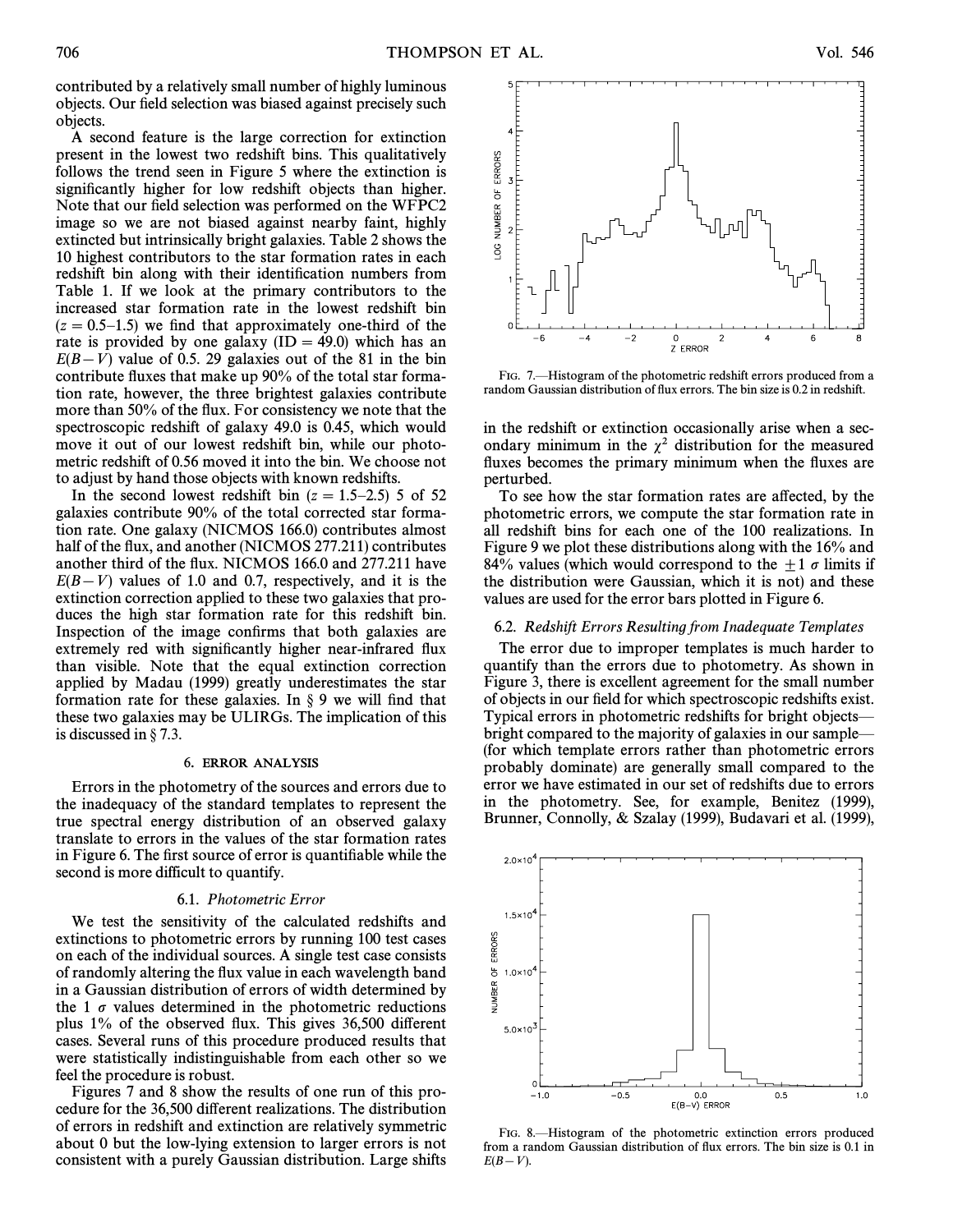

FIG. 9. Cumulative distribution of the fractional errors in derived UV luminosity produced from a random Gaussian distribution of flux errors in each redshift bin. The left and right vertical lines indicate the 16% and 84% confidence regions. The fractional error is defined as the measured redshift with perturbation minus the redshift with no perturbation divided by the no perturbation redshift.

Connolly et al. (1999), Lanzetta et al. (1999), and Wang, Bahcall, & Turner (1999). We therefore neglect this error compared to the photometric error, though to be sure there may well be some isolated large excursions where an object at a small redshift is mistaken for an object at a large redshift or vice versa which can give rise to an error in the star formation rate for the galaxy.

#### 6.3. Template-Extinction Error

Too widely spaced discrete templates can give rise to a bias in the determination of the extinction (D. Koo 1999, private communication). Since negative extinctions are not allowed, there is a bias toward a higher calculated extinction than the actual value. An obvious example is a galaxy with no extinction that lies halfway in color between two templates. Since negative extinctions cannot be applied to the redder of these two templates, the only way to make a fit is to apply extinction to the bluer of the two templates. Within any grid of template and extinction there will be a similar bias toward higher extinction. To mitigate this effect, our program uses filter fluxes interpolated between the filter fluxes from the set of six primary templates, as described in  $\S 3.1.3$ .

#### 6.3.1. Template Extinction Degeneracy

Since extinction and star formation history alter the colors of galaxies in ways which are by no means orthogonal (cf. Kodama, Bell, & Bower 1999; Thompson et al. 1999a) there can be a partial degeneracy in terms of extinction and template type, leading to a possible error in the derived star formation rate. This error can be present whether the extinction is explicitly determined or not. If the extinction is assumed to be zero, a galaxy undergoing vigorous star formation but suffering significant extinction may be falsely matched to an earlier type galaxy and the actual ultraviolet flux will be greater than the flux determined from the match. Conversely, if an extinction correction is attempted, an early-type unreddened galaxy might be falsely matched with a heavily extincted late-type galaxy, particularly in the presence of low signal-to-noise. The large wavelength coverage of our data mitigates the problem to a degree, however, this issue must be properly investigated. We investigate the issue in several ways, inspection of the  $\chi^2$ distribution of a heavily extincted galaxy, examination of the differences between intrinsically red templates and extincted templates, inspection of the effect of photometric errors on the data discussed previously in  $\S$  6.1, and finally by performing a similar perturbation test on artificial data from our templates.

First, we chose a galaxy determined to be heavily extincted by our procedure, NICMOS 166, which is also discussed in § 7.3. The extinction for this galaxy is  $E(B-V) = 1.0$ , the highest value in our grid of extinctions. Inspection of the images shows a galaxy that appears relatively faint at optical wavelengths but very bright at 1.1 and 1.6  $\mu$ m.

The effect is shown in Figure 10, which displays the contour plot of the  $\chi^2$  map for the galaxy NICMOS 166 in the template-extinction plane at the best-fit redshift of the object (z = 1.60). There is a clear valley of low  $\chi^2$  values running from an early-type SED and low extinction at the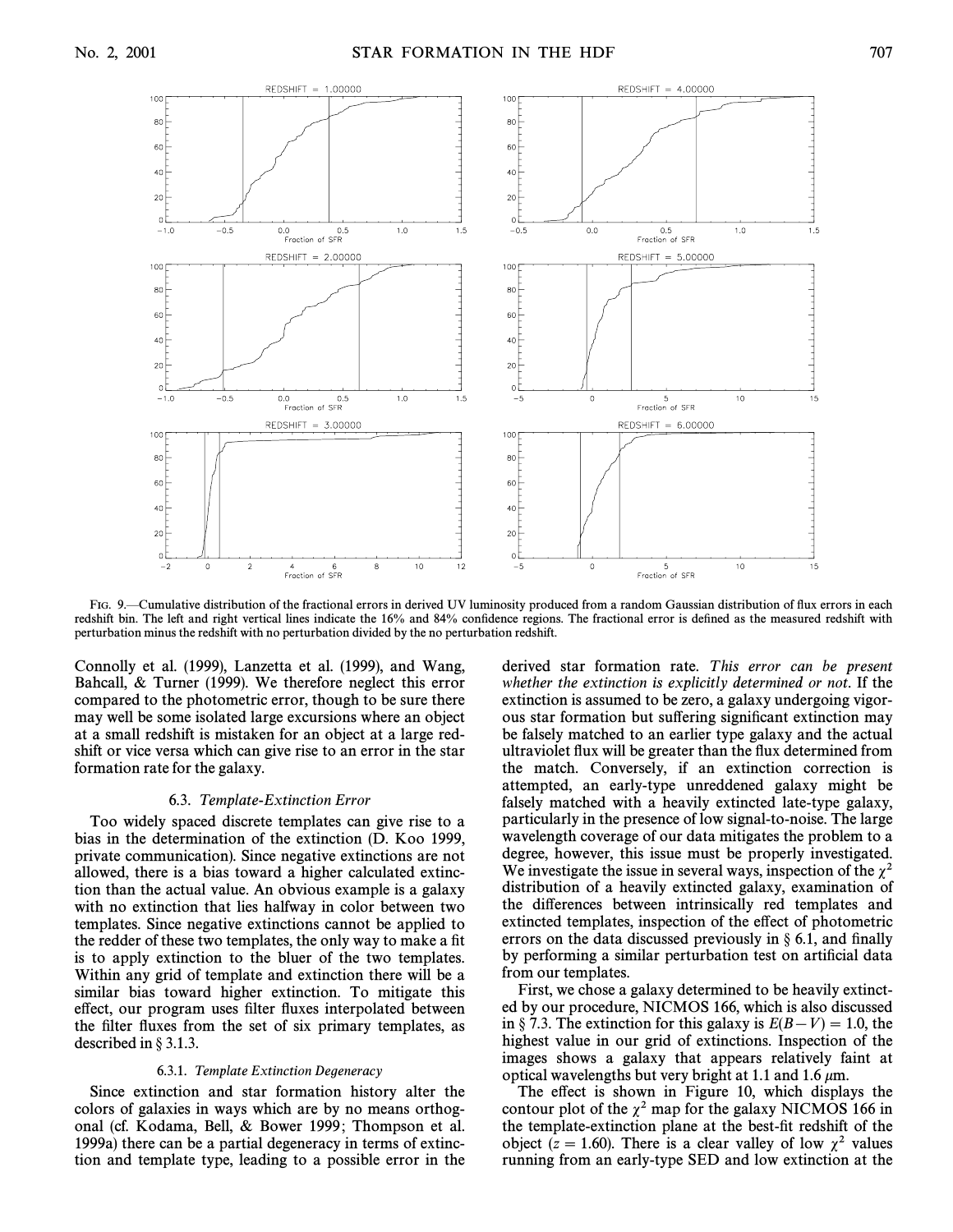

FIG. 10.—Contour plot of  $\chi^2$  in the template-extinction plane at the best-fit redshift of NICMOS 166.0 ( $z = 1.60$ ). Only the lowest contours are plotted for clarity. The tick marks point toward lower values of  $\chi^2$ .

lower left to a late-type SED and high extinction at the upper right. To look in detail along the line of minima we plot in Figure 11 the minimum  $\chi^2$  for each of the 15 different extinctions along the track in Figure 10. The numbers refer to the interpolated template number with 1.0 being the earliest template and 6.0 the latest. This plot reveals that there is a significant difference in the modified  $\chi^2$  value along the minimum  $\chi^2$  track. The selected very blue latetype template with high extinction is significantly more likely than an early-type template (e.g., elliptical) with low extinction.

To see the reason for the difference in the modified  $\chi^2$ value and to illustrate the near degeneracy we plot in Figure 12 the selected SED for the galaxy [template 5.9,  $E(B-V)$ 1.0], and a nearly degenerate much earlier type SED [template 3.9,  $E(B-V)$  0.6]. All have been normalized to the F110W flux. The measured fluxes of the galaxy are given by the asterisks, the best template fit by the triangles and the near degenerate fit as squares. Although the best fit has a  $\chi^2$  value of 0.69 and the nearly degenerate fit has a larger  $\chi^2$  value of 1.44, the differences in the fit are very small and involve mainly the U and B pass bands.



FIG. 11.—Plot of the minimum modified  $\chi^2$  value at each extinction for NICMOS 166. The numbers in the plot indicate the interpolated template value at each of the minima.



FIG. 12.—Comparison between an early  $(3.9)$  and a late  $(5.9)$  template fit to the galaxy 166.0.

As a second approach toward investigating the reddening-template degeneracy we imagine template 5.0 with zero extinction, shifted over redshift space, to represent the "observed" fluxes of galaxies, and we then find the best-fitting values of redshift and extinction for template 6.0 to match these fluxes. We scaled the fluxes of template 5 so that the F160W S/N was 10.0. We chose templates 5 and 6 for this exercise since the vast majority of our fits involve template types in this range. We find that the best fitting redshift for template 6 tracks the input redshift of template 5 very well, with the dispersion in  $\Delta z/(1 + z)$  being less than 5% over the redshift range between 1.0 and 5.5 ; we get the redshift right even with the template and reddening uncertainties. The typical value of  $E(B-V)$  in the template 6 fit is about 0.17, corresponding to an attenuation of about 1.5 mag at 1500 Å. This of course has a strong effect on the derived star formation rate. However, if we examine the color differences between template 5 and the best-fitting template 6 we find that (except for the cases where the fluxes are essentially zero so that the  $S/N$  is very low) these differences are typically only between about 0.1 and 0.2 mag. Thus, in order to have an accurate determination of the extinction and hence the star formation rate we need photometric errors smaller than this and confidence that our set of templates and reddening law represent real galaxies to this same degree of accuracy. The differences will be even less for an unreddened template of type intermediate between 5.0 and 6.0 and in fact, some objects undergoing vigorous star formation might even be bluer than our hottest template 6.

In  $\S$  6.1 we presented estimates for the effect of photometric errors on the derived star formation rates based upon the cumulative distribution function of 100 Monte Carlo simulations of these errors. To first order this tests the robustness of the method since the perturbations slide the solution along the template/extinction minima. A more robust test, however, as suggested by an anonymous reviewer is to start with artificial data that span all of our template types but with relatively low extinction values and then see if the introduction of perturbations systematically drives the solution to different star formation rates.

Our artificial data set consists of all of our 51 interpolated filter fluxes from template types with extinctions restricted between  $E(B-V)$  values of 0 to 0.1. This provides maximal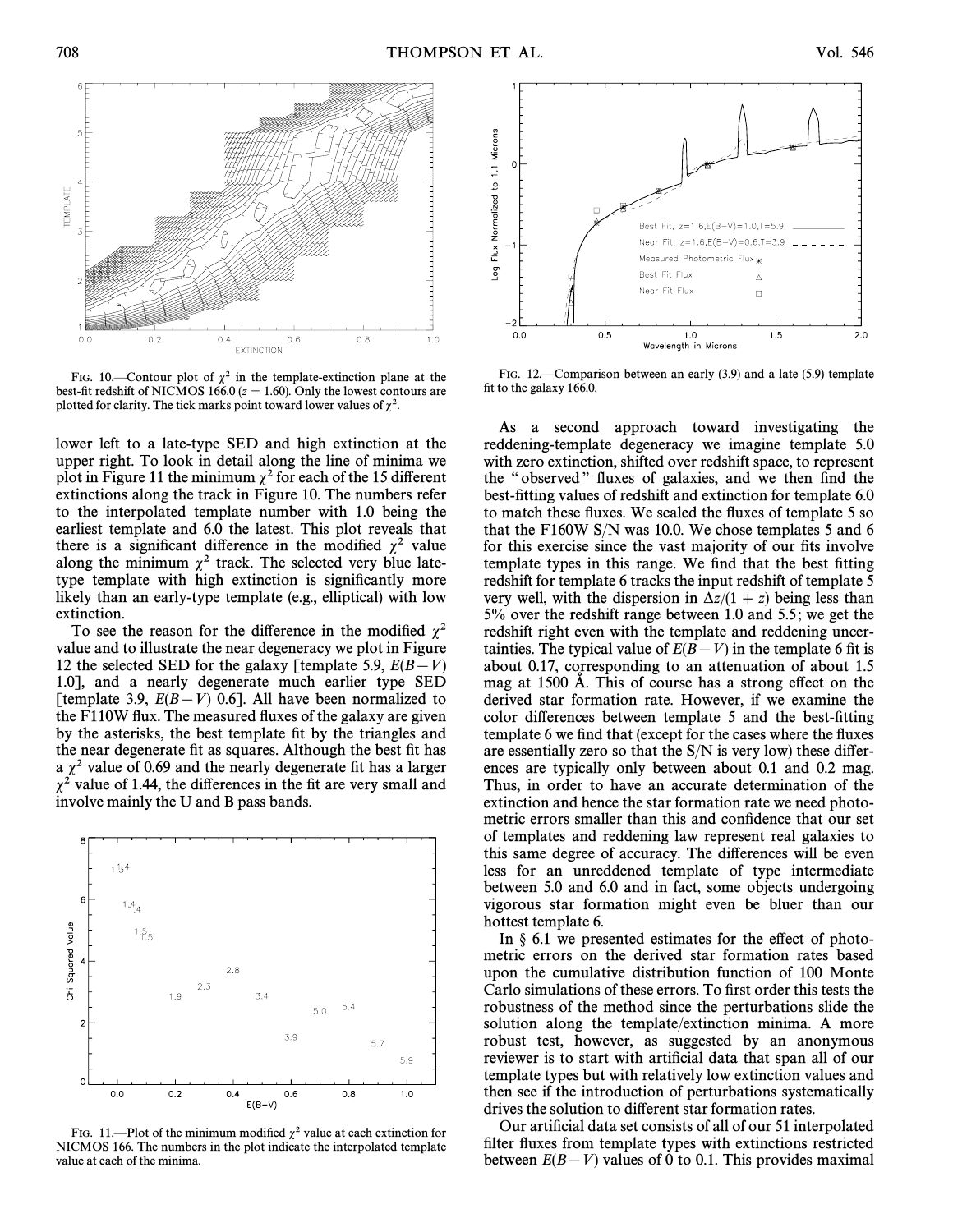opportunity for perturbations to push the solution toward higher extinction, bluer intrinsic spectrum and hence higher star formation rate. This data set contains 306 artificial galaxies from the 51 effective templates and the six extinction values spaced in increments of 0.02 from 0. to 0.1. We pick the redshift and brightnesses from the redshift 2 bin sources in our sample along with the 1  $\sigma$  error values described in  $\S 3.3$ . This should give a realistic distribution of signal-to-noise values in a redshift bin where the correction for extinction is high. Since there are many fewer sources in the redshift 2 bin than artificial sources, the brightness, redshift, and  $\sigma$  values are used between 3 and 4 times but each use is for a different template type and extinction. As with the source flux perturbations each artificial galaxy receives 100 different perturbations to each of its fluxes. The first perturbation is zero to establish the true star formation rate for the ensemble of sources. As expected the zero perturbation returns the correct values for all of the input parameters.

The results are shown in Figure 13 in the same manner as for the source photometric Ñux perturbations in Figure 9. It is evident from the figure that the range of errors in the output is within our previously estimated error bars but that there is a systematic trend toward increased star formation rate. The net increase is approximately 70% in this artificial sample.

Although the results of this analysis provide a factor that might be used to revise our values of star formation rates derived from our method, the true factor is probably less than the one derived here. The input sample was of course set up with no high extinction galaxies so there was little error space on the negative side of the perturbation analysis. The actual sample has several galaxies with derived extinctions significantly greater than 0.1. Also the brightest galaxies dominate the star formation rate, and it is for these galaxies that we have the highest photometric accuracy. We could divide all extinction corrections by 1.7 or less, but, since the actual number is uncertain we will assign a factor of 2 error due to this effect with the knowledge that this probably over estimates the lower error bar. Changes of a



FIG. 13.—Cumulative distribution of the fractional errors in derived UV luminosity produced from a random Gaussian distribution of Ñux errors imposed on artificial data. The brightness and 1  $\sigma$  errors are from the source redshift 2 bin. The left and right vertical lines indicate the 16% and 84% confidence regions.

factor of 2, however, do not alter the conclusions of this work.

Ultimately, it would be preferable to utilize FIR or submillimeter measures in addition, but this prospect is still quite distant at the flux levels we are dealing with, as elaborated upon in  $\S$  9. We hasten to add that in previous work where no account was taken of internal dust extinction, the true star formation rate will of course be systematically underestimated.

## 7. INTERESTING AND PROBLEMATIC OBJECTS

There are several galaxies in our field that display interesting characteristics. In this section we draw attention to some of these, partially in the hope that follow up observations may shed additional light on the nature of these objects.

#### 7.1. Possible Very High-Redshift Object

There is a single object for which we derive a photometric redshift greater than 6, NICMOS 118.0, at  $Z = 6.56$ . This is a relatively faint object, but with a significant amount of flux in both the F110W and F160W bands (with formal S/N above 6 in both bands) with a relatively blue  $F110W - F160W$  color. It has a S/N through our 0.6 aperture of less than 1 in the F814W and F606W bands. This is, therefore, on the face of it, an excellent candidate for a very high redshift object. However, detailed inspection of the original WFPC2 F814W and WFPC2 606W images clearly indicates some flux is present in about equal amounts in these two bands, contrary to what is expected for a redshift this high. It is thus possible that it is a highly reddened object at a much lower redshift or perhaps a superposition of a very faint foreground low redshift object on a truly high redshift galaxy. Further discussion of this object is contained in a forthcoming paper dealing with compact and high redshift objects in this field (Storrie-Lombardi et al. 2001). It is, in any case, a very interesting object, but unfortunately probably too faint for spectroscopic follow up with existing facilities. Given the problematic nature of this object we do not include it in our analysis of the star formation rate history.

## 7.2. High-Redshift Early-Type Galaxies

Our analysis also shows two objects, NICMOS 165.0 and NICMOS 277.212, with high redshifts (4.40 and 5.04) and relatively early-type templates (3.4 and 3.5). Note that NICMOS 277.212 is clearly a separate galaxy from other indicated "daughters" of NICMOS 277.10, a large spiral galaxy. The original KFOCAS analysis found that their isophotal areas touched so NICMOS 277.212 was indicated as a daughter. The SExtractor analysis listed it as a separate object. Careful examination of the images indicates a large region of diffuse flux around NICMOS 165.0 in the F160W and F110W bands which, if part of the galaxy, would argue against such a high redshift due to the large size. The contribution of this diffuse flux to the 0.6 aperture flux, however, is negligible and does not influence the photometric redshift determination. Similarly, with NICMOS 277.212 there is diffuse flux from the neighboring galaxies which is why it was originally considered a daughter object in Thompson et al. (1999b). Again the contribution of this diffuse flux in the aperture magnitude is not large enough to alter the photometric redshift determination. It is interesting, however, that at 1.6  $\mu$ m there is some overlap between 277.212 and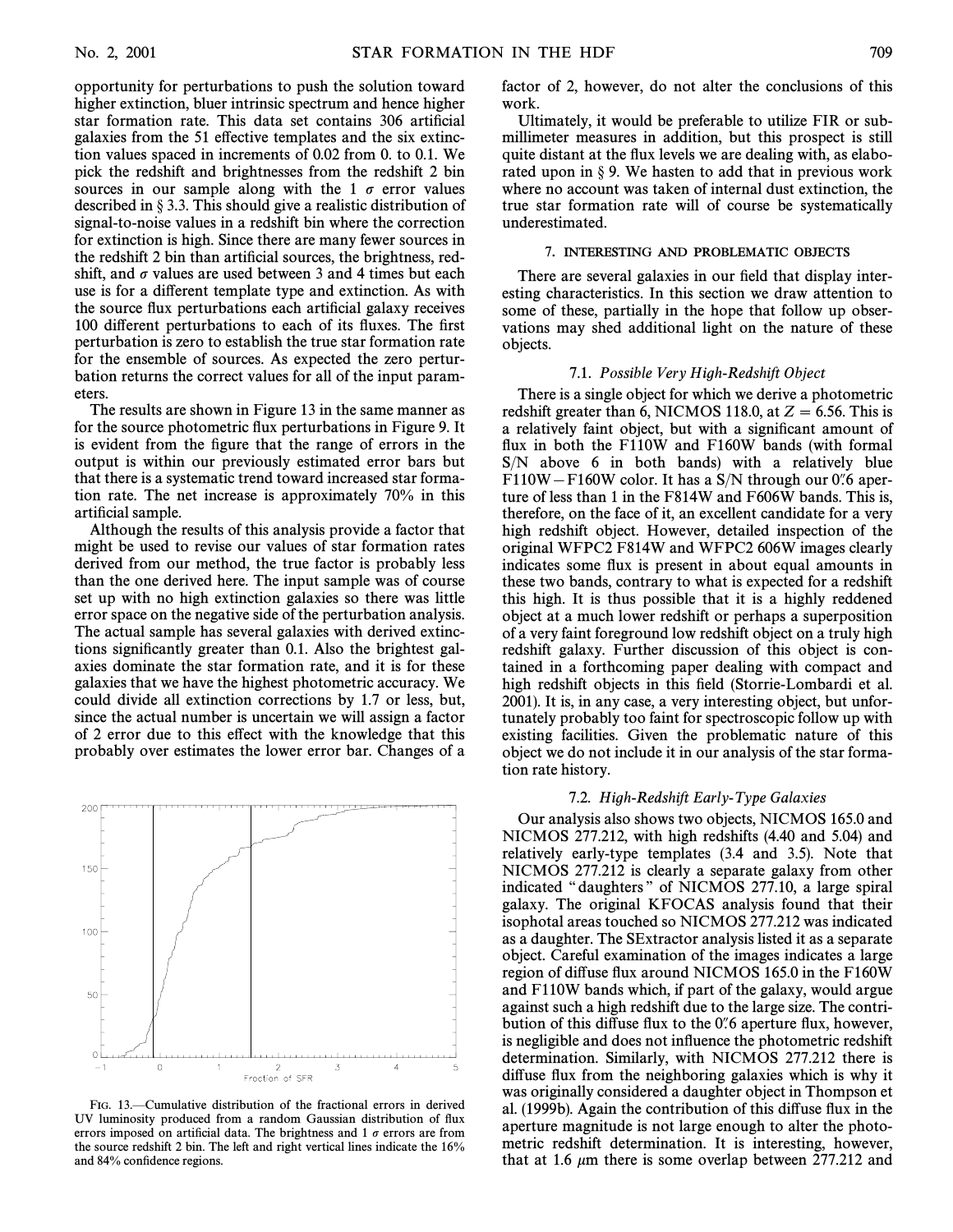the suspected ULIRG 277.211 which is discussed  $\S$  7.3. If both our photometric redshifts and template types are correct for these two objects, our adopted cosmological parameters indicate that these galaxies are approximately 1 Gyr old. The template type, however, implies that star formation has been occurring for nearly this same length of time. Thus, these two objects would represent relatively high redshift objects having intermediate age stellar populations.

## 7.3. Starburst and High-Luminosity Galaxies

Five objects (NICMOS 49.0, 102.0, 166.0, 277.212, 277.211) have luminosities that classify them as possible luminous infrared galaxies (LIRGs) or ultraluminous infrared galaxies (ULIRGs). At the same time they also have the highest star formation rates among the galaxies.

Two objects, NICMOS 166.0 and NICMOS 277.211, have the highest star formation rates (534 and 375  $M_{\odot}$ )  $yr^{-1}$ ) of all the objects in our list. They are also highly extincted. The validity of this extinction for NICMOS 166.0

is discussed in detail in  $\S$  6.3.1. If the high extinction, template choice, and redshift of these galaxies are correct, then both of these galaxies have luminosities of slightly more that  $1.0 \times 10^{12} L_{\odot}$ , which makes them ULIRGs.

At 1.6  $\mu$ m NICMOS 166.0 appears to have a single bright nucleus that is heavily obscured since it decreases rapidly in brightness with decreasing wavelength. At optical wavelengths where the nucleus does not dominate the image there appears to be an asymmetrical extension, while at 0.3  $\mu$ m the galaxy essentially disappears as shown in Figure 14.

NICMOS 277.211 is in the region of the NICMOS 277.10 complex but is again clearly a separate galaxy. Its appearance is similar to NICMOS 166.0 with a single bright nucleus at 1.6  $\mu$ m which decreases in intensity with decreasing wavelength. Low surface brightness structure is evident at the shorter wavelengths but unlike NICMOS 166.0 it does not disappear completely at 0.3  $\mu$ m.

NICMOS 166.0 has a reasonably secure redshift determination with the  $\chi^2$  value rising sharply for redshifts less than 1.66 so it is unlikely to be a low redshift and hence a low



FIG. 14. Image of NICMOS 166.0 in each of the six bands. All images have been stretched linearly so that the maximum flux is 1 and the minimum flux is 0. This hides the very large decline in flux with decreasing wavelength.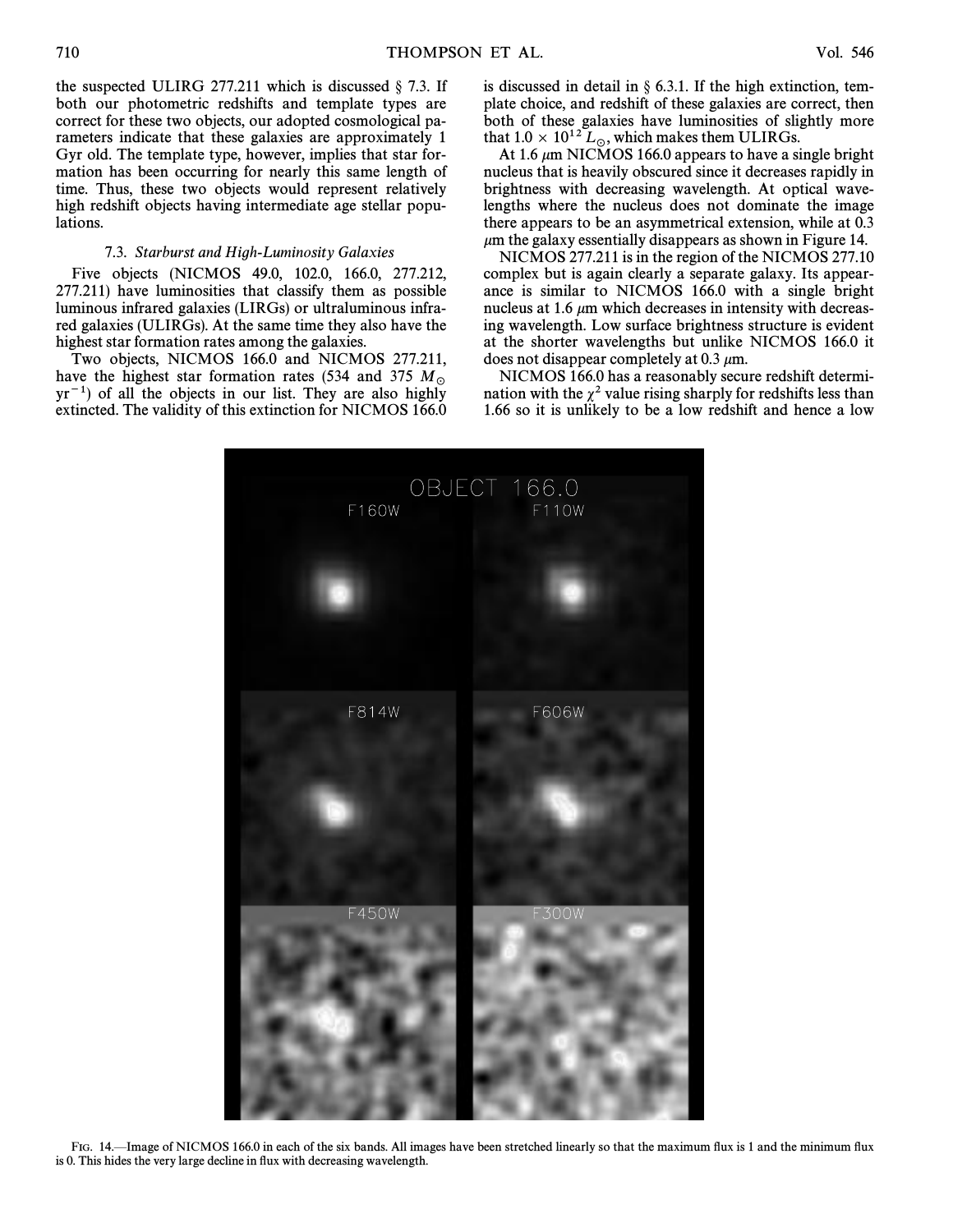luminosity galaxy. There is a secondary minimum at higher redshift which would of course increase its luminosity. If the secondary minimum in the template extinction discussed in § 6.3.1 is used the luminosity is decreased to  $1.4 \times 10^{11}$  L<sub>o</sub> which reduces it to LIRG status. NICMOS 277.211 has a secondary minimum in its  $\chi^2$  distribution at a lower redshift of about 1.4. Reduction of its distance from a redshift 1.84 to 1.4 yields a luminosity of  $4.4 \times 10^{11}$  L<sub>o</sub> which would remove it from the ULIRG classification and demote it to the LIRG classification.

We also note that NICMOS 166.0 and 277.211 are coincident with the ISO sources PS3 17a and PS3 15 from Aussel et al. (1999). The observed flux levels at 15  $\mu$ m are consistent with the fluxes predicted from our dust model. This is further evidence for these sources having significant extinctions.

Adelberger & Steidel (2000) give an empirical relation between the 850  $\mu$ m flux and the 20 cm flux which is a function of redshift. With this relation and the predicted 850  $\mu$ m fluxes from Table 1, the predicted 20 cm fluxes for NICMOS 166.0 and 277.211 are 30 and 19  $\mu$ Jy. Comparison of the dust spectral energy distribution of Adelberger & Steidel (2000) and our distribution shows that our predicted 850  $\mu$ m fluxes are roughly a factor of 2 below the Adelberger  $\&$  Steidel (2000) fluxes. In fact the empirical function has very significant width which would allow the fluxes to vary by factors of 2–3 and still be within 1  $\sigma$  of the prediction. Muxlow et al. (2001) do not find any detections at the locations of the galaxies to a limit of 27  $\mu$ Jy at 1.4 GHz. Radio maps very kindly provided by Dr. Muxlow in advance of publication show no contours for NICMOS 166.0 but some contours at the location of NICMOS 277.211 but still below their accepted lower limit.

If both of these objects are ULIRGs then their presence in one 50" by 50" field is surprising. The local space density of ULIRGs with luminosities of  $10^{12}$  L<sub>o</sub> is  $8 \times 10^{-8}$ Mpc<sup>-3</sup> mag<sup>-1</sup> (Soifer et al. 1987), which is roughly equal to the space density of quasars. At this density we would expect  $1.5 \times 10^{-4}$  ULIRGs in our redshift 2 bin. The presence of two ULIRGs in our field may indicate a much higher rate of merging and hence high luminosity galaxies at a redshift of 2 as suggested in some hierarchical galaxy formation models (e.g., Blain et al. 1999a). Given all of these considerations we chose to designate these galaxies as possible ULIRGs.

The objects NICMOS 49.0, 102.0, and 277.212 have star formation rates of 67, 80, and 12  $M_{\odot}$  yr<sup>-1</sup>. The early classification of the SED for NICMOS 277.212, discussed in § 7.2, puts it in a lower star formation rate category. All three of the galaxies are at the border of the LIRG luminosity classification with luminosities just over  $10^{11}$  L<sub>o</sub>. Both NICMOS 49.0 and 102.0 have most of their luminosity reradiated as far-infrared flux and can therefore be classified as LIRGs. NICMOS 277.212 has only 22% of its luminosity in the far-IR and should be classified simply as a luminous galaxy. Our dust SED model predicts that NICMOS 49.0 should be an ISO source and it does correspond to the ISO source PM3 15 of Aussel et al. (1999).

## 8. INCOMPLETENESS CORRECTIONS TO THE STAR FORMATION RATE HISTORY

We approach the correction to the measured star formation rate history due to galaxies which are too faint to be detected as well as to those portions of detected galaxies

having surface brightness below our detection limit in two ways. The first and traditional way integrates an assumed luminosity function to determine the contribution from unobserved objects, using the aperture corrections described in  $\S$  2.1 to account for the outer lower surface brightness portions of galaxies. The second method uses the observed distribution of star formation intensity at low redshifts to correct for the unobserved portion of the distribution at high redshift.

## 8.1. Corrections Based on the Luminosity Function and Aperture Corrections

It is readily apparent by inspection of Figure 4 that at high redshifts we are sampling only part of the galaxy luminosity function. We can get an estimate of the possible error in our star formation rate by asking what portion of the total luminosity we are missing. The solid and dashed lines in Figure 4 represent the expected  $0\degree$  diameter aperture magnitudes for an  $L^*$  late-type galaxy and an  $L^*$  early-type galaxy, respectively (templates 5 and 1), with the assumptions described in § 4.1. The line for the late-type  $L^*$  galaxy shows that it is easily detectable even at a redshift of 8. If the luminosity distribution of galaxies is represented by a Schechter function with a slope of  $\alpha = -1.6$ , then we can integrate the luminosity function for magnitudes fainter than our observed F160W AB magnitude limit of approximately 28.5 to estimate the missing luminosity assuming a given template type. Since most of the higher redshift galaxies are best represented by templates 5 or 6 we will use the template 5 line shown in the figure for the calculation. The fraction  $f$  of missing luminosity is

$$
f = \frac{\Gamma(A, L_{\text{lim}}, \infty)}{\Gamma(A, 0, \infty)}.
$$
 (4)

 $\Gamma$  is the incomplete gamma function, and  $L_{\text{lim}}$  is the ratio of  $L/L^*$  represented by our estimated limiting F160W AB magnitude of 28.5. The results are given in the first column of Table 3. The table shows that up to a redshift of 6.0 the correction is less than 50% and is significantly less than that for lower redshifts. The leveling of the error and the shallow slope of the late  $L^*$  galaxy curve in Figure 4 is due to the redshift of the galaxy's high UV flux into the F160W band.

Lanzetta et al (1999) have suggested that the value of  $L^*$ evolves with redshift z as  $(1 + z)^{-1.2}$  for redshifts greater than 2. If we recalculate the missing luminosity with the evolving value of  $L^*$ , we get the second column in Table 3, which indicates that we are missing very substantial fractions of the luminosity at high redshifts. In fact by a redshift of 3.0 we are missing half of the luminosity. The boundary of the objects in Figure 4 is also well fitted by a template 5  $L^*$  galaxy with an extinction of  $E(B-V) = 0.2$ . The increas-

| TABLE 3                                                  |  |
|----------------------------------------------------------|--|
| FRACTION OF MISSING LUMINOSITY AS A FUNCTION OF REDSHIFT |  |

| Redshift     | Const.<br>$L^*$ Fraction | Evolv.<br>$L^*$ Fraction | Ext. Cor.<br><b>SFR</b> Inten. Dist. |
|--------------|--------------------------|--------------------------|--------------------------------------|
| $1.0\ldots$  | 0.12                     | 0.15                     | 0.00                                 |
| $2.0\dots$   | 0.17                     | 0.29                     | 0.31                                 |
| $3.0 \ldots$ | 0.24                     | 0.46                     | 0.20                                 |
| $4.0\dots$   | 0.33                     | 0.67                     | 0.57                                 |
| $5.0 \ldots$ | 0.38                     | 0.79                     | 0.46                                 |
| $6.0\ldots$  | 0.42                     | 0.87                     | 0.31                                 |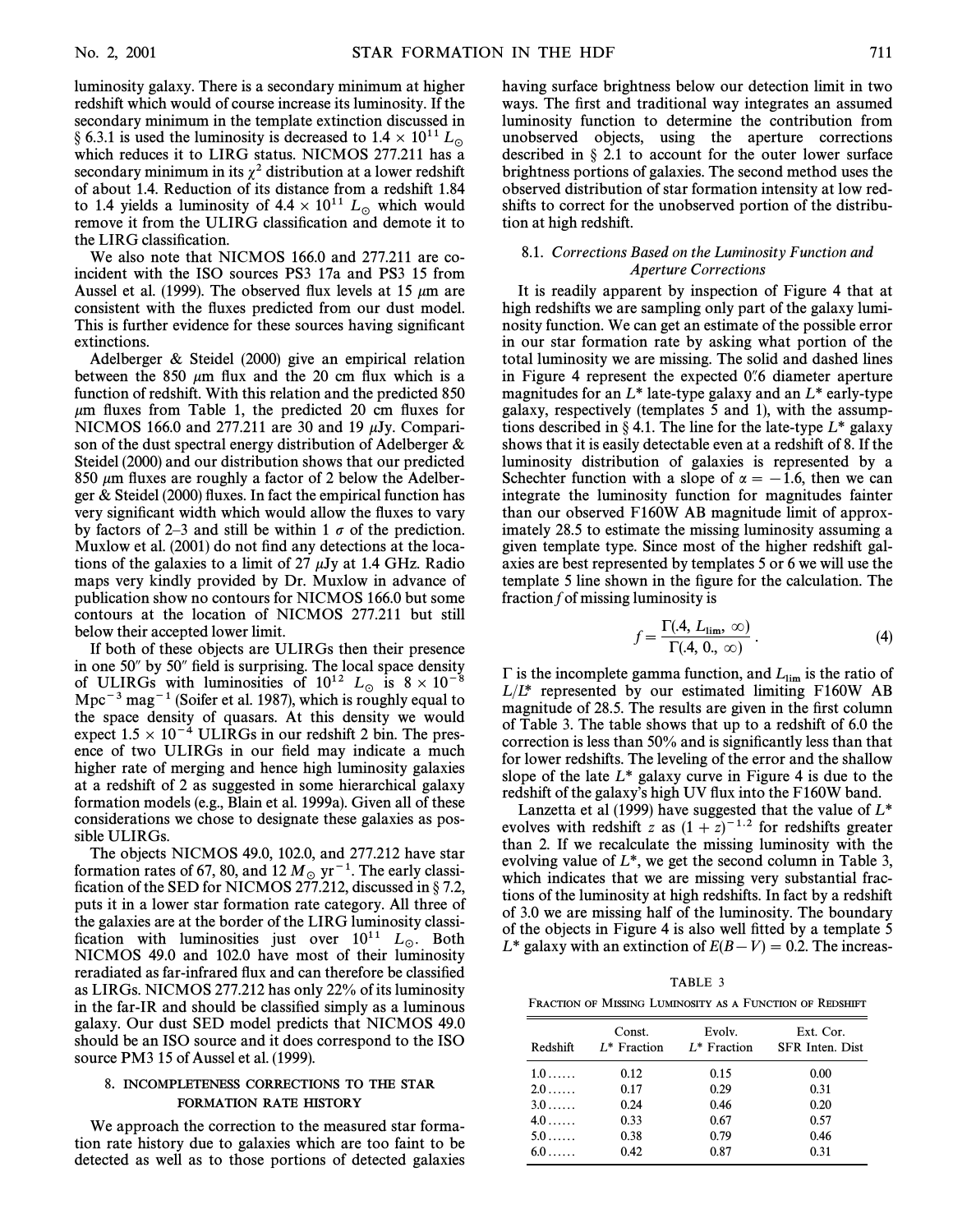

FIG. 15.—Plots of the star formation rate intensity distribution for the deep NICMOS HDF. The abscissa is the log of the star formation rate per unit area while the ordinate gives the distribution of this quantity per comoving volume in the redshift bin. The left-hand panels are for star formation rates corrected for dust extinction, while for the right-hand panels no extinction correction has been applied.

ing extinction due to the decreasing rest wavelength of the F160W band mimics an evolving  $L^*$ . At this point we do not have enough information to choose between the two effects.

There are also suggestions that the value of  $L^*$  may increase with redshift, at least to redshifts of 3 to 4. If that is the case the fraction of missing luminosity will be less than the first column of Table 3. In view of the uncertainty of the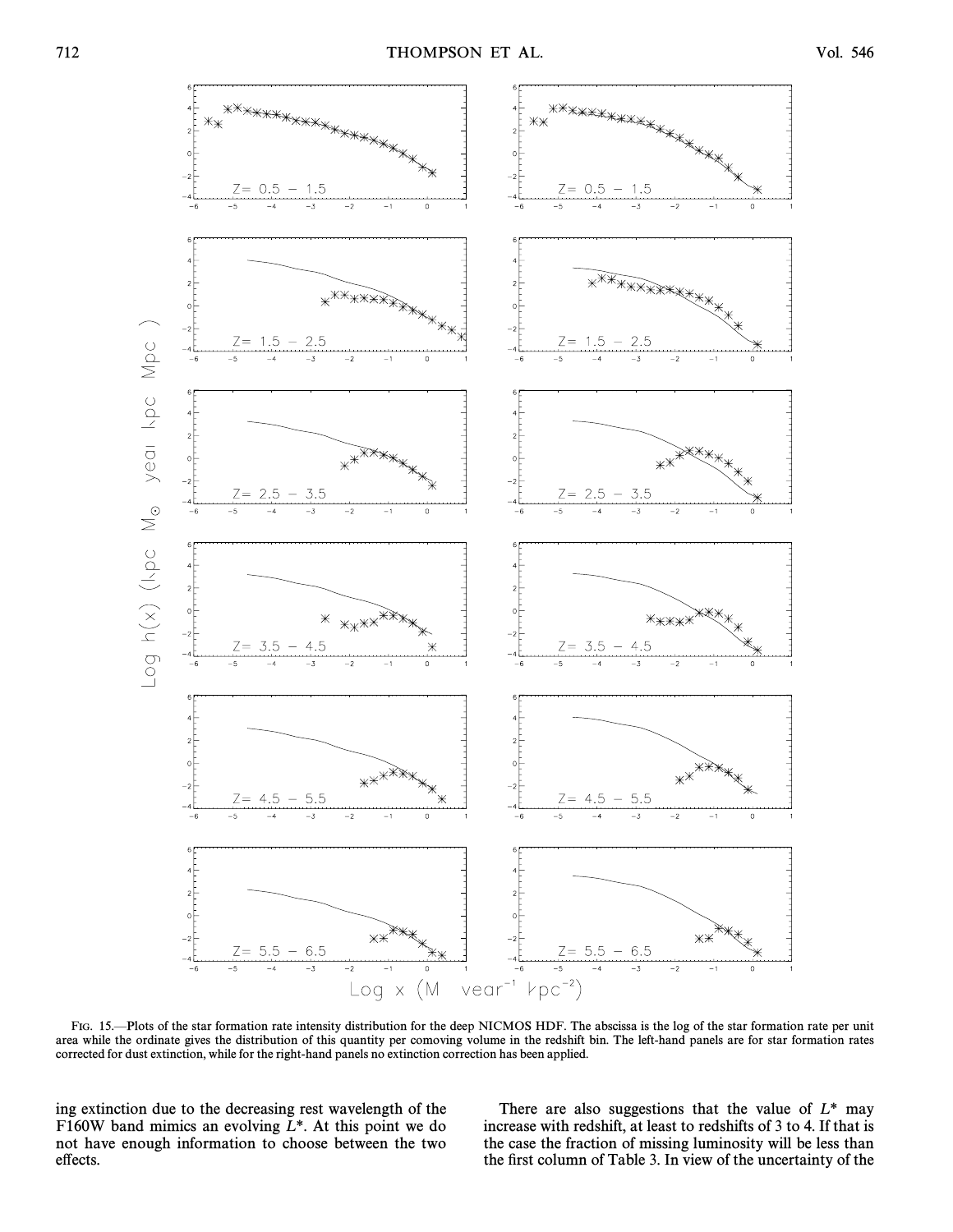TABLE 4 THE LOG OF THE STAR FORMATION RATES AT DIFFERENT CORRECTION LEVELS IN SOLAR MASSES PER YEAR

| Redshift     | Uncorrected | Extinction<br>Corrected | Ext. and<br>Incompl. Corrected |
|--------------|-------------|-------------------------|--------------------------------|
| $1.0\ldots$  | $-1.9$      | $-0.72$                 | $-0.72$                        |
| $2.0 \ldots$ | $-1.5$      | $-0.19$                 | $-0.03$                        |
| $3.0\dots$   | $-1.4$      | $-1.2$                  | $-1.14$                        |
| $4.0 \ldots$ | $-1.8$      | $-1.6$                  | $-1.22$                        |
| $5.0\dots$   | $-1.8$      | $-1.6$                  | $-1.31$                        |
| $6.0\ldots$  | $-2.2$      | $-2.2$                  | $-2.01$                        |

true form of the luminosity function we turn to a new method of correction described below.

## 8.2. Correction via the Surface Brightness Distribution Function

In view of the substantial uncertainties in both the aperture corrections and luminosity function corrections described above we have developed a new technique involving the star formation rate intensity distribution introduced by Lanzetta et al. (1999). This method calculates a star formation rate intensity for every pixel contained in an object. The star formation rate surface intensity x is defined as the star formation rate in solar masses per year in a pixel divided by the proper area of the pixel in kpc<sup>2</sup>. A histogram of the distribution of the star formation rate surface density is then constructed by summing the proper areas of all pixels within a given star formation rate and redshift interval, divided by the star formation rate interval and the comoving volume. From this distribution function (denoted as  $h(x)$  by Lanzetta et al. 1999) the star formation rate per comoving volume  $\dot{\rho}$  for objects in a redshift bin is then given by

$$
\dot{\rho} = \int_0^\infty x h(x) dx M_{\odot} \text{ yr}^{-1} \text{ Mpc}^{-3} . \tag{5}
$$

Following Lanzetta et al. (1999) Figure 15 plots  $h(x)$  for those galaxies in our list in each of our redshift bins. The left-hand panel uses the extinction-corrected star formation value, while the right-hand panel uses the uncorrected values. In each case we have fitted the distribution in the  $0.5$ to 1.5 redshift bin by a three-point smoothed curve and overplotted this curve on the other redshift bins. The curve is adjusted by adding or subtracting a single value to the fitted log curve to match the bright end of the distribution for each redshift bin. Note that the solid curves in this figure are strictly empirical matches to the data, whereas the solid curves in the Lanzetta et al. (1999) plot represented the distribution expected from a bulge profile.

We next make the assumption that the shape of the extinction-corrected  $h(x)$  distribution is the same at all redshifts and that we are successfully measuring the bright end of the distribution in all of the redshift bins. Although there is no theoretical basis for this assumption, the excellence of the fit in the lower redshift bins, each of which contains a completely independent set of objects and pixels, lends empirical support to the concept. Note that this is not an assumption on the sizes of galaxies at various epochs. Galaxies can be smaller (or bigger) at different epochs. As long as their cumulative distributions of surface brightness of star formation are similar the method is valid. Also note that we are not correcting individual galaxies but rather the total distribution of brightness of the ensemble of galaxies in a given redshift bin.



FIG. 16.—Plots of the extinction and incompleteness-corrected star formation rate as a function of redshift. The solid error bars indicate the photometric errors, and the dashed error bars indicate the uncertainty in the global star formation rate. The star formation rate from Yan et al. (1999) indicated by the diamond is for star formation in the range between a redshift of 0.8 and 2.0.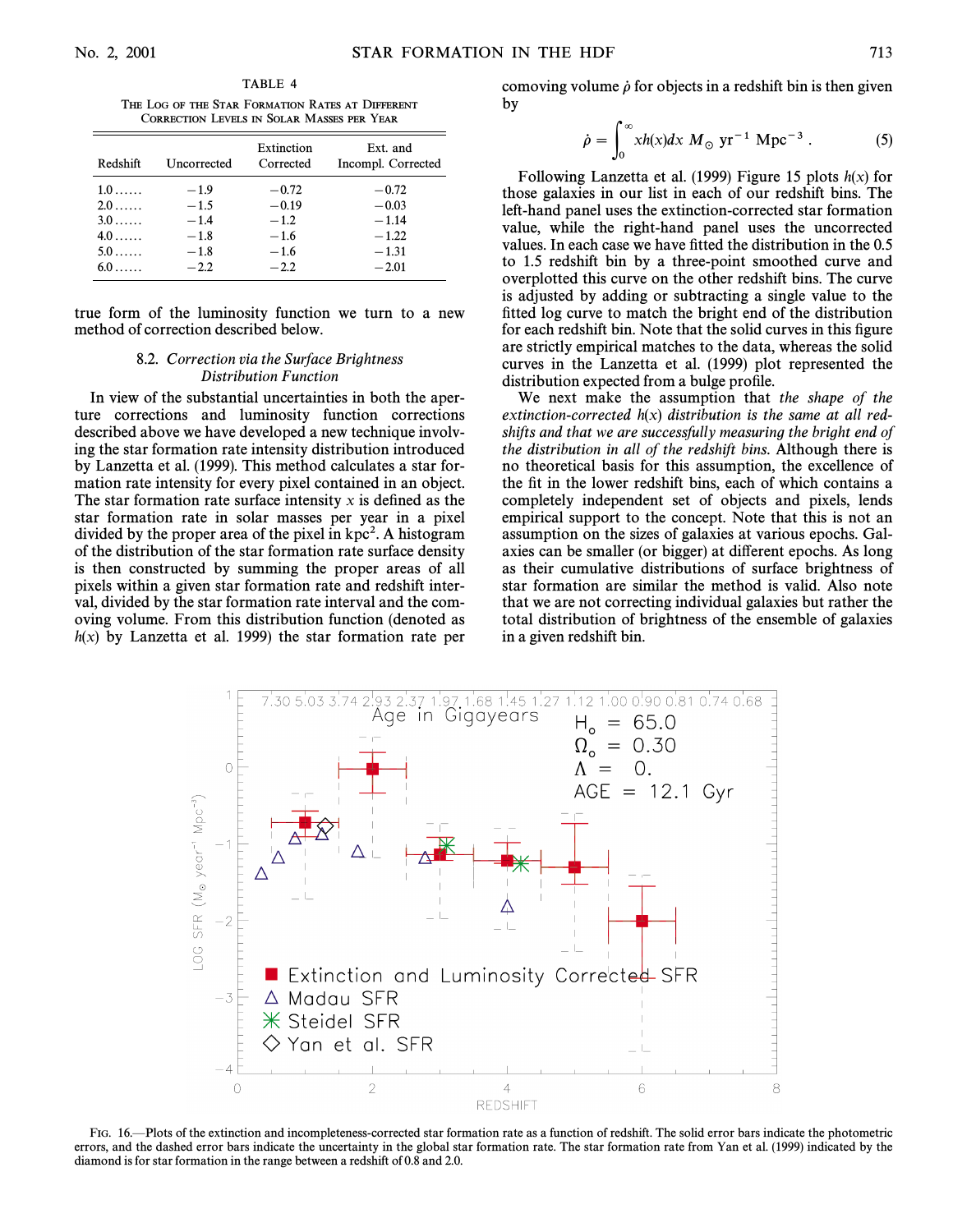Under this assumption the deviation of the measured points below the empirical curve matched to the bright end of the distribution represents the missed star formation rate. We then recover the true total star formation rate by performing the integration given in equation (5), substituting the value of the empirical curve whenever the measured rate dips below the value given by the curve. Note that the value of the integral using the empirical curve reaches 59% of its final value by  $x = -0.25$  and 94% of its final value by  $x = -1.25$ . We consider this new method a more robust measure of the missing star formation and consider its use applied to the extinction-corrected distribution as our primary method of estimating the missing star formation rate. The last column of Table 3 shows the incompleteness corrections from this method when the extinction-corrected distribution is used. Note that the corrections for this method fall generally between the extremes of the constant  $L^*$  corrections and the evolving  $L^*$  corrections.

The necessity of using the extinction-corrected distribution rather than the uncorrected distribution can be seen by inspection of the right-hand panel in Figure 15, where the distribution is again fitted to the curve in the  $0.5-1.5$  redshift bin. There is an inflection in the curve at high star formation rate intensities that we take to represent the dimming of high star formation regions due to extinction. The empirical curve is then a poorer match to the high star formation rate intensity distribution at higher redshifts where Figure 5 indicates that the extinction of the galaxies used in this study is considerably less. It is also important to use the highest possible spatial resolution to sample as much of the intensity distribution in each galaxy as possible.

It is important to verify the universality of our basic assumption that the distribution function is independent of redshift. It is desirable to do this using the highest possible spatial resolution of both UV and optical as well as FIR images, in order to accurately determine the star formation rate independently for each small pixel. For a limited set of low redshift objects this is probably currently feasible but for higher redshift objects it will require NGST as well as the next generation of very large ground-based telescopes with high performance adaptive optics working at the shortest feasible wavelengths.

Table 4 gives the star formation rates derived at each level of correction for each of the methods discussed. The column labeled "Uncorrected" is the star formation rate that utilizes the zero extinction redshifts discussed in  $\S$  3.4. Figure 16 shows what we consider to be the correct rates based on the empirical  $h(x)$  curve adjustment of the extinction-corrected rates.

## 9. SUBMILLIMETER AND FAR-INFRARED FLUX

A constraint on the amount of extinction we have derived for both individual objects and for the entire field is the amount of far-infrared flux produced. The 450 and 850  $\mu$ m flux levels in the HDF have been measured by Hughes et al. (1998), and our predicted Ñuxes should not exceed these measured values, or the Hughes et al. (1998) upper limits on fluxes. In addition, Dwek et al. (1999) have determined that roughly half of the emitted flux from galaxies is absorbed and emitted as far-infrared flux. Although the small size of our field allows deviation from this general result, as discussed in  $\S 10$ , we should check to see if the total far-infrared flux is similar to our observed fluxes in the optical and near-infrared.

Our fits to template types and dust extinction enable us to calculate the ratio of the fluxes emitted in the optical and near-infrared to that absorbed by dust and reradiated in the far-infrared and submillimeter region. The observed 850  $\mu$ m flux is then given by the assumed temperature distribution of the dust in the source and the redshift. Since we do not have any observational knowledge of the actual dust temperature distribution for our galaxies, we utilize the observed Arp 220 ULIRG spectrum given in Figure 4 of Rowan-Robinson & Efstathiou (1993) as a standard dust spectral energy distribution. This model has a UV optical depth of 500, which converts essentially all of the optical and UV Ñux into far-infrared Ñux. The integrated Ñux of this model is scaled to the luminosity removed by extinction for each galaxy. The model flux at the appropriate rest wavelength is then used to determine the expected 850  $\mu$ m flux. It should be noted that variations in the actual dust SEDs from our model SED can easily introduce errors of factor of  $2-3$  in our calculated fluxes.

Table 1 gives the predicted 850  $\mu$ m flux in millijanskys. Inspection of the flux column in Table 1 shows that none of the source fluxes exceed the 2 mJy detection limit in the HDF set by Hughes et al. (1998) although three sources, NICMOS 49.0, 166.0, and 277.211 are quite close. Hughes et al. (1998) found no sources in our observed region of the northern HDF, consistent with the Arp 220 model. This is not surprising since only five sources were detected in the northern HDF and our area is 1/7 of the total area. Given the uncertainty of the fluxes we simply note that the predicted fluxes are consistent with the observations.

The ratio of the total power that is removed by extinction in all of the sources to the power that is not removed by extinction is 0.8, which implies roughly equal amounts of power in optical-UV background and the far-infrared background. This is consistent with our current understanding of the distribution of background power as given by Dwek et al. (1999). This result comes strictly from our derived extinction and is not dependent on the assumed SED of the far-infrared emission.

By summing all of the predicted 850  $\mu$ m sources in our field we calculate a background surface brightness of  $5.7 \times 10^{-10}$  W m<sup>-2</sup> sr<sup>-1</sup> for vI(v) at 850  $\mu$ m which compares to the measured values of  $5 \pm 2 \times 10^{-10}$  (Blain et al. 1999b) and  $4 \times 10^{-10}$  from COBE measurements (Fixsen et al. 1998). Taken together, the rough equality of the optical-UV power and FIR-power noted above, together with the rough equality of the predicted and observed submillimeter fluxes suggests to us that (i) a non-negligible fraction of star formation at all epochs and (ii) A non-negligible portion of the submillimeter background is contributed by sources which are not the extremely superluminous sources represented by the SCUBA detections.

A similar number at 1.6  $\mu$ m can be generated from the F160W source fluxes which is  $6 \times 10^{-9}$  W m<sup>-2</sup> sr<sup>-1</sup> for  $\nu I(\nu)$ . This number is for detected discrete sources only. Gardner (1996) finds a lower limit on resolved sources from ground based surveys at 2.2  $\mu$ m of 7.4  $\times$  10<sup>-9</sup> W m<sup>-2</sup> sr<sup>-1</sup>. Any confusion limited surface brightness from undetected sources will be removed by our background subtraction technique described in Thompson et al. (1999b).

#### 10. SAMPLING ERRORS AND OVERALL ERROR ESTIMATES

In this section we make estimates of the uncertainties in our star formation rate determinations associated with the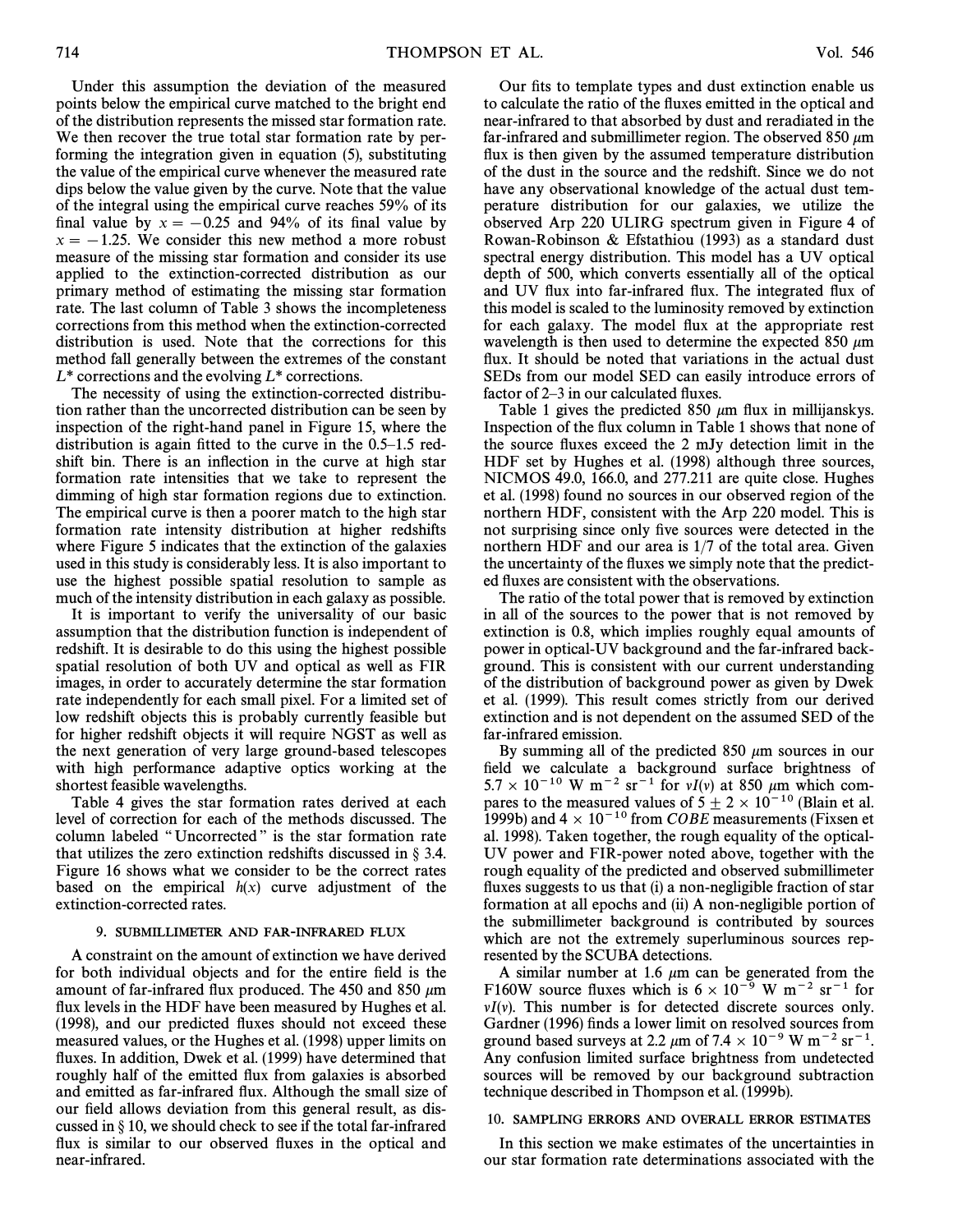very small solid angle of our sample. We consider two approaches : (1) analytic estimates (2) and utilization of numerical simulations.

#### 10.1. Analytic Estimates

Conceptually, we distinguish between sampling errors arising from two different sources: (a) Those arising from the fact that galaxies are spatially correlated ("" large-scale structure") (b) Those arising from the sampling of the luminosity function for the small numbers of galaxies, especially bright galaxies, in some of our bins.

#### 10.1.1. Large-Scale Structure

One effect of spatial clustering is to increase the variance in the number of objects in a cell over that expected from Poisson statistics. The fractional square root of the variance in the number of galaxies depends only upon the two-point correlation function and is given by Peebles (1980, p. 153) :

$$
\sigma_N/N = \sqrt{1 + N \times I_2}/\sqrt{N} \,, \tag{6}
$$

where

$$
I_2 = \iint \xi(r_0, \gamma) dV_1 dV_2 / V^2 , \qquad (7)
$$

and where  $\xi(r_0, \gamma)$  is the two-point correlation function. For each of our redshift bins it is a very good approximation to consider the volume to be a long thin tube of square cross section with sides of (comoving) dimension D and (comoving) length  $L$ . Then it is straightforward to show that the expression for  $I_2$  has the form

$$
I_2 \simeq C(\gamma) \times (r_0/D)^\gamma \times (D/L) . \tag{8}
$$

The quantity  $L/D$  is simply the number of cubes of dimension  $D \times D \times D$  that can be placed end to end in the tube of length L. The dimensionless coefficient  $C(\gamma)$  is a double integral in which  $dV_1$  is taken over the unit cube and  $dV_2$  covers that same cube plus a large number of cubes on either side of this unit cube. We have evaluated this coefficient numerically which is vastly simplified by the large number of symmetries in this geometry. From the work of Adelberger et al. (1998) we adopt  $\gamma = 1.8$  and  $r_0 = 5 \; h^{-1}$ Mpc. We find  $C(\gamma = 1.8) = 8.22$ . In rows 1, 2, 3, and 4 of Table 5 we give the values of N,  $1/\sqrt{N}$ ,  $I_2$ , and  $\sigma_N/N$  com-There is we give the values of 1st,  $1/\sqrt{11}$ ,  $1_2$ , and  $0/\sqrt{11}$  computed from the above expressions for each of our six redshift bins. We use the value of D and L for our adopted cosmology appropriate to the center of each bin. For all bins except the last the term involving the two-point correlation dominates.

A difficulty with the application of equation (6) is that the simple description of galaxy clustering by means of a single luminosity-independent two-point correlation function is surely too simple. We have tried to mitigate this to some extent by using the correlation length derived by Adelberger et al. (1998) for the most luminous of the Ly-break galaxies. However, one can imagine an example in which each bright galaxy carries with it a fixed number of fainter galaxies. In this case the relevant value of  $N$  in equation (6) is the number of bright galaxies, not the total number in the cell, in which case we will underestimate the fractional variance.

#### 10.1.2. Sampling Errors due to Small Numbers

Even in the absence of any statistical uncertainty in the number of objects in a given bin, there are sampling errors. As a qualitative indication of how important an effect this might be we show in Table 2 the percentage contribution to the total star formation rate in each bin from each of the most luminous objects. To obtain a quantitative estimate of the variance in the star formation rate we use the bootstrap resampling technique described in, e.g., Ling, Frenk, & Barrow (1986) and the references therein. The fractional variance from this effect is shown in row 5 of Table 5. We assume that the total uncertainty due to sampling error is obtained by combining rows 4 and 5 in quadrature and the resulting fractional variation due to large-scale structure and sampling error is given in row 6.

Obviously, if the global star formation rate is dominated by very rare and highly luminous objects which are not present in our sample at all we cannot take this into account. We return to this possibility in  $\S 11.2$ .

Several groups have attempted to incorporate star formation into N-body/hydrodynamic simulations. This approach has the virtue that all the sampling issues discussed above can be automatically incorporated. Ideally, these simulations should cover our full redshift range, have solid angles so large that all significant large-scale structure is averaged out, should have adequate spatial resolution to represent objects of moderate galaxy masses, and of course, should actually model the star formation correctly. Such an ideal simulation would provide useful insights into both the role of large-scale structure and the effects of sampling errors on data sets such as ours. Unfortunately, no simulations that we are aware of combine both adequate scale

TABLE 5 SOURCES OF NUMERICAL VARIANCES

| $z = 1$ | $z = 2$ | $z=3$ | $z = 4$ | $z=5$ | $z=6$ |
|---------|---------|-------|---------|-------|-------|
| 81      | 52      | 40    | 22      | 13    | 5     |
| 0.11    | 0.14    | 0.16  | 0.21    | 0.28  | 0.45  |
| 0.19    | 0.22    | 0.26  | 0.31    | 0.36  | 0.42  |
| 0.45    | 0.49    | 0.54  | 0.60    | 0.66  | 0.79  |
| 0.42    | 0.54    | 0.28  | 0.38    | 0.29  | 0.16  |
| 0.62    | 0.73    | 0.61  | 0.71    | 0.72  | 0.81  |
| 0.35    | 0.51    | 0.2   | 0.08    | 0.4   | 0.8   |
| 0.38    | 0.62    | 0.50  | 0.70    | 2.70  | 1.90  |
| 0.5     | 0.5     | 0.5   | 0.5     | 0.5   | 0.5   |
| 1.0     | 1.0     | 1.0   | 1.0     | 1.0   | 1.0   |
| 0.88    | 0.93    | 0.84  | 0.87    | 0.92  | 0.98  |
| 1.24    | 1.38    | 1.27  | 1.41    | 2.97  | 2.29  |
|         |         |       |         |       |       |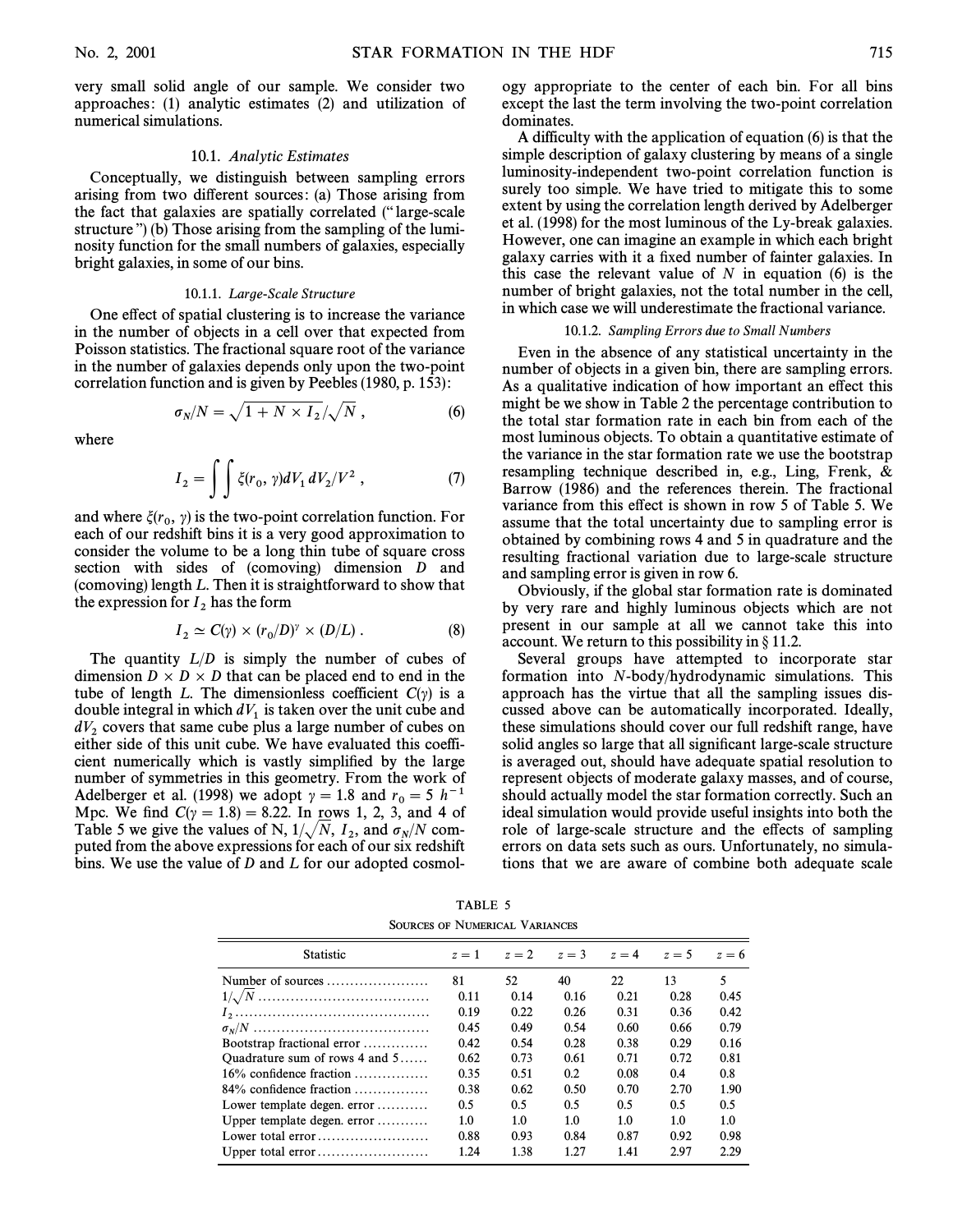with adequate resolution. However, existing simulations can be used for other comparisons with our analysis, as discussed in  $\S$  11.2.

## 10.2. Overall Error Estimates

We have previously discussed two other sources of error in addition to the sampling errors just discussed : (i) Errors in the SFR resulting from photometric errors. An inspection of Figure 9 shows the  $16\%$  and  $84\%$  confidence limits determined as described in  $\S 6.1$  (which we take as indicative of 1  $\sigma$  errors) are in some cases quite asymmetric about the median and unperturbed values. We list these two upper and lower fractional errors in rows 7 and 8 of Table 5. (ii) Errors resulting from the high degree of degeneracy between stellar population type and internal reddening. These are over and above any errors in photometry and would arise from the failure of individual galaxies to be adequately represented by our set of 51 templates. Based upon the discussion of  $\S$  6.3.1 we estimated the fractional SFR error to be  $\pm$  factor of 2 in the SFR. For completeness we list these values in rows 9 and 10 of Table 5. We do not include any error estimates for the accuracy of the incompleteness corrections. These corrections, based upon the histograms of Figure 14 are on the order of a factor of 2 at high redshift, as shown by Table 4. The error in the correction should be significantly less than the correction which means it will be dominated by the sampling errors.

To get the total upper fractional error in the star formation rate we simply add the upper fractional errors in Table 4 in quadrature. If we also do this for the lower error the procedure leads to a negative star formation rate in some bins which is not physical. To compute the lower bound we simply multiplied the fractional lower errors in Table 4 together. This may be somewhat pessimistic since it assumes that all lower error fractions contribute their full weight to the fractional error. The calculated upper and lower errors are given in the last two rows of Table 4. These errors, when translated into SFR values, are plotted by the dashed error bars in Figure 16.

## 11. DISCUSSION

In this section we compare our results with other studies and look at a few of the implications of our results. We do note that our measured star formation rate at a redshift of 5 is equal to that at redshift 3 thus satisfying the criterion for reionization by stars stated in Madau (1999) and discussed in the introduction. Of course this would require that a significant fraction of the Lyman continuum flux actually escape from these star forming galaxies, and it is exceedingly difficult to know if this is the case. As noted earlier, in our templates we have assumed that no Lyman continuum photons escape any of the galaxies.

## 11.1. Comparison with Other Optically Derived Results

Except for a large discrepancy near a redshift of 2 our star formation rates in Figure 16 are roughly consistent with the rates found by Madau (1999). Our redshift 1 results are also consistent with H $\alpha$  derived rates of Yan et al. (1999) that cover the redshift range between 0.8 and 2.0 but our rate for a redshift of 2 is significantly higher than this due, as noted previously, to two very luminous reddened galaxies. The rates from a redshift of 3 through 5 are consistent with a constant star formation rate and agree with the values

found by Steidel et al. (1999) based on data from a much larger area. All of the rates not based on our data have been adjusted to our cosmology. The solid line error bars on our results come from the techniques discussed in  $\S$  6. As such they represent the errors associated with the star formation rate in the NICMOS observed region of the northern Hubble Deep Field. The dashed line error bars represent the errors in extrapolating this result to the universe in general taking account of other sources of error, including sampling errors (as discussed in  $\S$  10) in addition to the photometric error bars plotted in Figure 6.

#### 11.2. Comments on Other Star Formation History Work

We begin with a brief philosophical comment: As mentioned at the conclusion of  $\S$  10.1.2, it is certainly conceivable that the average comoving density of star formation in any or all redshift bins is completely dominated by objects totally missing from our sample, either because they are very rare, and thus missing from our small solid angle survey, and/or because they are so heavily obscured that they are too faint to be seen even in our deep F110W and F160W images. Indeed, a current lively debate centers on just this latter possibility, as discussed further in  $\S 11.2.2$ .

While these possibilities and the global comoving star formation rate are obviously important issues, they are hardly the only issues. A complete picture of the history of star formation should, at the very least, encompass delineation of, and explanation for, a much more complex "star formation distribution function," e.g.,  $\phi(SFR, f_{IR}, z)$  giving the number of galaxies at redshift z undergoing star formathe number of galaxies at redshift z undergoing star formation at a rate SFR with a fraction fIR of the luminosity being converted to the far-infrared. Thus, despite our limited solid angle and the fact that the objects in our survey are near-IR-selected we believe such surveys as this are of interest because they probe to low values of the SFR for objects which are not heavily obscured. We believe the deep NICMOS survey to be 50% complete at  $m_{AB}F160W$  of 28.5 through an 0.6 aperture. At a redshift of 3 a template fit of 5.5 and  $E(B-V)$  of 0.06, typical for our sample, the inferred star formation rate is 0.4  $M_{\odot}$  yr<sup>-1</sup>.

#### 11.2.1. The Theoretical Model of Weinberg et al.

Weinberg et al. (1999) present SPH numerical simulations to which they adjoin a recipe for star formation and energy deposition by supernovae.<sup>2</sup> By combining models with different parameters they extend the resolution down to baryon masses of order  $10^8$  (see their Table 1) and to star formation rates as low as 0.1 solar masses per year (see their Fig. 1), though, as the authors point out, the flattening of the distribution at these low values may indicate they are resolution-limited at somewhat higher values.

We attempt a comparison between these models and our results as follows : (1) We restrict analysis to the objects for which we assigned redshifts in the range  $2.5-4.5$ . In this range we are generally directly observing sufficiently far into the rest UV that we are less at the mercy of the template fitting than at lower redshifts, while at higher redshifts our sample is too small. (2) We omit objects for which the template fit is less than 4.0. In these cases we are looking at

<sup>&</sup>lt;sup>2</sup> We are very indebted to David Weinberg for providing details of these simulations and for permission from Dr. Weinberg as well as N. Katz, L. Hernquist, and R. Dave to quote these results.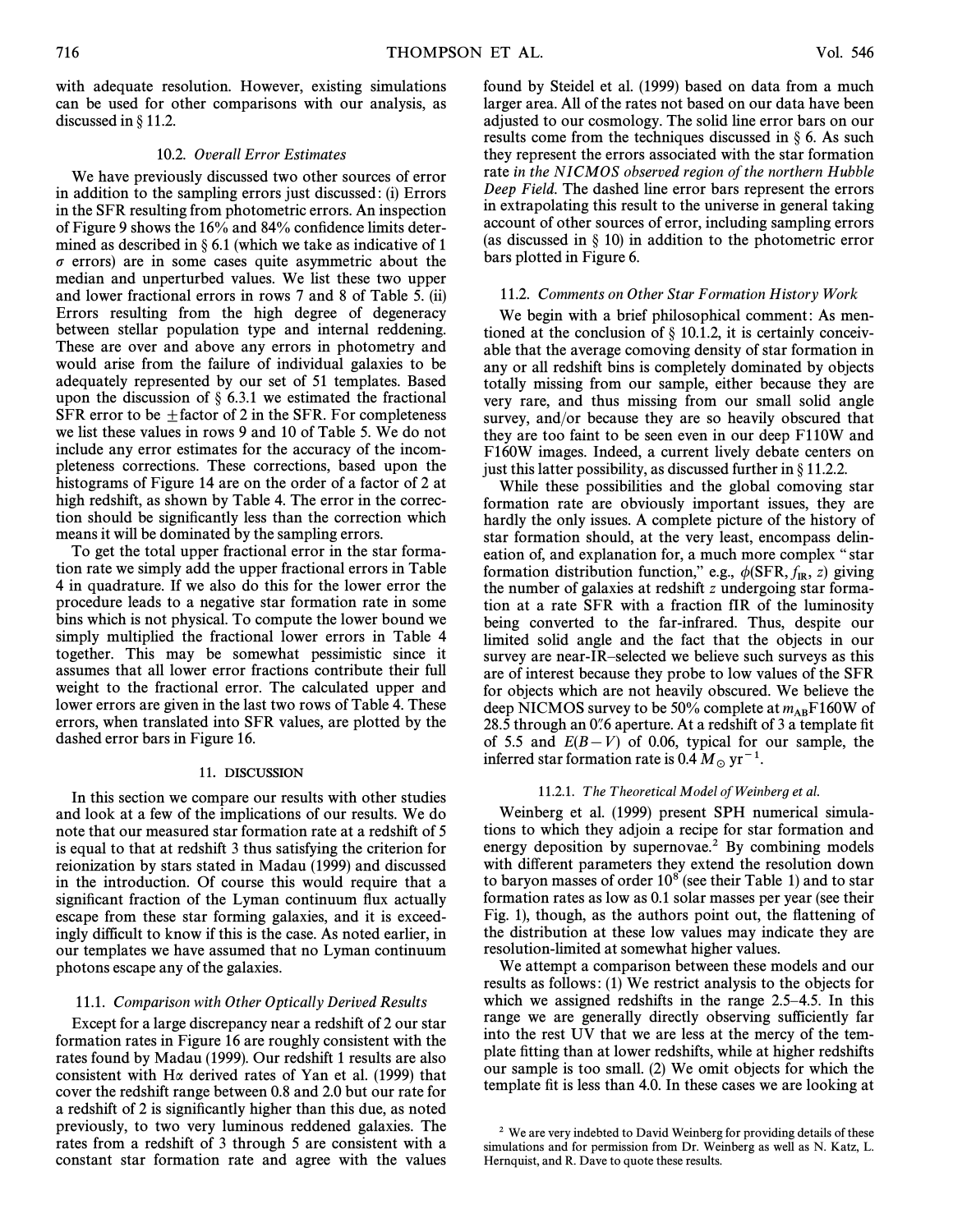older populations where the bulk of the star formation has already taken place and where the SPH models may not apply. (3) The SFR is at least 0.5 at which point we may consider our sample to be fairly complete as suggested by the example above. We find 57 objects in Table 1 satisfying these criteria. We normalize the cumulative distribution of the number of objects as a function of their star formation rate for both our sample and the Weinberg et al. (1999) models. As noted above, for typical template and extinction values of the objects in this redshift range, we should be about 50% complete at a star formation rate of 0.4  $M_{\odot}$  $yr^{-1}$ . Thus, we normalize cumulative distributions defining them to be zero at the slightly higher value of 0.5  $M_{\odot}$  yr<sup>-1</sup> and 1.0 at a star formation rate of  $\infty$ .

We may then compare the shapes of these distributions by examining the ratio of the star formation rates at the 25th percentile and 50th percentiles, and similarly at the 25th and 75th percentiles. We may also compare the absolute value of the star formation rate at the 25th percentile. Table 6 presents the result of these comparisons. Given the small number statistics of our sample and the errors discussed earlier this is rather remarkable agreement.

A difference does arise when we compare our actual observed surface density from this sample with the simulations. In our survey we find a surface density of 60 objects per square arcminute over this range. Adding together the number of objects in the redshift bins of 3 and 4 down to a  $SFR = 0.5$  from Weinberg et al. (1999) their simulations predict a surface density of 400 objects per square arcminute, about 7 times higher than we observe. Since their distribution is flattening at this point due to possible resolution effects, the discrepancy might be higher still.

It is not clear that this is a significant discrepancy. Our incompleteness corrections described in  $\S$  8 correct for missed star formation not for the number of objects contributing to that rate. A small increase of 0.1 over our typical value of  $E(B-V)$  of 0.06 will result in more than a half magnitude of dimming at the rest wavelength of the F160W band in the redshift range from 3 to 4. Inspection of Figure 4 shows that this would remove a large number of faint sources from our view. Since the highest number of sources reside near the boundary of our detection limit it is difficult for the observations to accurately determine the absolute number.

Since the actual star formation rate is dominated by the brightest sources and the number statistics by the faintest sources, it is appropriate to compare our observations with the calculated star formation rates given in Figure 2 of Weinberg et al. (1999). The log of the star formation rate at redshifts of 3 to 4 in that figure is  $-0.5$ , while our value is a  $-1.1$ . Our "1  $\sigma$ " error bar extends to  $-0.7$ , and of course the log of our star formation rate at a z of 2 is 0.0. There is a

# TABLE 6

COMPARISON OF OBSERVED AND MODEL STAR FORMATION RATES

| Values <sup>a</sup>       | <b>NICMOS</b> | Weinberg <sup>b</sup> |
|---------------------------|---------------|-----------------------|
| $Log (SFR_{25})$          | 0.5           | 0.6                   |
| Log $(SFR_{50}/SFR_{25})$ | $-0.2$        | $-0.3$                |
| $Log (SFR_{75}/SFR_{25})$ | $-0.4$        | $-1.0$                |

See the text for an explanation of the values.

b These values taken from Table 2 in Weinberg et al. 1999.

general trend of the numerical simulations to have somewhat higher star formation rates than we have observed, but within the probable errors of both the simulations and the observation the gap is not wide.

#### 11.2.2. SCUBA Sources: Ly Break Galaxies or an Optically Hidden Population

As indicated above, a lively debate is occurring between those who advocate that the bulk of the star formation at high redshift is occurring in luminous heavily obscured objects which can only be detected at submillimeter wavelengths and those who argue that optically selected galaxies, even though subject to significant extinction, can account for both the bulk of the global star formation and indeed the bulk of the submillimeter flux as well. Our analysis in  $\S 9$ favors the latter point of view. After that analysis had been completed we became aware of the work of Adelberger & Steidel (2000), who strongly favor this latter point of view, using a completely di†erent sample and line of argument.

Adelberger & Steidel (2000) assemble data on narrowband fluxes and indices over a wide range of the electromagnetic spectrum from local sources to reconstruct typical SEDs of star forming galaxies and infer the shape of the dust emission and total star formation rate. They examine the correlations between these various pieces of data and examine the much more limited evidence at higher redshifts to see if these correlations hold. While the evidence is not overwhelming, a plausible case is made that they do, and in particular that the slope of the UV spectral index,  $\beta$ , is a good indicator of the submillimeter Ñux and along with the UV flux, can be used estimate the star formation rate.

As we have noted in  $\S 6$ , several combinations of extinctions and templates (and thus the total star formation rate and the fraction of energy converted to the far-IR) produce very similar optical spectral energy distributions. Thus, as these authors themselves state, it is not clear why such a correlation should hold involving such complex situations as variable star formation histories, amount and geometry of dust obscuration etc. It is possible that the degeneracy which we explored in  $\S$  6 could be broken as and when sufficiently large light gathering power is available to examine spectral features in the rest UV. Nevertheless, our estimates of the star formation rates in these high redshift bins agree well with those of Steidel et al. (1999), and the two independent conclusions on this issue seem to us to favor the point of view that observations in the optical and near-infrared can determine the star formation rates accurately. With NICMOS we also easily observe sources which have more than 95% of their luminosity being reemitted in the far-infrared and whose  $850 \mu m$  flux levels are below the SCUBA detection limit. Whether the rare, strong SCUBA sources are produced by objects which we could not detect in our F160W and F110W images will depend simply on whether the extinction to these sources is significantly greater than the amount needed to make most of their luminosity appear at far-infrared wavelengths.

## 12. CONCLUSIONS

An important conclusion from our work is the relatively flat star formation rate between a redshift of 3 and 5 when corrections for both extinction and missed Ñux are taken into account. This implies that star formation occurs at a reasonably steady rate in the early universe. However, it is still true that the vast majority of stars formed at redshifts